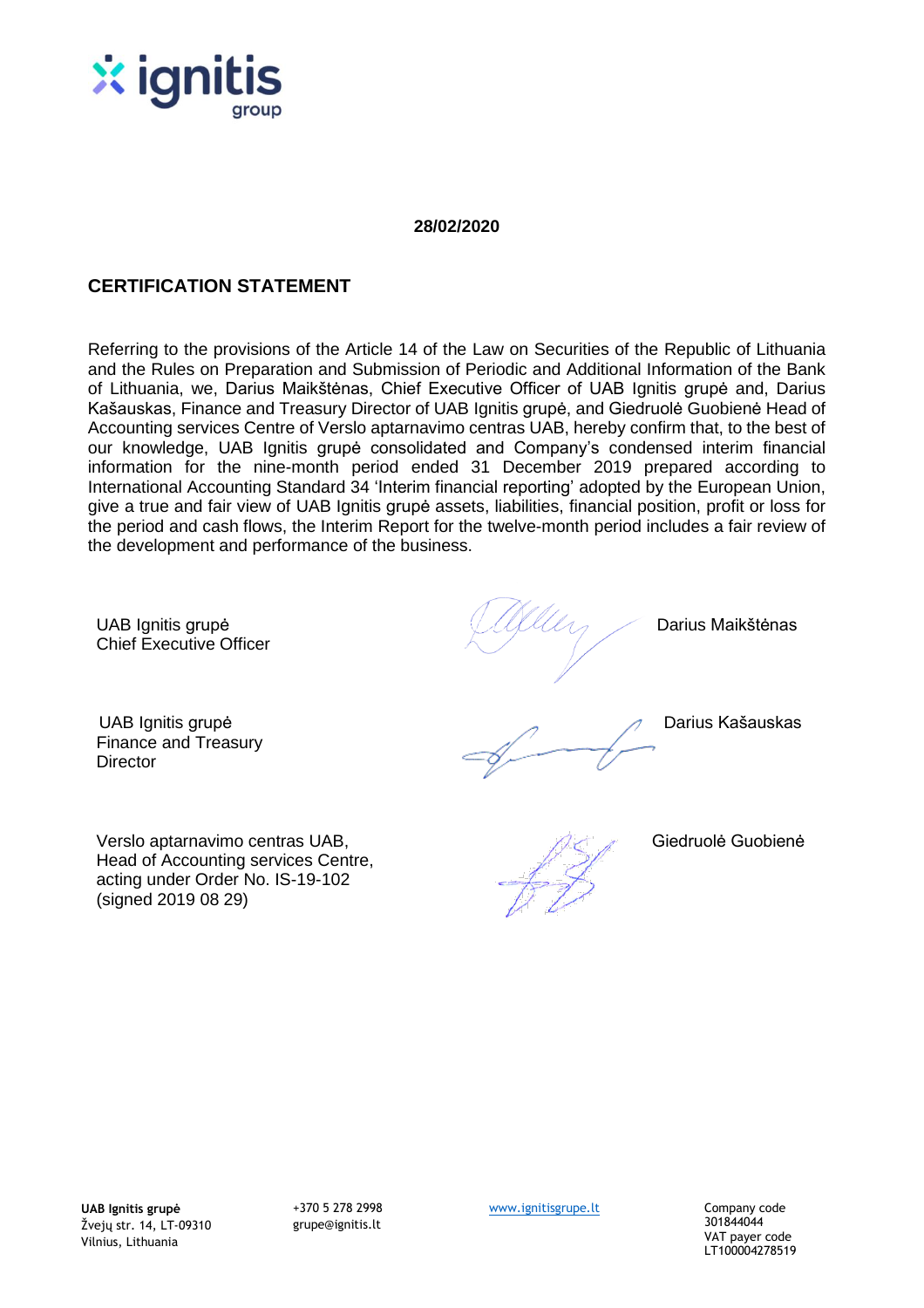# **2019**

# **UAB Ignitis Grupė consolidated and Company's condensed interim financial information**

Consolidated and Company's condensed interim financial information for the twelve month period ended 31 December 2019, prepared according to international accounting standard 34, 'Interim financial reporting' as adopted by the European Union (unaudited)

# **www.ignitisgrupe.lt**

UAB "Ignitis grupė" Žvejų str.. 14, 09310 Vilnius, Lithuania E-mail grupe@ignitis.lt Company code 301844044

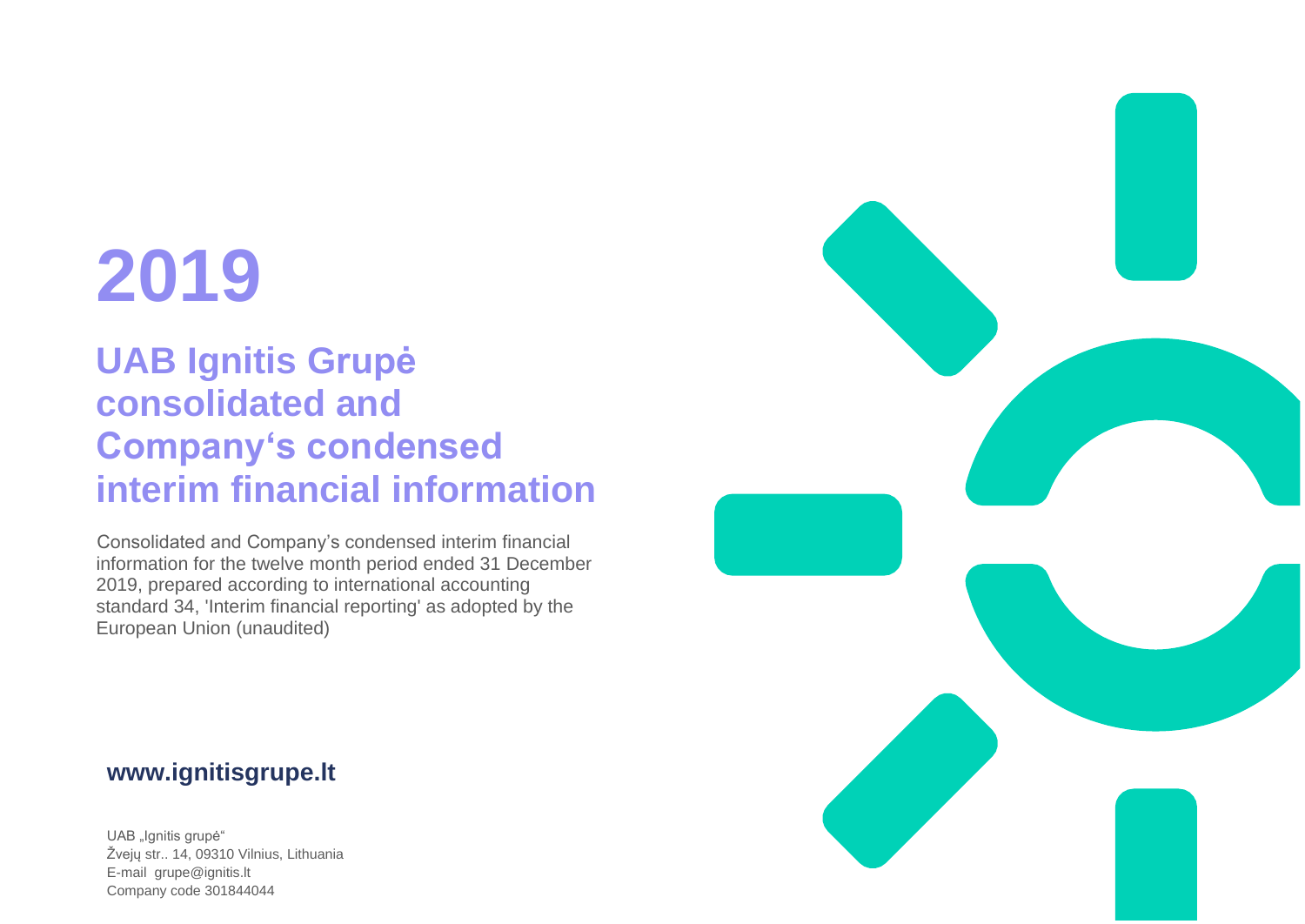# <span id="page-2-1"></span><span id="page-2-0"></span>**Contents**

| Condensed interim statements of financial position   | 3  |
|------------------------------------------------------|----|
| Condensed interim statements of comprehensive income |    |
| Condensed interim statements of changes in equity    | 5. |
| <b>Condensed interim statements of cash flows</b>    |    |
| Notes to the condensed interim financial information |    |

#### **Translation note:**

These condensed interim financial statements are a translation from the original, which was prepared in Lithuanian. All possible care has been taken to ensure that the translation is an accurate representation of the original. However, in all matters of interpretation of information, views or opinions, the original language version of this document takes precedence over this translation.

Condensed interim financial information was approved by Chief Executive Officer, Finance and Treasury Director and Head of Accounting Service Center of Ignitis Grupės Paslaugų Centras UAB (acting under Order No IS-73-20 of 26 February 2020) at 28 February 2020:

**Darius Maikštėnas**

Chief Executive Officer

**Darius Kašauskas** Finance and Treasury Director

**Giedruolė Guobienė**

Head of Accounting Service Center of Ignitis Grupės Paslaugų Centras UAB acting under Order No IS-73-20 of 26 February 2020

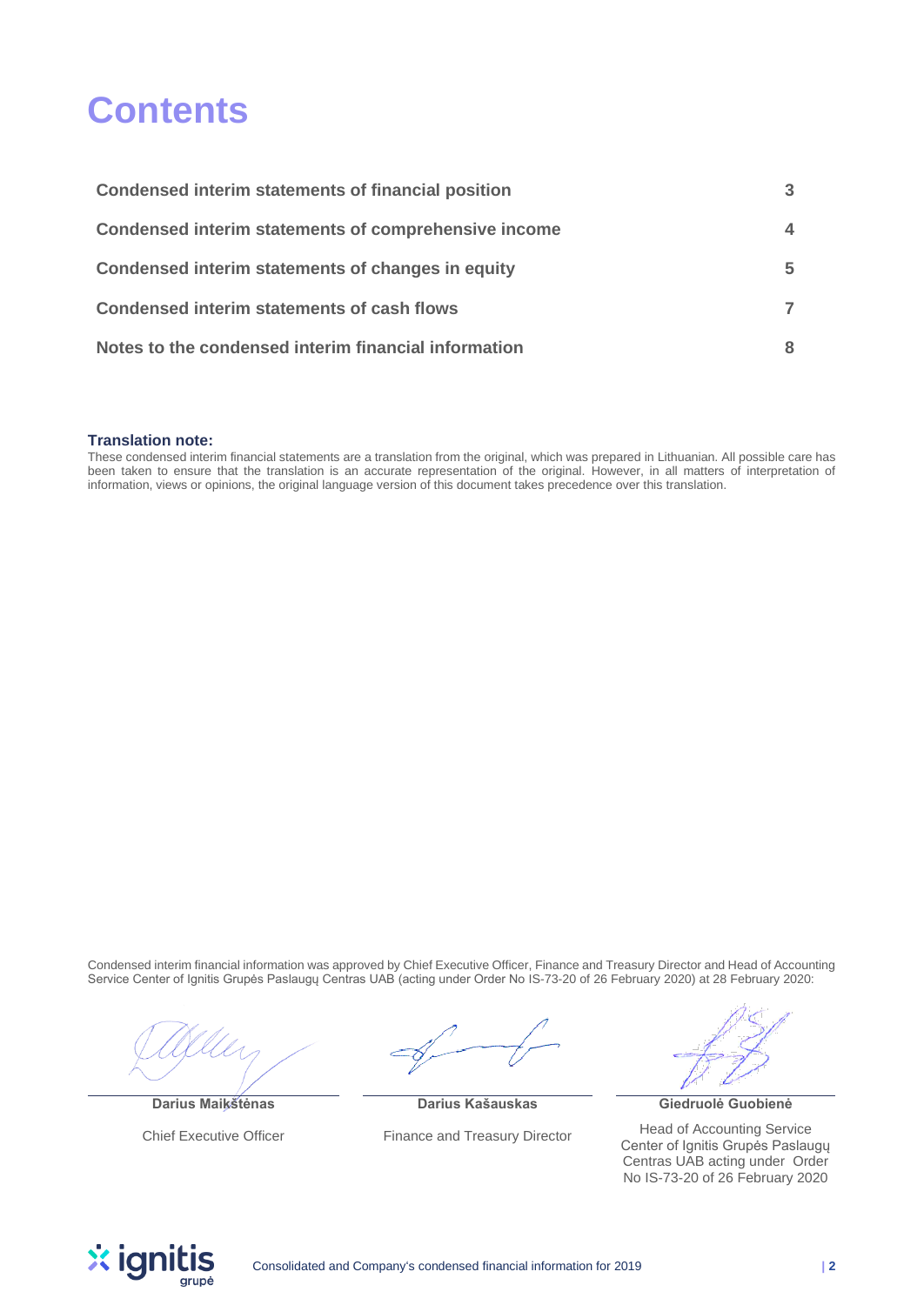#### **UAB Ignitis Grupė, Company code 301844044, Žvejų g. 14, LT-09310 Vilnius, Lithuania CONDENSED INTERIM STATEMENTS OF FINANCIAL POSITION** All amounts in thousands of euro unless otherwise stated

|                                                          |                     |                   | Group                     |                           |                | Company          |  |
|----------------------------------------------------------|---------------------|-------------------|---------------------------|---------------------------|----------------|------------------|--|
|                                                          | <b>Notes</b>        | 2019.12.31        | 2018.12.31<br>(restated*) | 2018 01 01<br>(restated*) | 2019.12.31     | 2018.12.31       |  |
|                                                          |                     |                   |                           |                           |                |                  |  |
| <b>ASSETS</b>                                            |                     |                   |                           |                           |                |                  |  |
| Non-current assets                                       |                     |                   |                           |                           |                |                  |  |
| Intangible assets                                        | $\overline{4}$      | 142,737           | 106,330                   | 36,360                    | 1,874          | 1,874            |  |
| Property, plant and equipment                            | $\overline{4}$<br>5 | 2,347,348         | 2,090,864                 | 1,771,438                 | 86             | 427              |  |
| Right-of-use asset<br>Prepayments for non-current assets |                     | 61,044<br>27,809  | 23,621                    | 21,911                    | 838<br>144     | 816              |  |
| Investment property                                      |                     | 5,530             | 6,494                     | 14,878                    |                |                  |  |
| Investments in subsidiaries                              | 6                   |                   |                           |                           | 1,204,494      | 1,206,921        |  |
| Amounts receivable after one year                        |                     | 164,991           | 160,606                   | 170,488                   | 723,201        | 679,593          |  |
| Other financial assets                                   |                     | 3,735             | 2,008                     | 426                       | 3,474          | 2,008            |  |
| Other non-current assets                                 |                     | 5,087             | 6,094                     | 3,239                     |                |                  |  |
| Deferred income tax asset                                |                     | 10,937            | 14,468                    | 5,530                     | 763            | 1,077            |  |
| <b>Total non-current assets</b>                          |                     | 2,769,218         | 2,410,485                 | 2,024,270                 | 1.934.874      | 1,892,716        |  |
| <b>Current assets</b>                                    |                     |                   |                           |                           |                |                  |  |
| Inventories                                              |                     | 46,970            | 43,137                    | 56,866                    |                |                  |  |
| Prepayments and deferred expenses                        |                     | 50,409            | 30,655                    | 38,119                    | 32             | 62               |  |
| Trade receivables                                        |                     | 117,376           | 143,120                   | 112,563                   |                |                  |  |
| Other amounts receivable                                 |                     | 30,252            | 25,436                    | 27,511                    | 380            | 631              |  |
| Other current assets                                     |                     | 8                 | 2,147                     | 1,093                     |                |                  |  |
| Prepaid income tax                                       |                     | 2,317             | 4,192                     | 2,102                     |                | 15               |  |
| Short-term loans                                         |                     |                   |                           | ä,                        | 270,949        | 189,324          |  |
| Other financial assets                                   |                     | 5,698             | 656                       |                           |                |                  |  |
| Cash and cash equivalents                                | $\overline{7}$      | 131,378           | 127,835                   | 171,756                   | 144<br>271.505 | 231              |  |
| Non-current assets held for sale                         | 8                   | 384,408<br>40,528 | 377,178<br>65,706         | 410,010<br>79,301         | 7,141          | 190,263<br>7,141 |  |
| <b>Total current assets</b>                              |                     | 424,936           | 442,884                   | 489,311                   | 278,646        | 197,404          |  |
| <b>TOTAL ASSETS</b>                                      |                     | 3,194,154         | 2,853,369                 | 2,513,581                 | 2,213,520      | 2,090,120        |  |
|                                                          |                     |                   |                           |                           |                |                  |  |
| <b>EQUITY AND LIABILITIES</b>                            |                     |                   |                           |                           |                |                  |  |
| Equity                                                   |                     |                   |                           |                           |                |                  |  |
| Share capital                                            | $\overline{9}$      | 1,212,156         | 1,212,156                 | 1,212,156                 | 1,212,156      | 1,212,156        |  |
| Reserves                                                 |                     | 259,652           | 212,802                   | 99,380                    | 80,720         | 19,811           |  |
| Retained earnings (deficit)                              |                     | (169, 565)        | (169, 431)                | (13, 555)                 | 36,525         | 78,231           |  |
| Equity attributable to owners of the parent              |                     | 1,302,243         | 1,255,527                 | 1,297,981                 | 1,329,401      | 1,310,198        |  |
| Non-controlling interests                                |                     | 49,068            | 47,588                    | 45,801                    |                |                  |  |
| <b>Total equity</b>                                      |                     | 1,351,311         | 1,303,115                 | 1,343,782                 | 1,329,401      | 1,310,198        |  |
| Liabilities                                              |                     |                   |                           |                           |                |                  |  |
| <b>Non-current liabilities</b>                           |                     |                   |                           |                           |                |                  |  |
| Non-current borrowings                                   | 10                  | 821,929           | 735,410                   | 480,068                   | 639,465        | 671,245          |  |
| Lease liabilities                                        | 11                  | 33,818            | 14,334                    | 187                       | 563            |                  |  |
| Grants and subsidies                                     |                     | 267,949           | 208,874                   | 200,311                   |                |                  |  |
| Deferred income tax liabilities                          |                     | 38,321            | 36,321                    | 34,528                    |                |                  |  |
| Provisions                                               | 12                  | 35,123            | 35,446                    | 6,927                     |                |                  |  |
| Deferred revenue                                         |                     | 149,900           | 135,411                   | 64,865                    |                |                  |  |
| Other non-current amounts payable and liabilities        |                     | 1,325             | 1,803                     | 1,761                     |                | 378              |  |
| <b>Total non-current liabilities</b>                     |                     | 1,348,365         | 1,167,599                 | 788,647                   | 640,028        | 671.623          |  |
| <b>Current liabilities</b>                               |                     |                   |                           |                           |                |                  |  |
| Current portion of long-term debts                       | 10                  | 37,453            | 61,819                    | 119,599                   | 32,901         | 57,401           |  |
| Current borrowings                                       | 10                  | 196,737           | 47,727                    | 14,082                    | 196,737        | 47,721           |  |
| Current portion of lease liabilities                     | 11                  | 8,401             | 5,220                     | 145                       | 277            |                  |  |
| Trade payables                                           |                     | 78,040            | 93,237                    | 98,338                    | 259            | 947              |  |
| <b>Contract liabilities</b>                              |                     | 40,724            | 49,766                    | 27,765                    | 52             | 51               |  |
| Income tax liabilities                                   |                     | 6,295             | 4,544                     | 3,728                     |                |                  |  |
| Provisions                                               | 12                  | 15,157            | 5,553                     | 2,498                     |                | 806              |  |
| Deferred revenue                                         |                     | 9,750             | 9,110                     | 5,242                     |                |                  |  |
| Other current amounts payable and liabilities            |                     | 96,685            | 102,693                   | 109,421                   | 13,865         | 1,373            |  |
|                                                          |                     | 489,242           | 379,669                   | 380,818                   | 244,091        | 108,299          |  |
| Liabilities related to non-current assets held for sale  |                     | 5,236             | 2,986                     | 334                       |                |                  |  |
| <b>Total current liabilities</b>                         |                     | 494,478           | 382,655                   | 381,152                   | 244,091        | 108,299          |  |
| <b>Total liabilities</b>                                 |                     | 1,842,843         | 1,550,254                 | 1,169,799                 | 884,119        | 779,922          |  |
| <b>TOTAL EQUITY AND LIABILITIES</b>                      |                     | 3,194,154         | 2,853,369                 | 2,513,581                 | 2,213,520      | 2,090,120        |  |

*\*Certain amounts presented above do not correspond to the 2017 and 2018 Financial Statements but reflect corrections, disclosed in Note 3.*

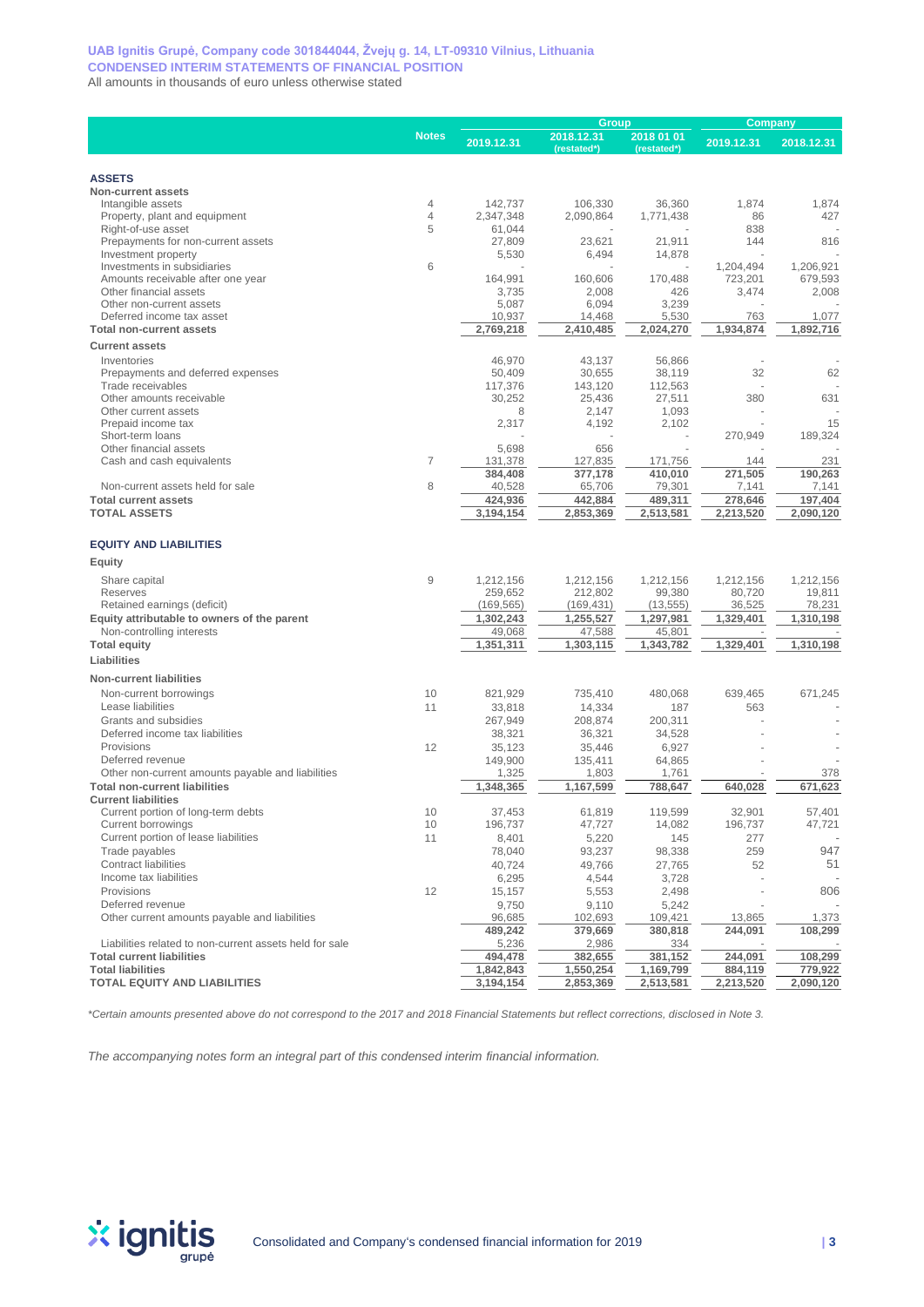#### **UAB Ignitis Grupė, Company code 301844044, Žvejų g. 14, LT-09310 Vilnius, Lithuania CONDENSED INTERIM STATEMENTS OF COMPREHENSIVE INCOME**

All amounts in thousands of euro unless otherwise stated

|                                                                                             | <b>Notes</b> |                       | Group                | Company   |                      |  |
|---------------------------------------------------------------------------------------------|--------------|-----------------------|----------------------|-----------|----------------------|--|
|                                                                                             |              | 2019                  | 2018 (restated*)     | 2019      | 2018                 |  |
| Revenue from contracts with customers                                                       | 13           | 1,085,416             | 1,044,207            | 3,283     | 3,188                |  |
| Other income                                                                                |              | 9,841                 | 45,782               | 25        | 703                  |  |
| Dividend income                                                                             | 15           |                       |                      | 25,918    | 67,378               |  |
| <b>Operating expenses</b>                                                                   |              | 1,095,257             | 1,089,989            | 29,226    | 71,269               |  |
| Purchases of electricity, gas for trade, and related services                               |              | (497, 483)            | (510, 397)           |           |                      |  |
| Purchases of gas and heavy fuel oil                                                         |              | (238, 535)            | (304, 027)           |           |                      |  |
| Depreciation and amortisation                                                               |              | (113, 638)            | (87, 319)            | (273)     | (7)                  |  |
| Wages and salaries and related expenses                                                     |              | (86,997)              | (79, 741)            | (5, 582)  | (5,067)              |  |
| Repair and maintenance expenses                                                             |              | (29, 797)             | (21, 200)            |           |                      |  |
| Revaluation of property, plant and equipment                                                |              | (677)                 | (67, 671)            |           |                      |  |
| (Impairment)/reversal of impairment of investments in subsidiaries                          |              |                       | (2,097)              | 13,047    | (6, 815)             |  |
| Reversal (impairment) of amounts receivable and loans                                       |              | 292                   | (9,876)              | (1, 394)  | (11, 198)            |  |
| Impairment of property, plant and equipment<br>Other expenses                               | 14           | (4, 591)<br>(37, 973) | (3,726)<br>(24, 048) | (1,891)   |                      |  |
| <b>Total operating expenses</b>                                                             |              | (1,009,339)           | (1, 110, 100)        | 3,907     | (1,357)<br>(24, 444) |  |
| Operating profit (loss))                                                                    |              | 85,918                | (20, 111)            | 33,133    | 46,825               |  |
| Finance income                                                                              |              | 2,193                 | 1,621                | 15,502    | 10,069               |  |
| Finance costs                                                                               |              | (18, 810)             | (14, 899)            | (17, 015) | (12, 169)            |  |
| Results of the revaluation and closing of derivative financial instruments                  |              |                       | (573)                |           | (572)                |  |
| Profit (loss) before tax                                                                    |              | 69,301                | (33,962)             | 31,620    | 44,153               |  |
| Current year corporate income tax (expense)/benefit                                         |              | (7,066)               | (4,570)              |           |                      |  |
| Deferred corporate income tax (expense)/benefit                                             |              | (1, 376)              | 16,998               | 583       | 528                  |  |
| Net profit                                                                                  |              | 60,859                | (21, 534)            | 32,203    | 44.688               |  |
| Attributable to:                                                                            |              |                       |                      |           |                      |  |
| Owners of the parent                                                                        |              | 58,499                | (22, 028)            | 32,203    | 44,688               |  |
| Non-controlling interest                                                                    |              | 2,360                 | 493                  |           |                      |  |
| Other comprehensive income (loss)<br>Items that will not be reclassified to profit or loss  |              |                       |                      |           |                      |  |
| Gain (loss) on revaluation of non-current assets                                            |              | 734                   | 123,140              |           |                      |  |
| Deferred income tax related to gain (loss) on revaluation of non-current assets             |              | (30)                  | 77                   |           |                      |  |
| Items that will not be reclassified to profit or loss, total                                |              | 704                   | 123,217              |           |                      |  |
| Items that will be reclassified to profit or loss                                           |              |                       |                      |           |                      |  |
| Change in fair value of available-for-sale financial assets                                 |              | (26)                  | (26)                 |           |                      |  |
| Other income/(expenses) recognised directly in equity during the period                     |              | (26)                  | (26)                 |           |                      |  |
| Translation of net investments in foreign operations into the Group's presentation currency |              | 678                   | 123.191              |           |                      |  |
| Items that will be reclassified to profit or loss, total                                    |              | 61,537                | 101,657              | 32,203    | 44,688               |  |
| Attributable to:                                                                            |              |                       |                      |           |                      |  |
| Owners of the parent                                                                        |              | 59,167                | 95,376               | 32,203    | 44,688               |  |
| Non-controlling interests                                                                   |              | 2,370                 | 6,279                |           |                      |  |

*\*Certain amounts presented above do not correspond to the 2018 Financial Statements but reflect corrections, disclosed in Note 3.*

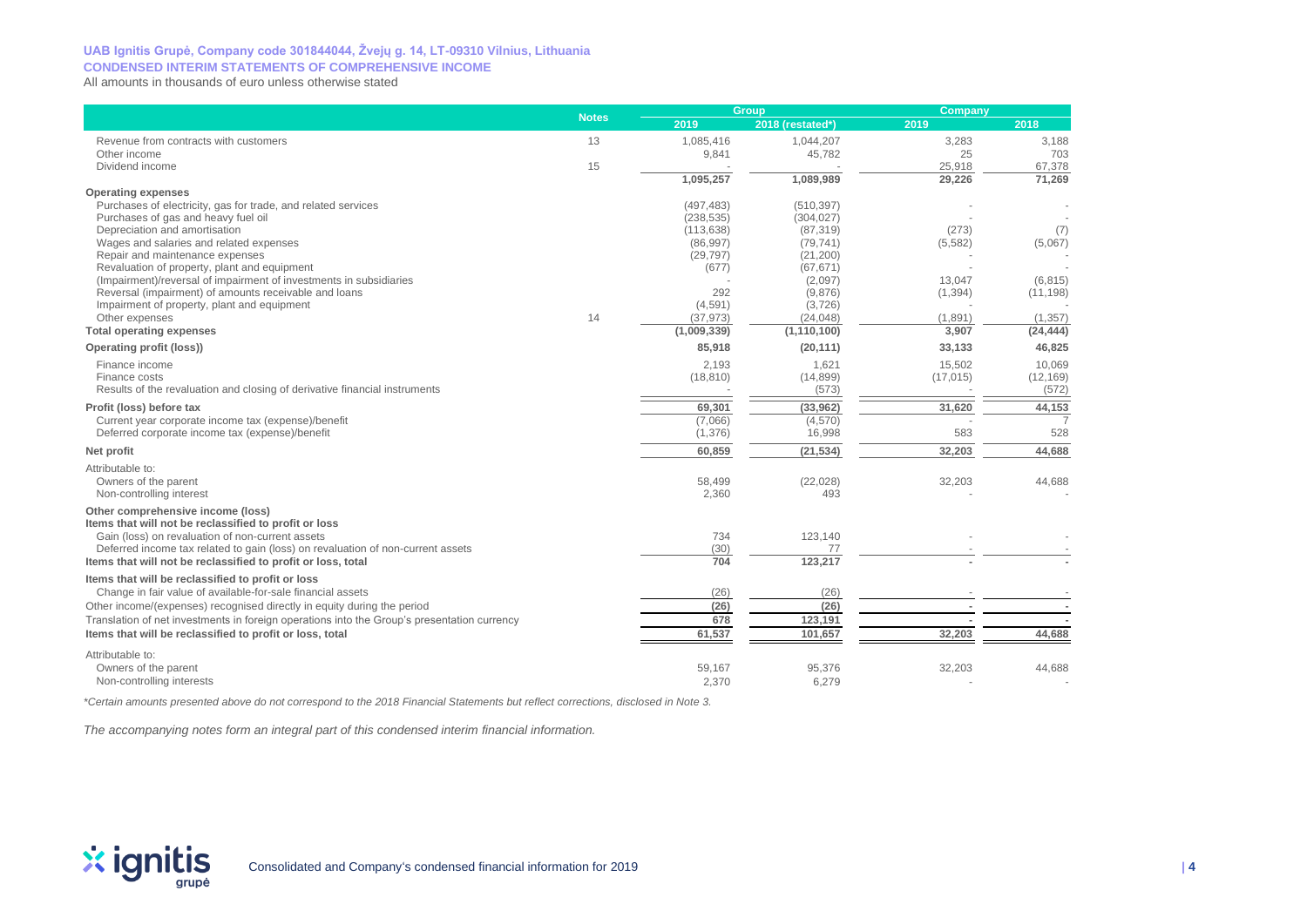# **UAB Ignitis Grupė, Company code 301844044, Žvejų g. 14, LT-09310 Vilnius, Lithuania CONDENSED INTERIM STATEMENTS OF CHANGES IN EQUITY**

All amounts in thousands of euro unless otherwise stated

| <b>Share</b><br><b>Subtotal</b><br><b>Total</b><br><b>Revaluation</b><br><b>Other</b><br>Legal<br>controlling<br>Group<br><b>Notes</b><br>earnings<br>capital<br>(restated*)<br>reserve<br>reserve<br>reserves<br>(restated*)<br>(restated*)<br>interest<br>46,512<br>52,826<br>42<br>1,343,626<br>Balance at 1 January 2018<br>1,212,156<br>(13,706)<br>1,297,830<br>45,796<br>Correction of error (Note 3)<br>3<br>151<br>5<br>156<br>151<br>Effect of change in accounting policies following the adoption of new IFRS<br>(59, 647)<br>(59, 647)<br>(62, 792)<br>(3, 145)<br>52,826<br>1,212,156<br>46,512<br>42<br>1,238,334<br>42,656<br>1,280,990<br>Restated balance as at 1 January 2018 (restated*)<br>(73, 202)<br>Revaluation of non-current assets, net of deferred income tax effect<br>117,357<br>117,357<br>5,783<br>123,140<br>Translation of net investments in foreign operations into the Group's presentation<br>(26)<br>(26)<br>(26)<br>currency<br>75<br>75<br>79<br>Result of change in actuarial assumptions<br>$\Delta$<br>75<br>123,193<br>117,357<br>117,406<br>5,787<br>Total other comprehensive income (loss)<br>(26)<br>$\sim$<br>Net profit for the reporting period (restated*)<br>(22, 028)<br>(21, 535)<br>(22, 028)<br>493<br>117,357<br>(26)<br>101,658<br>Total comprehensive income for the period (restated*)<br>(21, 953)<br>95,378<br>6,280<br>Transfer of revaluation reserve to retained earnings (transfer of depreciation, net<br>of deferred income tax)<br>(6,746)<br>6.746<br>Emission allowances utilised<br>(473)<br>473<br>Emission allowances reserve amortisation<br>(29)<br>29<br>(3,339)<br>Transfer to reserves and movement in reserves<br>3,339<br>15<br>(78, 265)<br>(2,596)<br><b>Dividends</b><br>(78, 265)<br>(80, 861)<br>Increase in share capital of UAB "Kauno kogeneracinė jėgainė" attributable to |                   |  | <b>Equity attributable to owners of the Company</b> |                 |       |       |
|-------------------------------------------------------------------------------------------------------------------------------------------------------------------------------------------------------------------------------------------------------------------------------------------------------------------------------------------------------------------------------------------------------------------------------------------------------------------------------------------------------------------------------------------------------------------------------------------------------------------------------------------------------------------------------------------------------------------------------------------------------------------------------------------------------------------------------------------------------------------------------------------------------------------------------------------------------------------------------------------------------------------------------------------------------------------------------------------------------------------------------------------------------------------------------------------------------------------------------------------------------------------------------------------------------------------------------------------------------------------------------------------------------------------------------------------------------------------------------------------------------------------------------------------------------------------------------------------------------------------------------------------------------------------------------------------------------------------------------------------------------------------------------------------------------------------------------------------------------------------------|-------------------|--|-----------------------------------------------------|-----------------|-------|-------|
|                                                                                                                                                                                                                                                                                                                                                                                                                                                                                                                                                                                                                                                                                                                                                                                                                                                                                                                                                                                                                                                                                                                                                                                                                                                                                                                                                                                                                                                                                                                                                                                                                                                                                                                                                                                                                                                                         |                   |  |                                                     | <b>Retained</b> | Non-  |       |
|                                                                                                                                                                                                                                                                                                                                                                                                                                                                                                                                                                                                                                                                                                                                                                                                                                                                                                                                                                                                                                                                                                                                                                                                                                                                                                                                                                                                                                                                                                                                                                                                                                                                                                                                                                                                                                                                         |                   |  |                                                     |                 |       |       |
|                                                                                                                                                                                                                                                                                                                                                                                                                                                                                                                                                                                                                                                                                                                                                                                                                                                                                                                                                                                                                                                                                                                                                                                                                                                                                                                                                                                                                                                                                                                                                                                                                                                                                                                                                                                                                                                                         |                   |  |                                                     |                 |       |       |
|                                                                                                                                                                                                                                                                                                                                                                                                                                                                                                                                                                                                                                                                                                                                                                                                                                                                                                                                                                                                                                                                                                                                                                                                                                                                                                                                                                                                                                                                                                                                                                                                                                                                                                                                                                                                                                                                         |                   |  |                                                     |                 |       |       |
|                                                                                                                                                                                                                                                                                                                                                                                                                                                                                                                                                                                                                                                                                                                                                                                                                                                                                                                                                                                                                                                                                                                                                                                                                                                                                                                                                                                                                                                                                                                                                                                                                                                                                                                                                                                                                                                                         |                   |  |                                                     |                 |       |       |
|                                                                                                                                                                                                                                                                                                                                                                                                                                                                                                                                                                                                                                                                                                                                                                                                                                                                                                                                                                                                                                                                                                                                                                                                                                                                                                                                                                                                                                                                                                                                                                                                                                                                                                                                                                                                                                                                         |                   |  |                                                     |                 |       |       |
|                                                                                                                                                                                                                                                                                                                                                                                                                                                                                                                                                                                                                                                                                                                                                                                                                                                                                                                                                                                                                                                                                                                                                                                                                                                                                                                                                                                                                                                                                                                                                                                                                                                                                                                                                                                                                                                                         |                   |  |                                                     |                 |       |       |
|                                                                                                                                                                                                                                                                                                                                                                                                                                                                                                                                                                                                                                                                                                                                                                                                                                                                                                                                                                                                                                                                                                                                                                                                                                                                                                                                                                                                                                                                                                                                                                                                                                                                                                                                                                                                                                                                         |                   |  |                                                     |                 |       |       |
|                                                                                                                                                                                                                                                                                                                                                                                                                                                                                                                                                                                                                                                                                                                                                                                                                                                                                                                                                                                                                                                                                                                                                                                                                                                                                                                                                                                                                                                                                                                                                                                                                                                                                                                                                                                                                                                                         |                   |  |                                                     |                 |       |       |
|                                                                                                                                                                                                                                                                                                                                                                                                                                                                                                                                                                                                                                                                                                                                                                                                                                                                                                                                                                                                                                                                                                                                                                                                                                                                                                                                                                                                                                                                                                                                                                                                                                                                                                                                                                                                                                                                         |                   |  |                                                     |                 |       |       |
|                                                                                                                                                                                                                                                                                                                                                                                                                                                                                                                                                                                                                                                                                                                                                                                                                                                                                                                                                                                                                                                                                                                                                                                                                                                                                                                                                                                                                                                                                                                                                                                                                                                                                                                                                                                                                                                                         |                   |  |                                                     |                 |       |       |
|                                                                                                                                                                                                                                                                                                                                                                                                                                                                                                                                                                                                                                                                                                                                                                                                                                                                                                                                                                                                                                                                                                                                                                                                                                                                                                                                                                                                                                                                                                                                                                                                                                                                                                                                                                                                                                                                         |                   |  |                                                     |                 |       |       |
|                                                                                                                                                                                                                                                                                                                                                                                                                                                                                                                                                                                                                                                                                                                                                                                                                                                                                                                                                                                                                                                                                                                                                                                                                                                                                                                                                                                                                                                                                                                                                                                                                                                                                                                                                                                                                                                                         |                   |  |                                                     |                 |       |       |
|                                                                                                                                                                                                                                                                                                                                                                                                                                                                                                                                                                                                                                                                                                                                                                                                                                                                                                                                                                                                                                                                                                                                                                                                                                                                                                                                                                                                                                                                                                                                                                                                                                                                                                                                                                                                                                                                         |                   |  |                                                     |                 |       |       |
|                                                                                                                                                                                                                                                                                                                                                                                                                                                                                                                                                                                                                                                                                                                                                                                                                                                                                                                                                                                                                                                                                                                                                                                                                                                                                                                                                                                                                                                                                                                                                                                                                                                                                                                                                                                                                                                                         |                   |  |                                                     |                 |       |       |
|                                                                                                                                                                                                                                                                                                                                                                                                                                                                                                                                                                                                                                                                                                                                                                                                                                                                                                                                                                                                                                                                                                                                                                                                                                                                                                                                                                                                                                                                                                                                                                                                                                                                                                                                                                                                                                                                         |                   |  |                                                     |                 |       |       |
|                                                                                                                                                                                                                                                                                                                                                                                                                                                                                                                                                                                                                                                                                                                                                                                                                                                                                                                                                                                                                                                                                                                                                                                                                                                                                                                                                                                                                                                                                                                                                                                                                                                                                                                                                                                                                                                                         | minority interest |  |                                                     |                 | 1,172 | 1,172 |
| 82<br>Acquisition of subsidiaries<br>82<br>82<br>Increase in share capital by contribution of property, plant and equipment of AB                                                                                                                                                                                                                                                                                                                                                                                                                                                                                                                                                                                                                                                                                                                                                                                                                                                                                                                                                                                                                                                                                                                                                                                                                                                                                                                                                                                                                                                                                                                                                                                                                                                                                                                                       |                   |  |                                                     |                 |       |       |
| "Ignitis Gamyba" attributable to minority interest<br>76<br>76                                                                                                                                                                                                                                                                                                                                                                                                                                                                                                                                                                                                                                                                                                                                                                                                                                                                                                                                                                                                                                                                                                                                                                                                                                                                                                                                                                                                                                                                                                                                                                                                                                                                                                                                                                                                          |                   |  |                                                     |                 |       |       |
| 16<br>1,255,529<br>47.588<br>1,303,117<br>Restated balance as at 31 December 2018 (restated*)<br>1,212,156<br>49,851<br>162,935<br>(169, 429)                                                                                                                                                                                                                                                                                                                                                                                                                                                                                                                                                                                                                                                                                                                                                                                                                                                                                                                                                                                                                                                                                                                                                                                                                                                                                                                                                                                                                                                                                                                                                                                                                                                                                                                           |                   |  |                                                     |                 |       |       |
| 1,212,156<br>49,851<br>162,935<br>16<br>1,255,529<br>47,588<br>1,303,117<br>Balance at 1 January 2019 (restated*)<br>(169, 429)                                                                                                                                                                                                                                                                                                                                                                                                                                                                                                                                                                                                                                                                                                                                                                                                                                                                                                                                                                                                                                                                                                                                                                                                                                                                                                                                                                                                                                                                                                                                                                                                                                                                                                                                         |                   |  |                                                     |                 |       |       |
| Revaluation of non-current assets, net of deferred income tax effect<br>(2)<br>(2)<br>(2)<br>723<br>13<br>736<br>Revaluation of emission allowances<br>723                                                                                                                                                                                                                                                                                                                                                                                                                                                                                                                                                                                                                                                                                                                                                                                                                                                                                                                                                                                                                                                                                                                                                                                                                                                                                                                                                                                                                                                                                                                                                                                                                                                                                                              |                   |  |                                                     |                 |       |       |
| Translation of net investments in foreign operations into the Group's presentation                                                                                                                                                                                                                                                                                                                                                                                                                                                                                                                                                                                                                                                                                                                                                                                                                                                                                                                                                                                                                                                                                                                                                                                                                                                                                                                                                                                                                                                                                                                                                                                                                                                                                                                                                                                      |                   |  |                                                     |                 |       |       |
| (5)<br>(5)<br>(5)<br>currency<br>(27)<br>(27)<br>(3)<br>(30)<br>Result of change in actuarial assumptions                                                                                                                                                                                                                                                                                                                                                                                                                                                                                                                                                                                                                                                                                                                                                                                                                                                                                                                                                                                                                                                                                                                                                                                                                                                                                                                                                                                                                                                                                                                                                                                                                                                                                                                                                               |                   |  |                                                     |                 |       |       |
| 721<br>(5)<br>(27)<br>689<br>10<br>699<br>Total other comprehensive income (loss)                                                                                                                                                                                                                                                                                                                                                                                                                                                                                                                                                                                                                                                                                                                                                                                                                                                                                                                                                                                                                                                                                                                                                                                                                                                                                                                                                                                                                                                                                                                                                                                                                                                                                                                                                                                       |                   |  |                                                     |                 |       |       |
| Net profit for the reporting period<br>58,499<br>58,499<br>2,360<br>60,859                                                                                                                                                                                                                                                                                                                                                                                                                                                                                                                                                                                                                                                                                                                                                                                                                                                                                                                                                                                                                                                                                                                                                                                                                                                                                                                                                                                                                                                                                                                                                                                                                                                                                                                                                                                              |                   |  |                                                     |                 |       |       |
| 721<br>(5)<br>58,472<br>2,370<br>61,558<br>Total comprehensive income for the period<br>59,188                                                                                                                                                                                                                                                                                                                                                                                                                                                                                                                                                                                                                                                                                                                                                                                                                                                                                                                                                                                                                                                                                                                                                                                                                                                                                                                                                                                                                                                                                                                                                                                                                                                                                                                                                                          |                   |  |                                                     |                 |       |       |
| Transfer of revaluation reserve to retained earnings (transfer of depreciation, net                                                                                                                                                                                                                                                                                                                                                                                                                                                                                                                                                                                                                                                                                                                                                                                                                                                                                                                                                                                                                                                                                                                                                                                                                                                                                                                                                                                                                                                                                                                                                                                                                                                                                                                                                                                     |                   |  |                                                     |                 |       |       |
| of deferred income tax)<br>(15, 851)<br>15,851<br>812<br>Emission allowances utilised<br>(812)                                                                                                                                                                                                                                                                                                                                                                                                                                                                                                                                                                                                                                                                                                                                                                                                                                                                                                                                                                                                                                                                                                                                                                                                                                                                                                                                                                                                                                                                                                                                                                                                                                                                                                                                                                          |                   |  |                                                     |                 |       |       |
| Transfer to reserves and movement in reserves<br>62,797<br>(62, 818)<br>(21)<br>(21)                                                                                                                                                                                                                                                                                                                                                                                                                                                                                                                                                                                                                                                                                                                                                                                                                                                                                                                                                                                                                                                                                                                                                                                                                                                                                                                                                                                                                                                                                                                                                                                                                                                                                                                                                                                    |                   |  |                                                     |                 |       |       |
| <b>Dividends</b><br>15<br>(13,000)<br>(890)<br>(13,890)<br>(13,000)                                                                                                                                                                                                                                                                                                                                                                                                                                                                                                                                                                                                                                                                                                                                                                                                                                                                                                                                                                                                                                                                                                                                                                                                                                                                                                                                                                                                                                                                                                                                                                                                                                                                                                                                                                                                     |                   |  |                                                     |                 |       |       |
| 547<br>Other adjustments<br>547<br>547                                                                                                                                                                                                                                                                                                                                                                                                                                                                                                                                                                                                                                                                                                                                                                                                                                                                                                                                                                                                                                                                                                                                                                                                                                                                                                                                                                                                                                                                                                                                                                                                                                                                                                                                                                                                                                  |                   |  |                                                     |                 |       |       |
| 11<br>(169, 565)<br>1,302,243<br>1,351,311<br>Balance at 31 December 2019<br>1,212,156<br>112,648<br>146,993<br>49.068                                                                                                                                                                                                                                                                                                                                                                                                                                                                                                                                                                                                                                                                                                                                                                                                                                                                                                                                                                                                                                                                                                                                                                                                                                                                                                                                                                                                                                                                                                                                                                                                                                                                                                                                                  |                   |  |                                                     |                 |       |       |

*\*Certain amounts presented above do not correspond to the 2017 and 2018 Financial Statements but reflect corrections, disclosed in Note 3.*

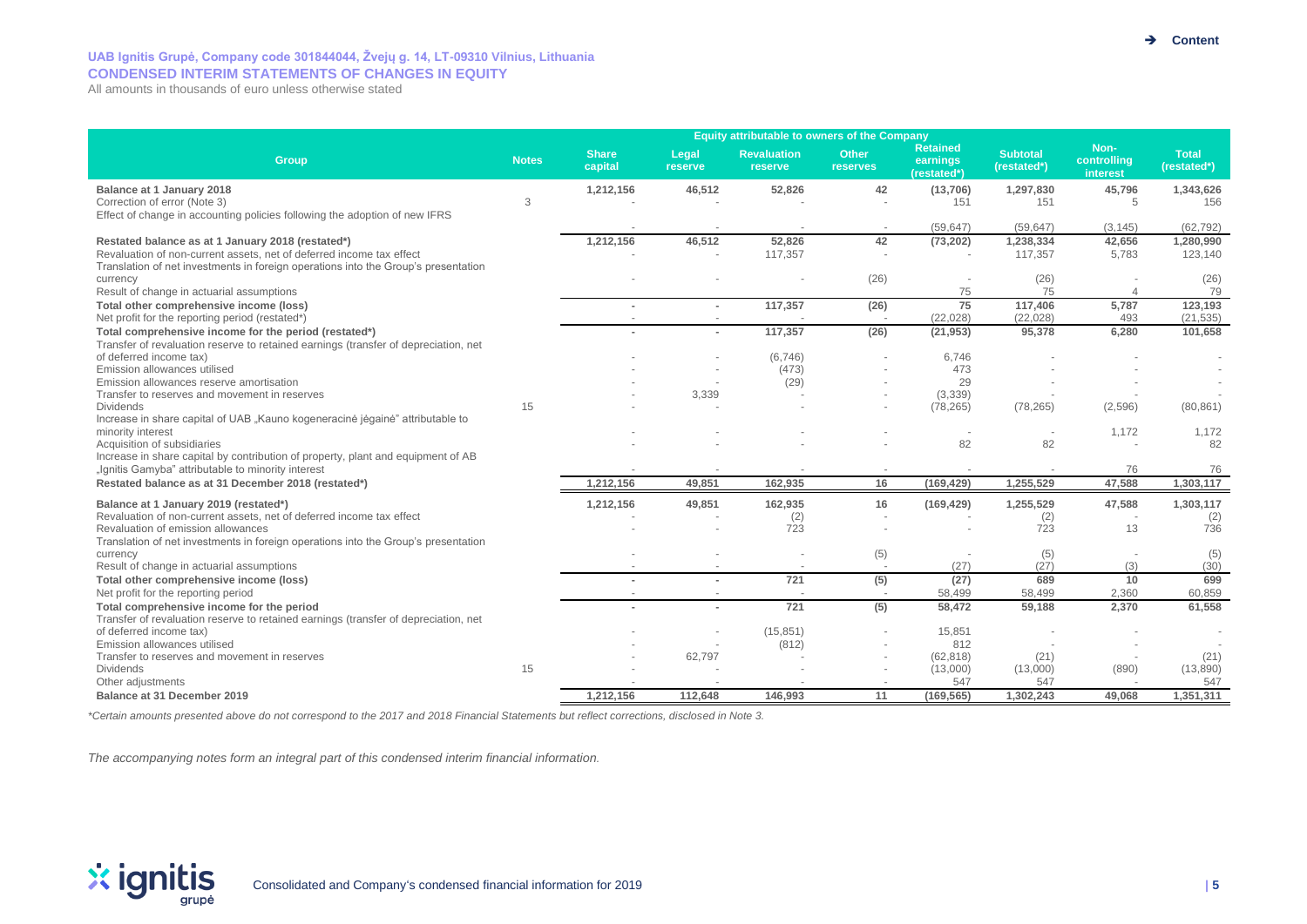### **UAB Ignitis Grupė, Company code 301844044, Žvejų g. 14, LT-09310 Vilnius, Lithuania CONDENSED INTERIM STATEMENTS OF CHANGES IN EQUITY**

All amounts in thousands of euro unless otherwise stated

| Company                                   | <b>Notes</b> | <b>Share capital</b> | Legal reserve | <b>Other reserves</b> | <b>Retained earnings</b>           | Total     |
|-------------------------------------------|--------------|----------------------|---------------|-----------------------|------------------------------------|-----------|
| Balance at 1 January 2018                 |              | 1,212,156            | 14,516        |                       | 117.103                            | 1,343,775 |
| Net profit for the period                 |              |                      |               |                       | 44,688                             | 44,688    |
| Total comprehensive income for the period |              |                      |               |                       | 44,688                             | 44,688    |
| Transfer to legal reserves                |              |                      | 5,295         |                       | (5, 295)<br>$\blacksquare$         |           |
| Dividends                                 | 15           |                      |               |                       | (78, 265)                          | (78, 265) |
| Balance at 31 December 2018               |              | 1,212,156            | 19,811        |                       | 78,231                             | 1,310,198 |
| Balance at 1 January 2019                 |              | 1,212,156            | 19,811        |                       | 78,231<br>$\overline{\phantom{a}}$ | 1,310,198 |
| Net profit for the period                 |              |                      |               |                       | 32.203                             | 32,203    |
| Total comprehensive income for the period |              |                      |               |                       | 32,203                             | 32,203    |
| Dividends                                 |              |                      | 60,909        |                       | (60, 909)<br>$\blacksquare$        | $\sim$    |
| Transfer to legal reserves                |              |                      |               |                       | (13,000)                           | (13,000)  |
| Balance at 31 December 2019               |              | 1,212,156            | 80,720        |                       | 36.525                             | 1,329,401 |

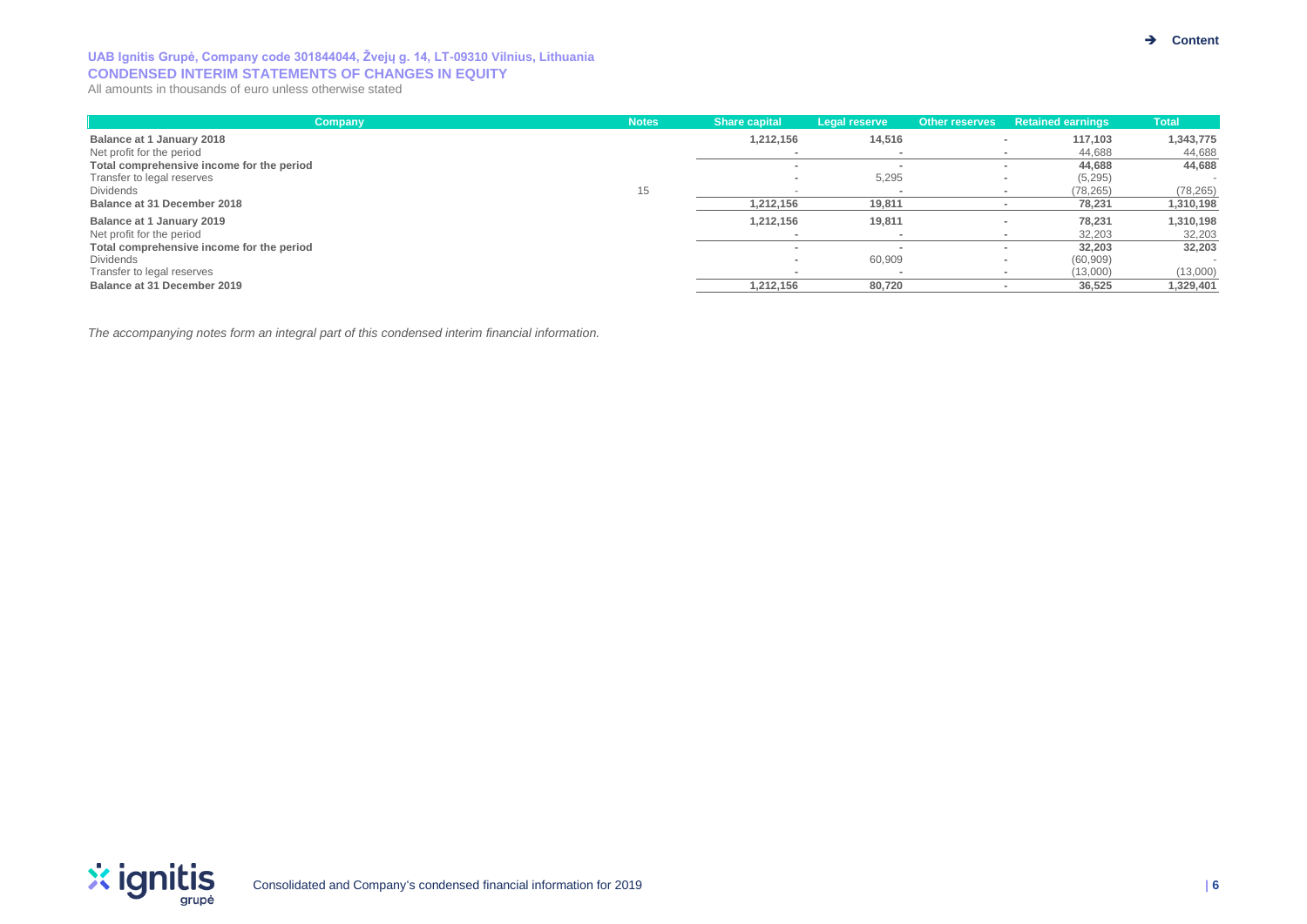#### **UAB Ignitis Grupė, Company code 301844044, Žvejų g. 14, LT-09310 Vilnius, Lithuania CONDENSED INTERIM STATEMENTS OF CASH FLOWS**

All amounts in thousands of euro unless otherwise stated

|                                                                                                                            | <b>Notes</b> | Group        |                     | Company            |            |  |
|----------------------------------------------------------------------------------------------------------------------------|--------------|--------------|---------------------|--------------------|------------|--|
|                                                                                                                            |              | 2019         | 2018<br>(restated*) | 2019               | 2018       |  |
| Cash flows from operating activities                                                                                       |              |              |                     |                    |            |  |
| Net profit for the period<br>Adjustments for non-monetary expenses (income):                                               |              | 60,860       | (21, 534)           | 32,203             | 44,688     |  |
| Depreciation and amortisation expenses                                                                                     | 4,5,8        | 122,650      | 96,589              | 273                | 7          |  |
| Impairment of property, plant and equipment                                                                                |              | 4,591        | 3,726               |                    |            |  |
| Revaluation of derivative financial instruments                                                                            |              |              | (10,003)            |                    |            |  |
| Impairment of financial assets (reversal of impairment)                                                                    |              | (1, 422)     | (354)               |                    |            |  |
| Result of revaluation of property, plant and equipment<br>Result of revaluation of investment property                     |              | (292)<br>740 | 9,876<br>76,617     | 1,394              | 11,198     |  |
| Impairment/(reversal of impairment) of investments in subsidiaries                                                         |              |              | (18)                |                    |            |  |
| Income tax expenses                                                                                                        |              |              |                     | (13, 047)          | 6,815      |  |
| (Depreciation) of grants                                                                                                   |              | 8,382        | (12, 428)           | (583)              | (535)      |  |
| Increase (decrease) in provisions                                                                                          | 4            | (9,011)      | (9,270)             |                    |            |  |
| Inventory write-down to net realizable value/ (reversal)                                                                   | 14           | 9,246        | 7,560               | (806)              | (2,097)    |  |
| Non-current assets (except financial assets) write-off expenses<br>Expenses/(income) of revaluation of emission allowances | 4            | (76)<br>368  | (718)<br>(8,933)    |                    |            |  |
| Emission allowances utilised                                                                                               | 14           | 894          | 908                 |                    |            |  |
| Elimination of results of investing activities:                                                                            |              |              |                     |                    |            |  |
| - Dividend (income)                                                                                                        |              |              |                     | (25, 918)          | (67, 378)  |  |
| - (Gain)/loss on disposal/write-off of property, plant and equipment                                                       |              | 3,087        | 477                 |                    |            |  |
| - Result of derivatives revaluation and closing<br>- Other investment activity expenses (income)                           |              | 292          | 82                  |                    | 572<br>15  |  |
| Elimination of results of financing activities:                                                                            |              |              |                     |                    |            |  |
| Interest (income)                                                                                                          |              | (1,548)      | (1, 427)            | (15,500)           | (10.040)   |  |
| Interest expenses                                                                                                          |              | 15,290       | 12,442              | 14,413             | 11,217     |  |
| Other finance (income) expenses                                                                                            |              | 2,875        | 2,263               | 2,600              | 924        |  |
| Changes in working capital:                                                                                                |              |              |                     |                    |            |  |
| (Increase) decrease in trade receivables and other amounts<br>receivable                                                   |              | 12.355       | (21, 603)           | (1,714)            | 4,393      |  |
| (Increase) decrease in inventories, prepayments and other current                                                          |              |              |                     |                    |            |  |
| assets                                                                                                                     |              | (21, 651)    | 18,896              | 702                | (20)       |  |
| Increase (decrease) in amounts payable, deferred income and                                                                |              |              |                     |                    |            |  |
| contract liabilities                                                                                                       |              | (17, 283)    | 41,401              | (2, 127)           | (464)      |  |
| Income tax (paid)                                                                                                          |              | (4, 551)     | (6,309)             | 897                |            |  |
| Net cash flows from (used in) operating activities                                                                         |              | 185,796      | 178,240             | (7, 213)           | (705)      |  |
| Cash flows from investing activities                                                                                       |              |              |                     |                    |            |  |
| (Acquisition) of property, plant and equipment and intangible assets                                                       |              | (437, 100)   | (415, 913)          | (45)               | (6, 454)   |  |
| Disposal of property, plant and equipment and intangible assets                                                            |              | 39,536       | 48,162              |                    |            |  |
| Loans (granted)                                                                                                            |              |              |                     | (191, 876)         | (351, 160) |  |
| Loans repaid                                                                                                               |              |              |                     | 67,579             | 140,117    |  |
| (Acquisition) of subsidiaries<br>Disposal of subsidiaries                                                                  |              | (27, 965)    | (23, 509)           | (13,300)<br>39,748 | (46, 254)  |  |
| Grants received                                                                                                            |              | 64,048       | 25,523              |                    |            |  |
| Interest received                                                                                                          |              | 1,054        | 1,105               | 14,017             | 1,102      |  |
| Dividends received                                                                                                         |              |              |                     | 25,918             | 67,378     |  |
| Increase (decrease) of cash flows from other from investing                                                                |              |              |                     |                    |            |  |
| activities                                                                                                                 |              | 4,201        | (1, 582)            |                    | (1, 582)   |  |
| Net cash flows from (used in) investing activities<br>Cash flows from financing activities                                 |              | (356, 226)   | (366, 214)          | (57, 959)          | (196, 853) |  |
| Proceeds from borrowings                                                                                                   |              | 130,937      | 57,810              |                    |            |  |
| Issue of bonds                                                                                                             |              |              | 294,346             |                    | 294.346    |  |
| Repayments of borrowings                                                                                                   |              | (70, 394)    | (155, 421)          | (57, 401)          | (95,052)   |  |
| Lease payments                                                                                                             |              | (7,605)      | (544)               | (239)              |            |  |
| Interest paid                                                                                                              |              | (14, 179)    | (10, 402)           | (13,306)           | (7, 746)   |  |
| Dividends paid<br>Increase in share capital of UAB "Kauno Kogeneracine Jegaine"                                            |              | (13, 817)    | (80, 608)<br>7,840  | (13,000)           | (78, 265)  |  |
| Derivatives closing result                                                                                                 |              |              | (573)               |                    | (572)      |  |
| Other increases (decreases) in cash flows from financing activities                                                        |              |              |                     |                    | (9,699)    |  |
| Net cash flows from (used in) financing activities                                                                         |              | 24,942       | 112,448             | (83,946)           | 103,012    |  |
| Increase (decrease) in cash and cash equivalents (including                                                                |              |              |                     |                    |            |  |
| overdraft)                                                                                                                 |              | (145, 488)   | (75, 526)           | (149, 118)         | (94, 546)  |  |
| Cash and cash equivalents (including overdraft) at the beginning                                                           |              |              |                     |                    |            |  |
| of the period<br>Cash and cash equivalents (including overdraft) at the end of the                                         |              | 85,575       | 161,101             | (42, 029)          | 52,517     |  |
| period                                                                                                                     | 7            | (59, 913)    | 85,575              | (191, 147)         | (42, 029)  |  |

*\*Certain amounts presented above do not correspond to the 2018 Financial Statements but reflect corrections, disclosed in Note 3.*

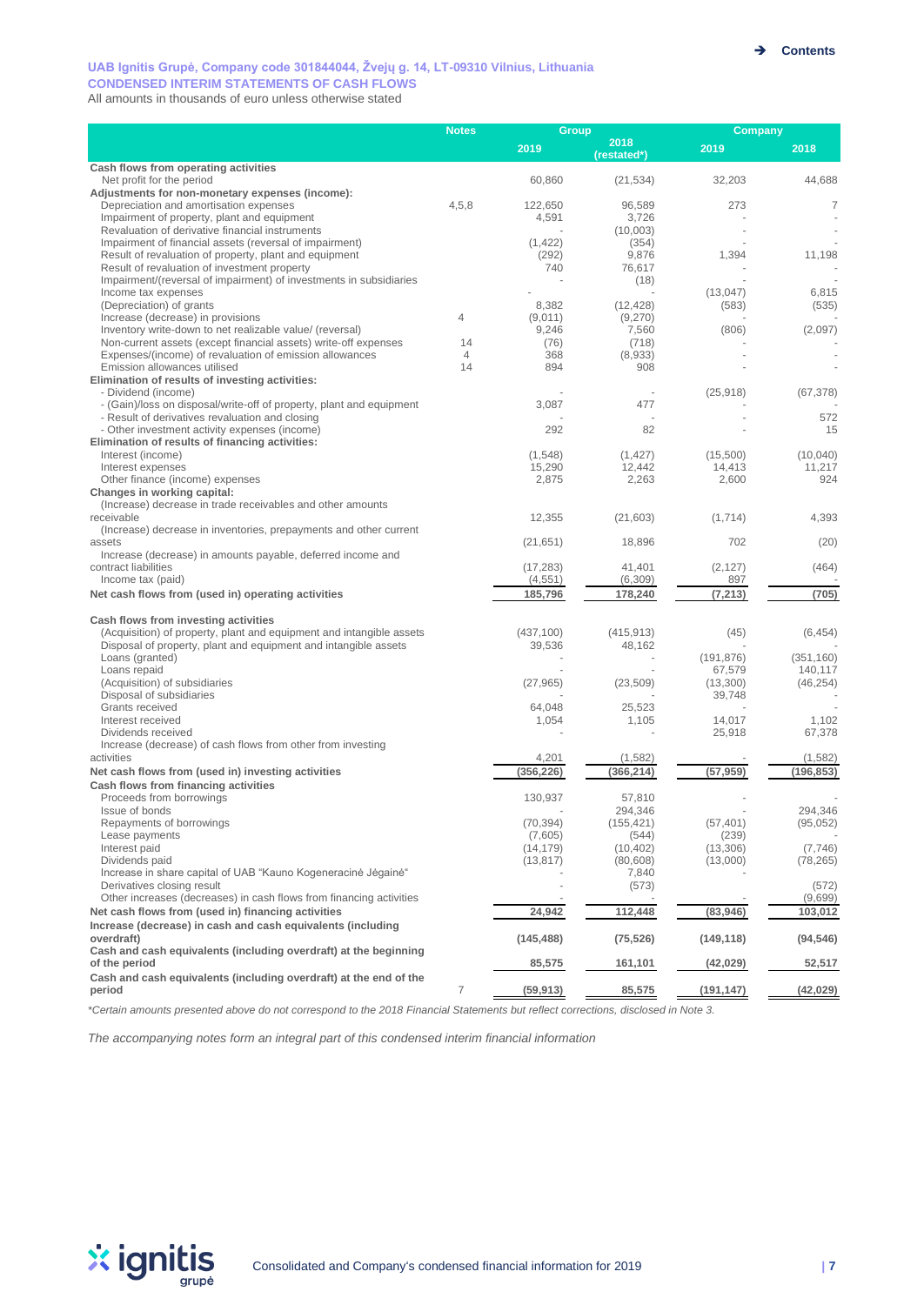# 1 General information

UAB Ignitis Grupė (hereinafter "the Company") is a private limited liability company registered in the Republic of Lithuania. The Company's registered office address is Žvejų str. 14, LT-09310, Vilnius, Lithuania. The Company is a limited liability profit-oriented entity registered on 28 August 2008 with the Register of Legal Entities managed by the public institution the Centre of Registers. Company code 301844044, VAT payer's code LT10004278519. The Company has been founded for an indefinite period.

The Company is a parent company, which is responsible for the management and coordination of activities of Group companies engaged in electricity and heat generation (including electricity generation from renewable energy sources), supply, electricity import and export, distribution and trade, natural gas distribution and supply, as well as in service and development of electric energy industry.

The Company analyses the activities of Group companies, represents the whole group, implements its shareholders' rights and obligations, defines operation guidelines and rules, and coordinates the activities in the fields of finance, law, strategy and development, human resources, risk management, audit, technology, communication, etc.

The Company seeks to ensure effective operation of Group companies, implementation of goals related to the Group's activities set forth in the National Energetic Independence Strategy and other legal acts, ensuring that it builds a sustainable value in a socially responsible manner.

The Company is wholly owned by the State of the Republic of Lithuania.

|                                                                         | At 31 December 2019             |              | At 31 December 2018           |     |  |
|-------------------------------------------------------------------------|---------------------------------|--------------|-------------------------------|-----|--|
| Company's shareholder \                                                 | Share capital,<br>in EUR $'000$ | $\mathbf{0}$ | Share capital,<br>in EUR '000 |     |  |
| Republic of Lithuania represented by the Lithuanian Ministry of Finance | 1.212.156                       | 100          | 1.212.156                     | 100 |  |

As at 31 December 2019, the Group had 3,846 (31 December 2018 – 3,813).

These financial statements were authorised for issue at 28 February 2020.

# 2 Accounting principles

#### 2.1 Basis of preparation

These financial statements, prepared for the period ended 31 December 2019, cover condensed interim financial statements of a parent company UAB Ignitis Grupė and consolidated Company's and its subsidiaries (collectively "the Group") condensed interim financial statements. These financial statements has been prepared in accordance with International Financial Reporting Standards (IFRS) as adopted by the European Union and applicable to interim financial reporting (International Accounting Standard (IAS) 34, 'Interim financial reporting'). This unaudited condensed interim financial information should be read together with the annual financial statements for the year ended 31 December 2018, which have been prepared in accordance with IFRS as adopted by the EU.

In year 2019 management of a Group have reviewed accounting methods applied for:

- presentation of revenue received from new consumers
	- presentation of revenue relating to rendering of public service obligations and electricity transmission services
- presentation of incomes, of securities of Liquefied Natural Gas Terminal's (LNGT) component, collected from customers and gas distribution services

The new methods for the Group's financial statements are applied retrospectively in accordance with IAS 8 Accounting Policies, Changes in Accounting Estimates and Errors therefore the Group presents an additional statement of financial position for the 1 January 2018, when the revised accounting and presentation methods were applied retrospectively by restating items in the financial statements (see Note 3).

Other accounting methods applied in the preparation of the condensed interim financial information are the same as those applied in the preparation of the annual financial statements for 2018 except the matters relating to changes in accounting methods used (see Note 3). Financial year of Company and other Group companies coincides with the calendar year.

These financial statements are presented in euros and all values are rounded to the nearest thousands, except when otherwise indicated and include comparative information for the prior period ended 31 December 2018.

*a) New and amended standards, and interpretations*

#### • **IFRS 16: Lease**

During the financial year ended 31 December 2019, the Company and Group has applied IFRS 16 Leases for the first time, which had significant impact on the Company's and Group's financial statements. IFRS 16 supersedes IAS 17 Leases, IFRIC 4 Determining whether an Arrangement contains a Lease, SIC-15 Operating Leases-Incentives and SIC-27 Evaluating the Substance of Transactions Involving the Legal Form of a Lease. The standard sets out the principles for the recognition, measurement, presentation and disclosure of leases and requires lessees to recognize most leases on the statement of financial position. Lessor accounting under IFRS 16 is substantially unchanged from IAS 17. Lessors will continue to classify leases as either operating or finance leases using similar principles as in IAS 17.

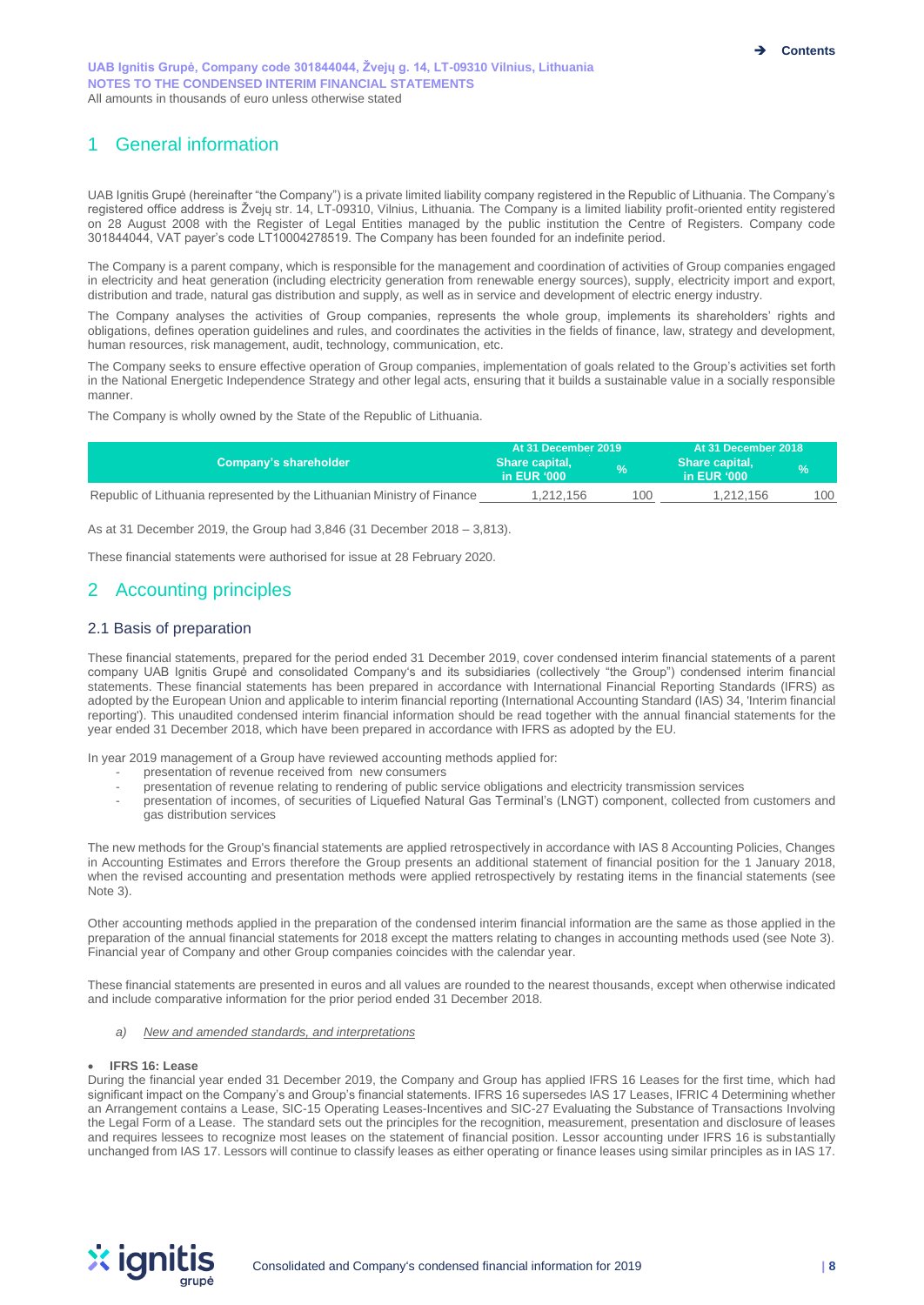The Company and Group has adopted IFRS 16 Leases using the modified retrospective approach of adoption with the date of initial application of 1 January 2019. Under this method, the standard is applied retrospectively with the cumulative effect of initially applying the standard is recognized in retained earnings at the date of initial application and comparative information is not restated.

The impact of the first-time adoption of IFRS 16 Leases on the Group's financial statements is shown in the table below:

|                                                                                                                                                        | At 31 December 2018                | <b>IFRS 16</b>     | At 1 January 2019                  |
|--------------------------------------------------------------------------------------------------------------------------------------------------------|------------------------------------|--------------------|------------------------------------|
| <b>ASSETS</b><br>Non-current assets<br>Property, plant and equipment<br>Right-of-use asset<br><b>EQUITY AND LIABILITIES</b><br>Non-current liabilities | 35.969<br>$\overline{\phantom{a}}$ | (35.969)<br>50.523 | $\overline{\phantom{a}}$<br>50.523 |
| Lease liabilities<br><b>Current liabilities</b><br>Current portion of lease liabilities<br><b>ASSETS</b>                                               | 14.334<br>5.220                    | 12.291<br>2.263    | 26.625<br>7.483                    |

The impact of the first-time adoption of IFRS 16 Leases on the Company's financial statements is shown in the table below:

|                                                                                                                       | At 31 December 2018      | <b>IFRS 16</b> | At 1 January 2019 |
|-----------------------------------------------------------------------------------------------------------------------|--------------------------|----------------|-------------------|
| <b>ASSETS</b><br>Non-current assets<br>Right-of-use asset<br><b>EQUITY AND LIABILITIES</b><br>Non-current liabilities | $\,$                     | 847            | 847               |
| Lease liabilities<br><b>Current liabilities</b><br>Current portion of lease liabilities                               | $\overline{\phantom{a}}$ | 637            | 637               |
| <b>ASSETS</b>                                                                                                         | $\,$                     | 211            | 211               |

The impact of first-time adoption of IFRS 16 on the Company's and the Group's lease commitments is presented in the table below:

|                                                                                                                          | <b>Group</b> | Company |
|--------------------------------------------------------------------------------------------------------------------------|--------------|---------|
| The future minimum lease payments under irrevocable operating lease agreements as at 31<br>December 2018 are as follows: | 21.443       | 1.033   |
| Less: Commitments relating to short-term leases                                                                          | 24           |         |
| Less: Commitments relating to leases of low-value assets                                                                 | 6            |         |
| Pakoreguotos būsimosios minimalios imokos pagal neatšaukiamas veiklos nuomos sutartis<br>2018 m. gruodžio 31 d.          | 21.413       | 1.033   |
| The weighted average interest rate as at 1 January 2019, %                                                               | 3.44         | 0.43    |
| The lease liability is recognised on 1 January 2019 by applying the interest rate                                        | 14.554       | 1.024   |
| Lease liabilities as at 1 January 2019                                                                                   | 14.554       | 1.024   |
| Of which:                                                                                                                |              |         |
| Current lease liabilities                                                                                                | 2.263        | 771     |
| Non-current lease liabilities                                                                                            | 12.291       | 253     |

#### *Applied practical transitional arrangements when the Company and the Group are lessees*

Upon adoption of IFRS 16, the Company applied a single recognition and measurement approach for all leases except for short-term leases and leases of low-value assets. The following specific transition requirements and practical expedients that the standard provides were applied by the Company:

The Company also applied the available practical expedients wherein it:

- Used a single discount rate to a portfolio of leases with reasonably similar characteristics,
- Applied the short-term leases exemptions to leases with lease term that ends within 12 months of the date of initial application,
- Excluded the initial direct costs from the measurement of the right-of-use asset at the date of initial application,
- Used hindsight in determining the lease term where the contract contained options to extend or terminate the lease.

#### • **IFRS 9: Prepayment features with negative compensation (Amendment)**

The Amendment allows financial assets with prepayment features that permit or require a party to a contract either to pay or receive reasonable compensation for the early termination of the contract (so that, from the perspective of the holder of the asset there may be 'negative compensation'), to be measured at amortized cost or at fair value through other comprehensive income. Management assessed that adoption of new standard amendment for the first time had no significant effect on financial statements of the Company and the Group.

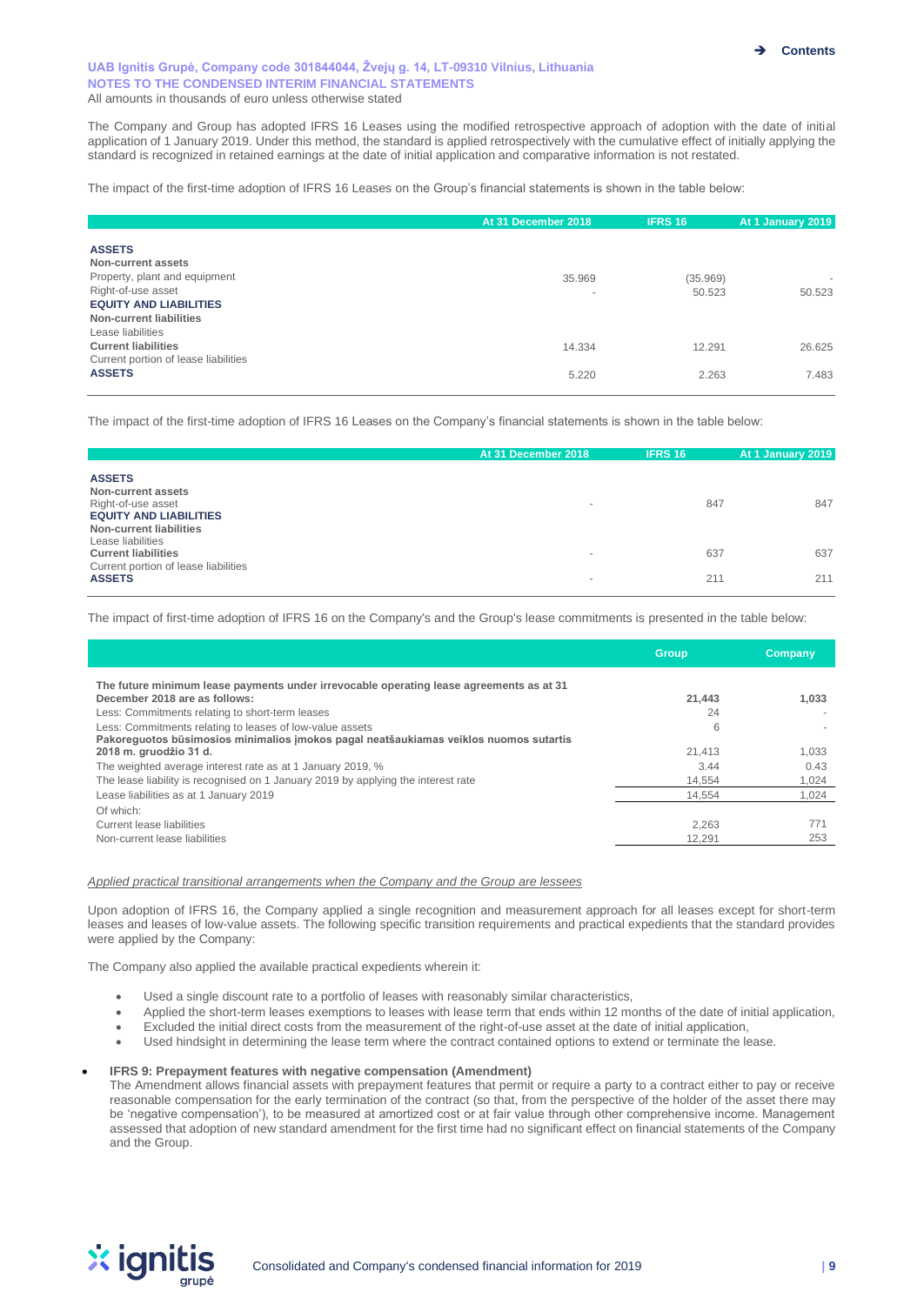#### • **IAS 28: Long-term Interests in Associates and Joint Ventures (Amendments)**

The Amendments relate to whether the measurement, in particular impairment requirements, of long term interests in associates and joint ventures that, in substance, form part of the 'net investment' in the associate or joint venture should be governed by IFRS 9, IAS 28 or a combination of both. The Amendments clarify that an entity applies IFRS 9 Financial Instruments, before it applies IAS 28, to such long-term interests for which the equity method is not applied. In applying IFRS 9, the entity does not take account of any adjustments to the carrying amount of long- term interests that arise from applying IAS 28. Management assessed that adoption of new standard amendment for the first time had no significant effect on financial statements of the Company and the Group.

#### **IFRIC INTERPETATION 23: Uncertainty over Income Tax Treatments**

The Interpretation addresses the accounting for income taxes when tax treatments involve uncertainty that affects the application of IAS 12. The Interpretation provides guidance on considering uncertain tax treatments separately or together, examination by tax authorities, the appropriate method to reflect uncertainty and accounting for changes in facts and circumstances. Management has assessed that adoption of interpretation for the first time had no significant effect on financial statements of the Company and the Group

#### • **IAS 19: Plan Amendment, Curtailment or Settlement (Amendments)**

The Amendments require entities to use updated actuarial assumptions to determine current service cost and net interest for the remainder of the annual reporting period after a plan amendment, curtailment or settlement has occurred. The Amendments also clarify how the accounting for a plan amendment, curtailment or settlement affects applying the asset ceiling requirements. Management assessed that adoption of new standard amendment for the first time had no significant effect on financial statements of the Company and the Group.

- **The IASB has issued the Annual Improvements to IFRSs 2015 – 2017 Cycle, which is a collection of amendments to IFRSs:**
	- ➢ **IFRS 3 Business Combinations and IFRS 11 Joint Arrangements: The** amendments to IFRS 3 clarify that when an entity obtains control of a business that is a joint operation, it remeasures previously held interests in that business. The amendments to IFRS 11 clarify that when an entity obtains joint control of a business that is a joint operation, the entity does not remeasure previously held interests in that business.
	- ➢ **IAS 12 Income Taxes:** The amendments clarify that the income tax consequences of payments on financial instruments classified as equity should be recognized according to where the past transactions or events that generated distributable profits has been recognized.
	- ➢ **IAS 23 Borrowing Costs:** The amendments clarify paragraph 14 of the standard that, when a qualifying asset is ready for its intended use or sale, and some of the specific borrowing related to that qualifying asset remains outstanding at that point, that borrowing is to be included in the funds that an entity borrows generally.

Management assessed that adoption of Annual improvements for the first time had no significant effect on financial statements of the Company and the Group.

*b) Standards issued but not yet effective and not early adopted*

#### • **IFRS 17: Insurance Contracts (New)**

IFRS 17, effective from 1 January 2021, changes IFRS 4, which permits entities to continue to use current practices in accounting for insurance contracts. This made it difficult for investors to compare the financial performance of similar insurance companies. IFRS 17 is a general principle-based standard that sets out accounting requirements for all types of insurance contracts, including reinsurance contracts held by an insurer. The Standard requires the recognition and measurement of classes of insurance contracts: (i) riskadjusted present value of future cash flows (cash flows from the performance of the contract), which reflects all available information about cash flows from the contract that is consistent with market observable data by adding (if the value is a liability) or subtracting (if the value is an asset); (ii) the amount reflecting unearned profit (contracted service margin) from the group of contracts. Profits from a group of insurance contracts will be recognized by insurers for the duration of the insurance coverage and the moment they transfer the risk. If a group of contracts is or becomes a loss, the entity will recognize the loss immediately. The standard has not yet been approved by the EU. This IFRS will not have any impact on the financial position or performance of the Company and the Group as insurance services are not provided.

#### • **Amendment in IFRS 10 Consolidated Financial Statements and IAS 28 Investments in Associates and Joint Ventures: Sale or Contribution of Assets between an Investor and its Associate or Joint Venture**

The amendments address an acknowledged inconsistency between the requirements in IFRS 10 and those in IAS 28, in dealing with the sale or contribution of assets between an investor and its associate or joint venture. The main consequence of the amendments is that a full gain or loss is recognized when a transaction involves a business (whether it is housed in a subsidiary or not). A partial gain or loss is recognized when a transaction involves assets that do not constitute a business, even if these assets are housed in a subsidiary. In December 2015 the IASB postponed the effective date of this amendment indefinitely pending the outcome of its research project on the equity method of accounting. The amendments have not yet been endorsed by the EU. Management has assessed that adoption of new standard will have no significant effect on financial statements of the Company and the Group.

#### • **Conceptual Framework in IFRS standards**

The IASB issued the revised Conceptual Framework for Financial Reporting on 29 March 2018. The Conceptual Framework sets out a comprehensive set of concepts for financial reporting, standard setting, guidance for preparers in developing consistent accounting policies and assistance to others in their efforts to understand and interpret the standards. IASB also issued a separate accompanying document, Amendments to References to the Conceptual Framework in IFRS Standards, which sets out the amendments to affected standards in order to update references to the revised Conceptual Framework. Its objective is to support transition to the revised Conceptual Framework for companies that develop accounting policies using the Conceptual Framework when no IFRS Standard applies to a particular transaction. For preparers who develop accounting policies based on the Conceptual Framework, it is effective for annual periods beginning on or after 1 January 2020.

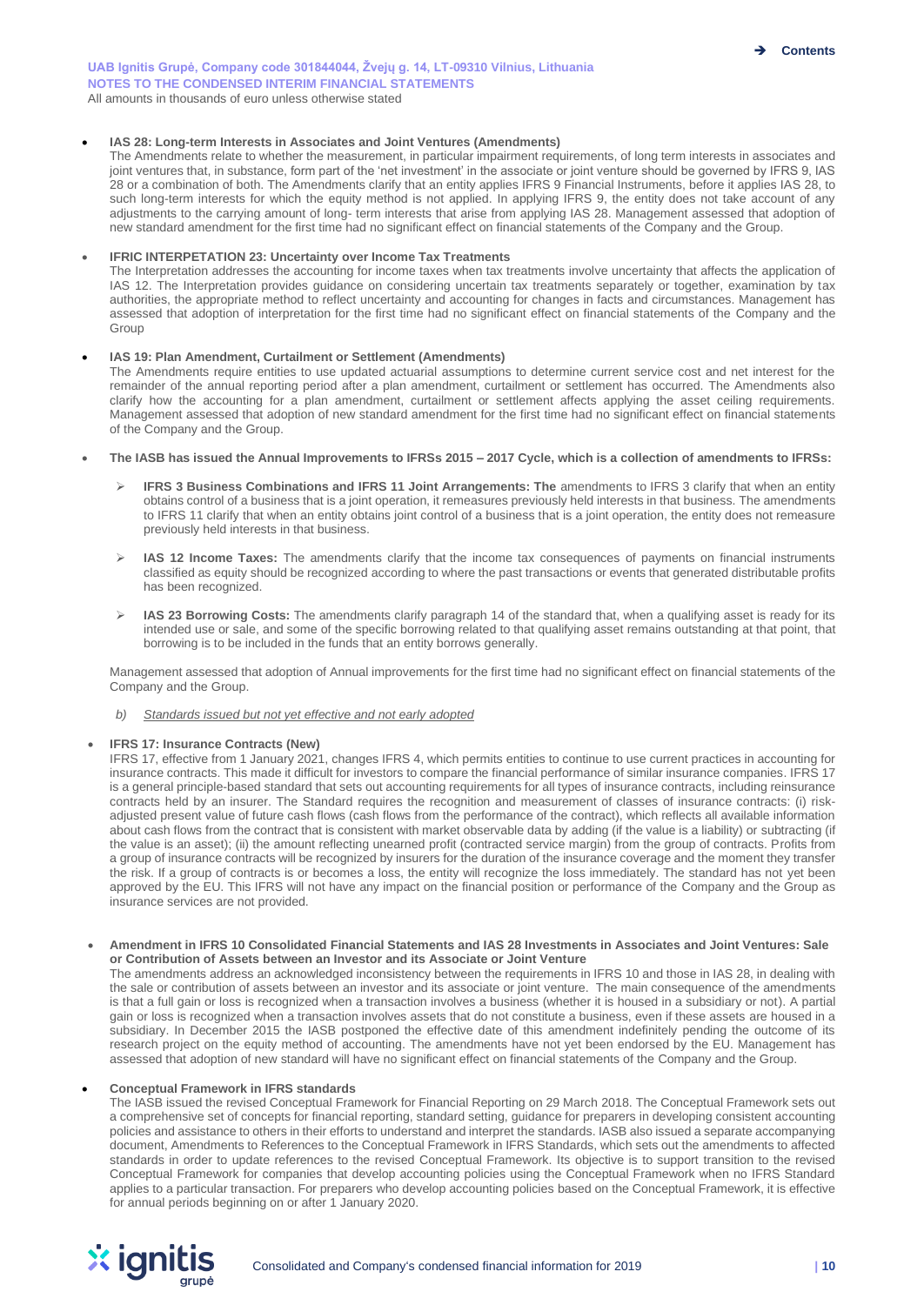#### • **IFRS 3: Business Combinations (Amendments)**

The IASB issued amendments in Definition of a Business (Amendments to IFRS 3) aimed at resolving the difficulties that arise when an entity determines whether it has acquired a business or a group of assets. The Amendments are effective for business combinations for which the acquisition date is in the first annual reporting period beginning on or after 1 January 2020 and to asset acquisitions that occur on or after the beginning of that period, with earlier application permitted. These Amendments have not yet been endorsed by the EU. At the moment Management is assessing the effect of new standard amendment on financial statements of the Company and the Group.

#### • **IAS 1 Presentation of Financial Statements and IAS 8 Accounting Policies, Changes in Accounting Estimates and Errors: Definition of 'material' (Amendments)**

The Amendments are effective for annual periods beginning on or after 1 January 2020 with earlier application permitted. The Amendments clarify the definition of material and how it should be applied. The new definition states that, 'Information is material if omitting, misstating or obscuring it could reasonably be expected to influence decisions that the primary users of general purpose financial statements make on the basis of those financial statements, which provide financial information about a specific reporting entity'. In addition, the explanations accompanying the definition have been improved. The Amendments also ensure that the definition of material is consistent across all IFRS Standards. At the moment Management is assessing the effect of new standard amendment on financial statements of the Company and the Group.

#### • **Interest Rate Benchmark Reform - IFRS 9, IAS 39 and IFRS 7 (Amendments)**

The amendments are effective for annual periods beginning on or after 1 January 2020 and must be applied retrospectively. Earlier application is permitted. In September 2019, the IASB issued amendments to IFRS 9, IAS 39 and IFRS 7, which concludes phase one of its work to respond to the effects of Interbank Offered Rates (IBOR) reform on financial reporting. Phase two will focus on issues that could affect financial reporting when an existing interest rate benchmark is replaced with a risk-free interest rate (an RFR). The amendments published, deal with issues affecting financial reporting in the period before the replacement of an existing interest rate benchmark with an alternative interest rate and address the implications for specific hedge accounting requirements in IFRS 9 Financial Instruments and IAS 39 Financial Instruments: Recognition and Measurement, which require forward-looking analysis. The amendments provided temporary reliefs, applicable to all hedging relationships that are directly affected by the interest rate benchmark reform, which enable hedge accounting to continue during the period of uncertainty before the replacement of an existing interest rate benchmark with an alternative nearly risk-free interest rate. There are also amendments to IFRS 7 Financial Instruments: Disclosures regarding additional disclosures around uncertainty arising from the interest rate benchmark reform. At the moment Management is assessing the effect of new standard amendment on financial statements of the Company and the Group.

#### 2.2 Right-of-use asset

Right-of-use asset is an asset, that represents a Company's/Group's right to use an underlying asset for the lease term. Company/Group recognize right-of-use asset to all leases, including leases of right-of-use assets in a sublease, except for leases of intangible assets, short-term leases and leases for which the underlying asset is of low value.

#### *Initial measurement of the right-of-use asset*

At the commencement date, Company/Group measures the right-of-use asset at cost. The cost of the right-of-use asset shall comprise: the amount of the initial measurement of the lease liability, any lease payments made at or before the commencement date, less any lease incentives received; any initial direct costs incurred by Company/Group; and an estimate of costs to be incurred by Company/Group in dismantling and removing the underlying asset, restoring the site on which it is located or restoring the underlying asset to the condition required by the terms and conditions of the lease, unless those costs are incurred to produce inventories. Company/Group incurs the obligation for those costs either at the commencement date or as a consequence of having used the underlying asset during a particular period. Company/Group recognize the costs described as part of the cost of the right-of-use asset when it incurs an obligation for those costs.

#### *Subsequent measurement of the right-of-use asset*

After the commencement date, a Company/Group measure the right-of-use asset applying a cost model. To apply a cost model, Company/Group measure the right-of-use asset at cost: less any accumulated depreciation and any accumulated impairment losses; and adjusted for any remeasurement of the lease liability.

Company/Group apply the depreciation requirements in IAS 16 Property, Plant and Equipment in depreciating the right-of-use asset. If the lease transfers ownership of the underlying asset to Company/Group by the end of the lease term or if the cost of the right-of-use asset reflects that Company/Group will exercise a purchase option, Company/Group shall depreciate the right-of-use asset from the commencement date to the end of the useful life of the underlying asset. Otherwise, Company/Group shall depreciate the right-of-use asset from the commencement date to the earlier of the end of the useful life of the right-of-use asset or the end of the lease term.

Company/Group presents right-of-use assets separately from intangible and tangible assets in the statement of financial position.

#### 2.3 Lease liability

#### *Initial measurement of the lease liability*

At the commencement date, Company/Group measure the lease liability at the present value of the lease payments that are not paid at that date. The lease payments discounted using the interest rate implicit in the lease, if that rate can be readily determined. If that rate cannot be readily determined, Company/Group use the lessee's incremental borrowing rate.

At the commencement date, the lease payments included in the measurement of the lease liability comprise the following payments for the right to use the underlying asset during the lease term that are not paid at the commencement date: fixed payments, less any lease incentives receivable; variable lease payments that depend on an index or a rate, initially measured using the index or rate as at the commencement date; amounts expected to be payable by Company/Group under residual value guarantees; the exercise price of a purchase option if the Company/Group is reasonably certain to exercise that option; and payments of penalties for terminating the lease, if the lease term reflects Company/Group exercising an option to terminate the lease.

Variable lease payments that depend on an index or a rate include, for example, payments linked to a consumer price index, payments linked to a benchmark interest rate (such as LIBOR) or payments that vary to reflect changes in market rental rates.

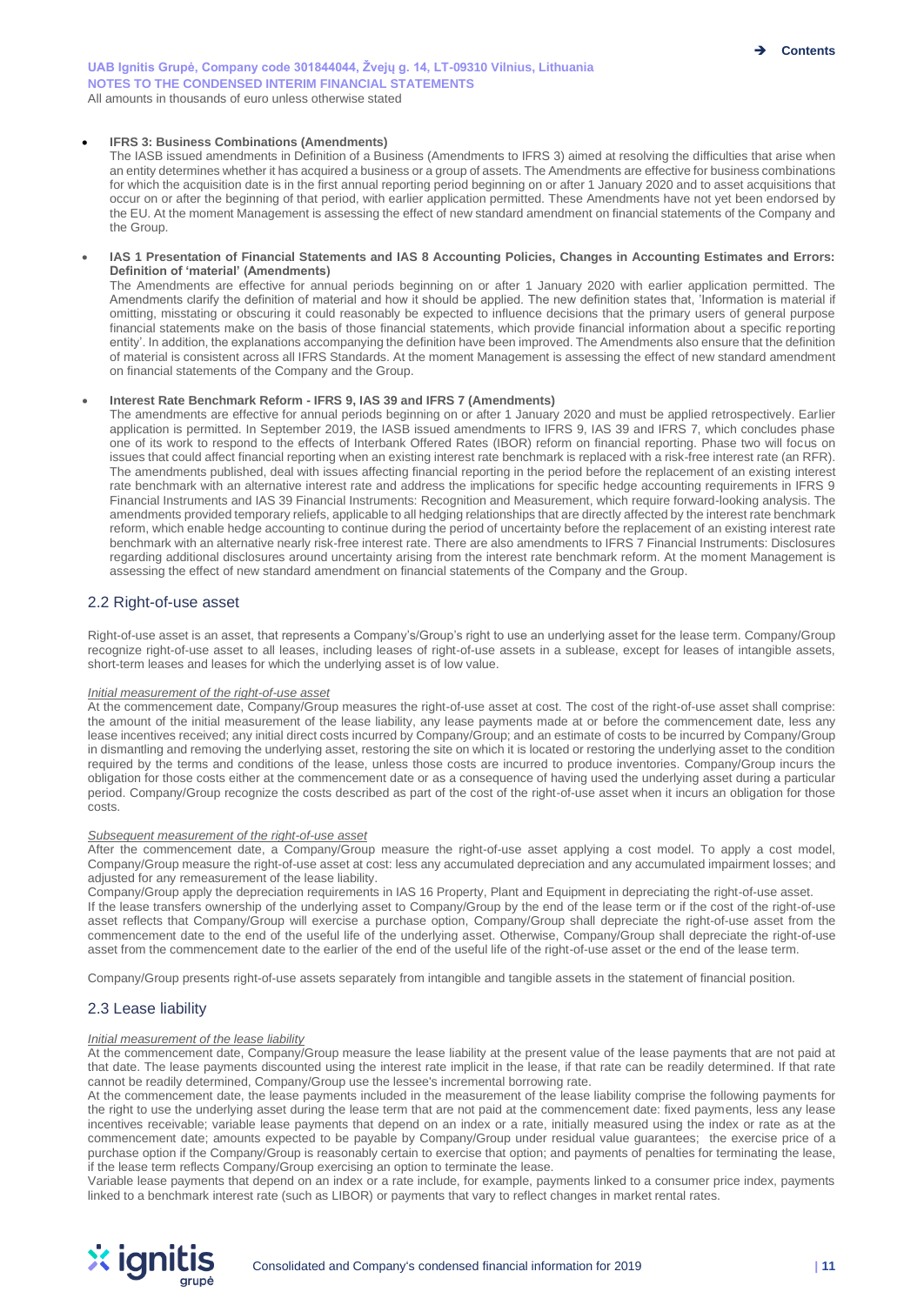#### *Subsequent measurement of the lease liability*

After the initial measurement, Company/Group measure the lease liability by: increasing the carrying amount to reflect interest on the lease liability; reducing the carrying amount to reflect the lease payments made; and remeasuring the carrying amount to reflect any reassessment or lease modifications or to reflect revised in-substance fixed lease payments.

Interest on the lease liability in each period during the lease term shall be the amount that produces a constant periodic rate of interest on the remaining balance of the lease liability. The periodic rate of interest is the discount rate or if applicable the revised discount rate. After the commencement date, Company/Group shall recognise in profit or loss, unless the costs are included in the carrying amount of another asset applying other applicable Standards, both: interest on the lease liability; and variable lease payments not included in the measurement of the lease liability in the period in which the event or condition that triggers those payments occurs.

#### *Reassessment of the lease liability*

After the commencement date, Company/Group remeasure the lease liability to reflect changes to the lease payments. Company/Group recognise the amount of the remeasurement of the lease liability as an adjustment to the right-of-use asset. However, if the carrying amount of the right-of-use asset is reduced to zero and there is a further reduction in the measurement of the lease liability, Company/Group recognise any remaining amount of the remeasurement in profit or loss.

#### *Revised discount rate*

Company/Group remeasure the lease liability by discounting the revised lease payments using a revised discount rate, if there is a change in the lease term. Company/Group determine the revised lease payments based on the revised lease term or there is a change in the assessment of an option to purchase the underlying asset, assessed considering the events and circumstances described in the context of a purchase option. Company/Group determine the revised lease payments to reflect the change in amounts payable under the purchase option.

If either there is a change in the lease term or there is a change in the assessment of an option to purchase, Company/Group determine the revised discount rate as the interest rate implicit in the lease for the remainder of the lease term, if that rate can be readily determined, or the lessee's incremental borrowing rate at the date of reassessment, if the interest rate implicit in the lease cannot be readily determined.

#### *Unchanged discount rate*

Company/Group remeasure the lease liability by discounting the revised lease payments, if either:

- there is a change in the amounts expected to be payable under a residual value guarantee. Company/Group determine the revised lease payments to reflect the change in amounts expected to be payable under the residual value guarantee.
- there is a change in future lease payments resulting from a change in an index or a rate used to determine those payments, including for example a change to reflect changes in market rental rates following a market rent review. Company/Group remeasure the lease liability to reflect those revised lease payments only when there is a change in the cash flows (i.e. when the adjustment to the lease payments takes effect). Company/Group determine the revised lease payments for the remainder of the lease term based on the revised contractual payments.

Discounting revised lease payments, Company/Group use an unchanged discount rate, unless the change in lease payments results from a change in floating interest rates. In that case, Company/Group use a revised discount rate that reflects changes in the interest rate.

#### *Lease modifications*

Company/Group account for a lease modification as a separate lease if both:

- the modification increases the scope of the lease by adding the right to use one or more underlying assets; and
- the consideration for the lease increases by an amount commensurate with the stand-alone price for the increase in scope and any appropriate adjustments to that stand-alone price to reflect the circumstances of the particular contract.
- For a lease modification that is not accounted for as a separate lease, at the effective date of the lease modification Company/Group:
- allocate the consideration in the modified contract;
- determine the lease term of the modified lease; and
- remeasure the lease liability by discounting the revised lease payments using a revised discount rate.

For a lease modification that is not accounted for as a separate lease, Company/Group account for the remeasurement of the lease liability by:

- decreasing the carrying amount of the right-of-use asset to reflect the partial or full termination of the lease for lease modifications that decrease the scope of the lease. Company/Group recognise in profit or loss any gain or loss relating to the partial or full termination of the lease;
- making a corresponding adjustment to the right-of-use asset for all other lease modifications.

Company/Group present lease liabilities separately from other liabilities in the statement of financial position. Company/Group present interest expense on the lease liability separately from the depreciation charge for the right-of-use asset. Interest expense on the lease liability is a component of finance costs, presented in the statement of profit or loss and other comprehensive income.

#### 2.4 Income tax

Taxes on income in the interim periods are accrued using the tax rate that would be applicable to expected total annual profit or loss.

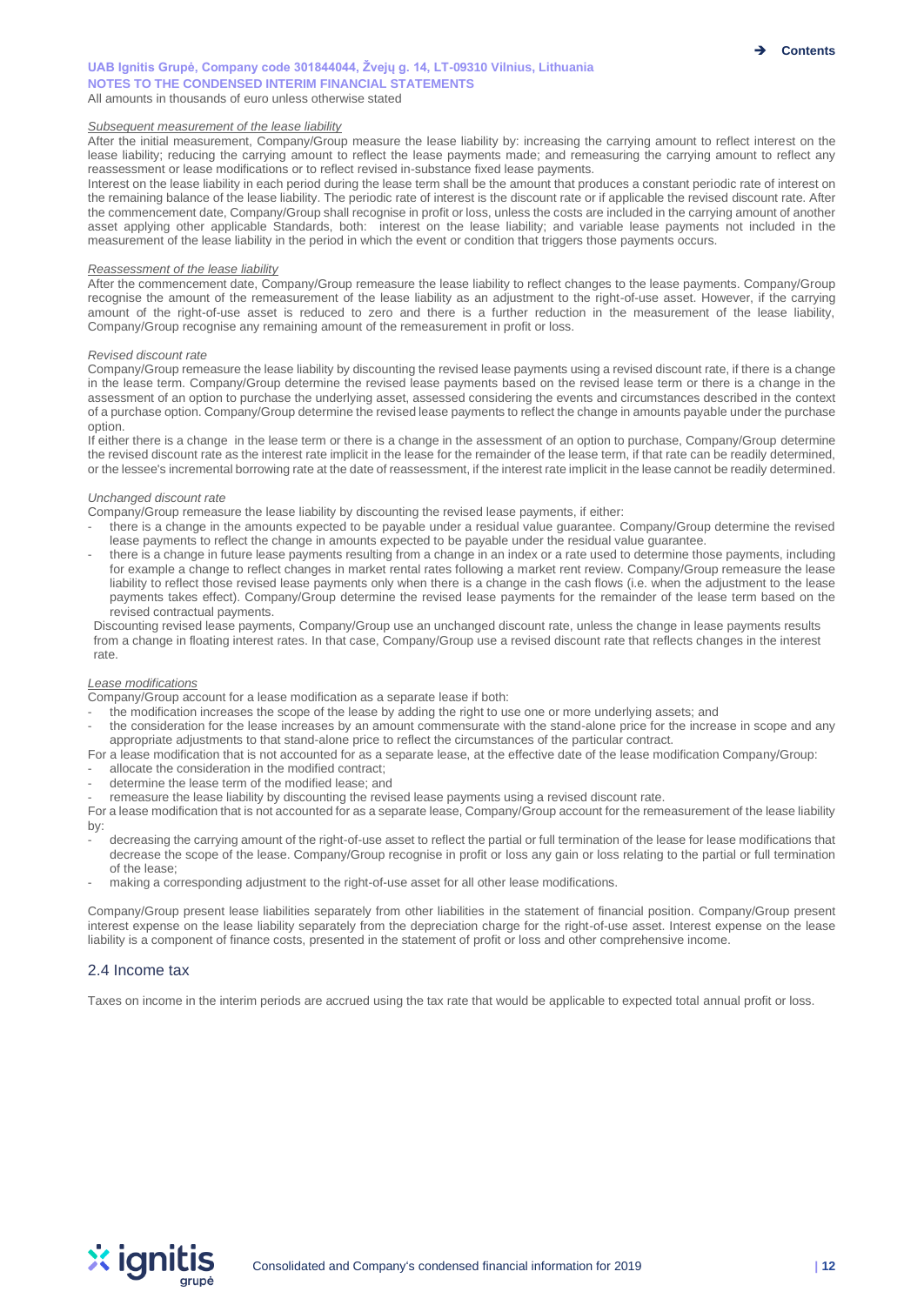# 3 Significant accounting estimates and judgements used in the preparation of financial statements

Accounting estimates and judgments are continuously reviewed and are based on historical experience and other factors, including expectations of future events that are believed to be reasonable under the circumstances.

The preparation of financial information according to International Financial Reporting Standards as adopted by the EU requires management to make estimates and assumptions that affect the reported amounts of assets, liabilities, income and expenses, and disclosures of contingencies. Changes in the underlying assumptions, estimates and judgments may have a material effect on this financial information.

In preparing these financial statements, the Group has made adjustments to prior periods.

#### *Corrections of errors*

The Group corrected the identified errors from the previous financial periods during the preparation of these interim financial statement. In 2019, the subsidiary AB "Ignitis gamyba" of the Group reviewed financial statements accounting principles for revenues, receivables, and payables related to secondary power reserve, tertiary power reserve, and system restoration services (hereinafter – regulated activities), which are regulated by the National Energy Regulatory Council (NERC). Tariffs for these regulated activities for the next calendar year are set by NERC based on Group and AB "Ignitis gamyba" forecasted expenses taking into account planned and factual revenue and expense variance in the prior financial year. In the financial statements, Group and AB "Ignitis gamyba" reported regulated activities revenues using the accrual principle based on factual expenses incurred, i.e. regulatory activities revenues were recognized by Group and AB "Ignitis gamyba" in such volume, which under NERC methodology, is permissible taking into consideration permissible return on investment and factual expenses for services provided incurred during the period. Due to variance between planned and factual revenues and expenses set by NERC, regulatory activities revenues and corresponding payables and other payables were corrected. Up until now, revenues were recognized in accordance to substance over form principle, following the assumption about NERC's ability to promptly and based on unilateral decision initiate legal act amendments, that would be necessary in order to establish an obligation for the company to refund the difference between mentioned regulatory planned and actual service estimates even if Group and AB "Ignitis gamyba" is no longer providing regulatory services mentioned above.

In 2019, by reviewing accounting of previously mentioned operations, it was noted that payable or refundable amounts in the future periods depend on whether or not the Group and AB "Ignitis gamyba" will provide these services and will carry them out in the future, i.e. these amounts are related to currently uncompleted agreements, and in such case, provision, contingent liabilities and contingent assets should not be accounted (under IAS 37 "Provision, Contingent Liabilities and Contingent Assets"). See these restatements in columns 1 – 7 presented in table below.

ii) The Group company Ignitis Polska Sp. z. o. o. based in Poland, particiaptes in electricity trading exchange market through forward and futures contracts. The purpose of these deals is to earn profits from short-term fluctuations in electricity prices on the exchange. Ignitis Polska Sp. z. o. o. does not provides supply of electricity to final customers. Settlements are made by settling liabilities between the company and the other party to the exchange transaction, and by making a cash payment for the remaining outstanding debt. Ignitis Polska Sp. z. o. o. account for contract balances in the financial statements at fair value, and income and expenses are presented in the seperate items of Profit (loss) and other comprehensive income. After reviewing contracts of Ignitis Polska Sp. z. o. o. the Group has determined that income and expense should be reported in the item of cots in Profit (loss) and other comprehensive income as profit or loss. Management's decision to amend presentation of revenue and costs is based on the fact that, under IFRS 9, transactions made by Ignitis Polska Sp. z. o. o. cannot be classified under the own use' exception, and therefore only the result of those transactions should be recognized in profit or loss. See these restatements in column 8 presented in table below.

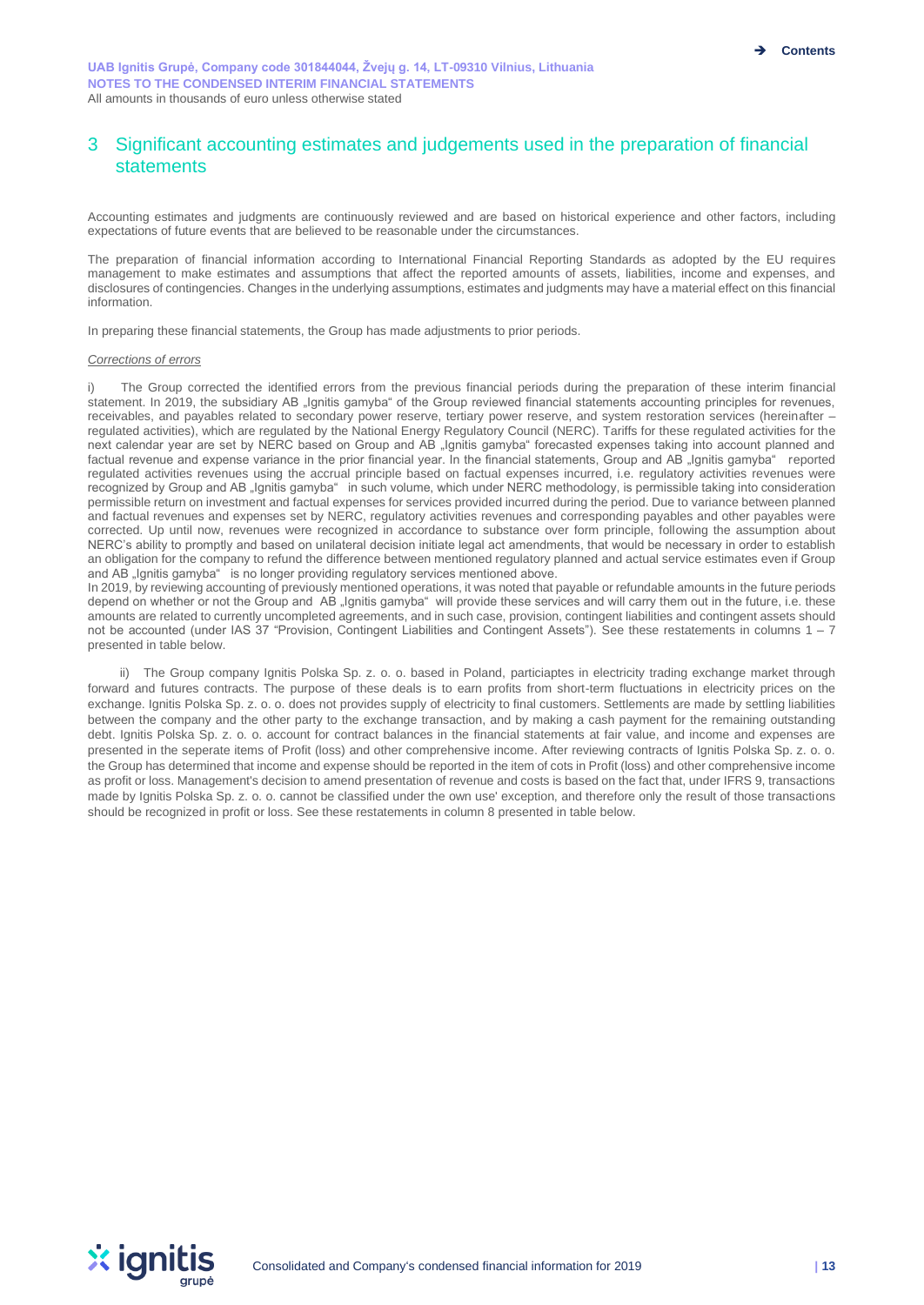#### **Retrospectively corrected condensed interim statements of financial position:**

| Group                                                                                                                                                                                                       | <b>Notes</b>        | 2018 12 31                                                  | 1)<br>Restatemen<br>t of Other<br>amounts<br>receivable<br>due to<br>regulated<br>services<br>income * | 2)<br>Restatemen<br>t of Other<br>non-current<br>amounts<br>payable<br>and<br>liabilities<br>and<br>Contract<br><b>liabilities</b><br>due to<br>regulated<br>services<br>income * | 3)<br>Restatemen<br>t of deferred<br>income tax<br>liabilities* | 4)<br><b>Restatement</b><br>of income<br>tax liabilities* | 5)<br>Reclassifica<br>tion of<br>Other<br>amounts<br>receivable<br>and<br>contract<br>liabilities to<br>Other non-<br>current<br>amounts<br>payable<br>and<br>liabilities | 6)<br>Reclassifica<br>tion of other<br>non-current<br>amounts<br>payable<br>and<br>liabilities<br>to<br><b>Provisions</b> | 7) Error<br>impact to<br>non-<br>controlling<br>interests | 2018 12 31<br>corrected                                     |
|-------------------------------------------------------------------------------------------------------------------------------------------------------------------------------------------------------------|---------------------|-------------------------------------------------------------|--------------------------------------------------------------------------------------------------------|-----------------------------------------------------------------------------------------------------------------------------------------------------------------------------------|-----------------------------------------------------------------|-----------------------------------------------------------|---------------------------------------------------------------------------------------------------------------------------------------------------------------------------|---------------------------------------------------------------------------------------------------------------------------|-----------------------------------------------------------|-------------------------------------------------------------|
| <b>ASSETS</b>                                                                                                                                                                                               |                     |                                                             |                                                                                                        |                                                                                                                                                                                   |                                                                 |                                                           |                                                                                                                                                                           |                                                                                                                           |                                                           |                                                             |
| <b>Non-current assets</b><br>Intangible assets<br>Property, plant and equipment<br>Prepayments for non-current assets<br>Investment property<br>Amounts receivable after one year<br>Other financial assets | 4<br>$\overline{4}$ | 106,330<br>2,091,590<br>23,621<br>6,494<br>160,606<br>2,008 |                                                                                                        |                                                                                                                                                                                   |                                                                 |                                                           |                                                                                                                                                                           |                                                                                                                           | Ĩ.                                                        | 106,330<br>2,091,590<br>23,621<br>6,494<br>160,606<br>2,008 |
| Other non-current assets                                                                                                                                                                                    |                     | 6,094                                                       |                                                                                                        |                                                                                                                                                                                   |                                                                 |                                                           |                                                                                                                                                                           |                                                                                                                           |                                                           | 6,094                                                       |
| Deferred income tax asset<br><b>Total non-current assets</b>                                                                                                                                                |                     | 14,468<br>2,411,211                                         | ٠<br>$\overline{a}$                                                                                    | $\sim$<br>$\overline{a}$                                                                                                                                                          | $\overline{\phantom{a}}$<br>$\overline{\phantom{a}}$            | ٠<br>$\overline{a}$                                       | $\overline{\phantom{a}}$<br>$\overline{a}$                                                                                                                                | $\overline{\phantom{a}}$<br>L,                                                                                            | $\overline{\phantom{a}}$<br>$\overline{\phantom{a}}$      | 14,468<br>2,411,211                                         |
| <b>Current assets</b><br>Inventories                                                                                                                                                                        |                     | 43,137                                                      |                                                                                                        |                                                                                                                                                                                   |                                                                 |                                                           |                                                                                                                                                                           |                                                                                                                           | Ĩ.                                                        | 43,137                                                      |
| Prepayments and deferred expenses<br>Trade receivables                                                                                                                                                      |                     | 30,655<br>143,120                                           |                                                                                                        |                                                                                                                                                                                   |                                                                 |                                                           |                                                                                                                                                                           |                                                                                                                           | Î,                                                        | 30,655<br>143,120                                           |
| Other amounts receivable                                                                                                                                                                                    |                     | 25,436<br>2,147                                             | (289)                                                                                                  |                                                                                                                                                                                   |                                                                 |                                                           | 289                                                                                                                                                                       |                                                                                                                           |                                                           | 25,436<br>2,147                                             |
| Other current assets<br>Prepaid corporate income tax                                                                                                                                                        |                     | 4,192                                                       |                                                                                                        |                                                                                                                                                                                   |                                                                 |                                                           |                                                                                                                                                                           |                                                                                                                           |                                                           | 4,192                                                       |
| Other financial assets                                                                                                                                                                                      |                     | 656                                                         |                                                                                                        |                                                                                                                                                                                   |                                                                 |                                                           |                                                                                                                                                                           |                                                                                                                           | ä,                                                        | 656                                                         |
| Cash and cash equivalents                                                                                                                                                                                   | 7                   | 127,835<br>377,178                                          | (289)                                                                                                  | $\overline{a}$                                                                                                                                                                    | $\overline{a}$                                                  | $\overline{a}$                                            | 289                                                                                                                                                                       | ä,<br>Ĭ.                                                                                                                  | ٠<br>$\overline{\phantom{a}}$                             | 127,835<br>377,178                                          |
| Non-current assets held for sale                                                                                                                                                                            | 8                   | 65,706                                                      |                                                                                                        |                                                                                                                                                                                   |                                                                 | ٠                                                         |                                                                                                                                                                           |                                                                                                                           | ÷,                                                        | 65,706                                                      |
| <b>Total current assets</b><br><b>TOTAL ASSETS</b>                                                                                                                                                          |                     | 442,884<br>2,854,095                                        | (289)<br>(289)                                                                                         | $\overline{\phantom{a}}$<br>$\overline{\phantom{0}}$                                                                                                                              | $\overline{\phantom{a}}$<br>$\overline{\phantom{a}}$            | $\sim$<br>$\blacksquare$                                  | 289<br>289                                                                                                                                                                | $\sim$<br>$\overline{\phantom{a}}$                                                                                        | $\sim$<br>$\overline{\phantom{a}}$                        | 442,884<br>2,854,095                                        |
| <b>EQUITY AND LIABILITIES</b>                                                                                                                                                                               |                     |                                                             |                                                                                                        |                                                                                                                                                                                   |                                                                 |                                                           |                                                                                                                                                                           |                                                                                                                           |                                                           |                                                             |
|                                                                                                                                                                                                             |                     |                                                             |                                                                                                        |                                                                                                                                                                                   |                                                                 |                                                           |                                                                                                                                                                           |                                                                                                                           |                                                           |                                                             |
| Equity<br>Share capital<br><b>Reserves</b>                                                                                                                                                                  | 9                   | 1,212,156<br>212,802                                        |                                                                                                        |                                                                                                                                                                                   |                                                                 |                                                           |                                                                                                                                                                           |                                                                                                                           | Ĩ.                                                        | 1,212,156<br>212,802                                        |
| Retained earnings (deficit)<br>FY 2018 result                                                                                                                                                               |                     | (147, 554)                                                  | (289)                                                                                                  | 511                                                                                                                                                                               | (33)                                                            | (33)                                                      |                                                                                                                                                                           | ÷,                                                                                                                        | (6)                                                       | (147, 404)<br>(4, 351)                                      |
| Equity attributable to owners of the                                                                                                                                                                        |                     | (9,209)                                                     |                                                                                                        | 7,168                                                                                                                                                                             | (1,075)                                                         | (1,075)                                                   |                                                                                                                                                                           |                                                                                                                           | (160)                                                     |                                                             |
| parent<br>Non-controlling interests                                                                                                                                                                         |                     | 1,268,195<br>48,356                                         | (289)                                                                                                  | 7,679<br>$\overline{\phantom{a}}$                                                                                                                                                 | (1, 108)                                                        | (1, 108)                                                  | ٠<br>÷,                                                                                                                                                                   | $\blacksquare$<br>$\overline{\phantom{a}}$                                                                                | (166)<br>166                                              | 1,273,203<br>48,522                                         |
| <b>Total equity</b>                                                                                                                                                                                         |                     | 1,316,551                                                   | (289)                                                                                                  | 7,679                                                                                                                                                                             | (1, 108)                                                        | (1, 108)                                                  | $\overline{\phantom{a}}$                                                                                                                                                  | $\overline{a}$                                                                                                            | ×,                                                        | 1,321,725                                                   |
| Liabilities<br><b>Non-current liabilities</b>                                                                                                                                                               |                     |                                                             |                                                                                                        |                                                                                                                                                                                   |                                                                 |                                                           |                                                                                                                                                                           |                                                                                                                           |                                                           |                                                             |
| Non-current borrowings                                                                                                                                                                                      | 10                  | 735,410                                                     |                                                                                                        |                                                                                                                                                                                   |                                                                 |                                                           |                                                                                                                                                                           |                                                                                                                           |                                                           | 735,410                                                     |
| Lease liabilities                                                                                                                                                                                           | 11                  | 14,334                                                      |                                                                                                        |                                                                                                                                                                                   |                                                                 |                                                           |                                                                                                                                                                           |                                                                                                                           | ä,                                                        | 14,334                                                      |
| Grants and subsidies<br>Deferred corporate income tax liabilities                                                                                                                                           |                     | 208,874<br>38,688                                           |                                                                                                        |                                                                                                                                                                                   | 1,108                                                           |                                                           |                                                                                                                                                                           |                                                                                                                           |                                                           | 208,874<br>39,796                                           |
| Provisions                                                                                                                                                                                                  | 12                  | 30,571                                                      |                                                                                                        |                                                                                                                                                                                   |                                                                 |                                                           |                                                                                                                                                                           | 4,875                                                                                                                     |                                                           | 35,446                                                      |
| Deferred revenue<br>Other non-current amounts payable and<br>liabilities                                                                                                                                    |                     | 115,261<br>11,274                                           |                                                                                                        | (5, 396)                                                                                                                                                                          |                                                                 |                                                           | 800                                                                                                                                                                       | (4, 875)                                                                                                                  |                                                           | 115,261<br>1,803                                            |
| <b>Total non-current liabilities</b>                                                                                                                                                                        |                     | 1,154,412                                                   | $\mathbf{r}$                                                                                           | (5, 396)                                                                                                                                                                          | 1,108                                                           | $\mathbf{r}$                                              | 800                                                                                                                                                                       |                                                                                                                           | $\overline{\phantom{a}}$                                  | 1,150,924                                                   |
| <b>Current liabilities</b><br>Current portion of long-term debts                                                                                                                                            | 10                  | 61,819                                                      |                                                                                                        |                                                                                                                                                                                   |                                                                 |                                                           |                                                                                                                                                                           |                                                                                                                           |                                                           | 61,819                                                      |
| Current borrowings                                                                                                                                                                                          | 10                  | 47,727                                                      |                                                                                                        |                                                                                                                                                                                   |                                                                 |                                                           |                                                                                                                                                                           |                                                                                                                           |                                                           | 47,727                                                      |
| Current portion of lease liabilities                                                                                                                                                                        | 11                  | 5,220                                                       |                                                                                                        |                                                                                                                                                                                   |                                                                 |                                                           |                                                                                                                                                                           |                                                                                                                           |                                                           | 5,220                                                       |
| Trade payables<br>Contract liabilities                                                                                                                                                                      |                     | 93,237<br>55,325                                            |                                                                                                        | (2, 283)                                                                                                                                                                          |                                                                 |                                                           | (511)                                                                                                                                                                     | (2,765)                                                                                                                   |                                                           | 93,237<br>49,766                                            |
| Corporate income tax liabilities                                                                                                                                                                            |                     | 3,436                                                       |                                                                                                        |                                                                                                                                                                                   |                                                                 | 1,108                                                     |                                                                                                                                                                           |                                                                                                                           |                                                           | 4,544                                                       |
| Provisions                                                                                                                                                                                                  | 12                  | 2,788                                                       |                                                                                                        |                                                                                                                                                                                   |                                                                 |                                                           |                                                                                                                                                                           | 2,765                                                                                                                     |                                                           | 5,553                                                       |
| Deferred revenue<br>Other current amounts payable and                                                                                                                                                       |                     | 7,912                                                       |                                                                                                        |                                                                                                                                                                                   |                                                                 |                                                           |                                                                                                                                                                           |                                                                                                                           | ä,                                                        | 7,912                                                       |
| liabilities                                                                                                                                                                                                 |                     | 102,682                                                     |                                                                                                        |                                                                                                                                                                                   |                                                                 |                                                           |                                                                                                                                                                           |                                                                                                                           |                                                           | 102,682                                                     |
| Liabilities related to non-current assets                                                                                                                                                                   |                     | 380,146                                                     | $\overline{\phantom{a}}$                                                                               | (2, 283)                                                                                                                                                                          | $\overline{\phantom{a}}$                                        | 1,108                                                     | (511)                                                                                                                                                                     |                                                                                                                           | $\overline{\phantom{a}}$                                  | 378,460                                                     |
| held for sale                                                                                                                                                                                               |                     | 2,986                                                       |                                                                                                        |                                                                                                                                                                                   |                                                                 |                                                           |                                                                                                                                                                           |                                                                                                                           |                                                           | 2,986                                                       |
| <b>Total current liabilities</b><br><b>Total liabilities</b>                                                                                                                                                |                     | 383,132<br>1,537,544                                        | $\overline{\phantom{a}}$<br>$\overline{\phantom{a}}$                                                   | (2, 283)<br>(7,679)                                                                                                                                                               | $\sim$<br>1,108                                                 | 1,108<br>1,108                                            | (511)<br>289                                                                                                                                                              | $\overline{\phantom{a}}$<br>$\blacksquare$                                                                                | $\sim$<br>$\overline{\phantom{a}}$                        | 381,446<br>1,532,370                                        |
| <b>TOTAL EQUITY AND LIABILITIES</b>                                                                                                                                                                         |                     |                                                             |                                                                                                        |                                                                                                                                                                                   |                                                                 |                                                           |                                                                                                                                                                           |                                                                                                                           |                                                           |                                                             |
|                                                                                                                                                                                                             |                     | 2,854,095                                                   | (289)                                                                                                  | $\blacksquare$                                                                                                                                                                    | $\overline{\phantom{a}}$                                        | $\blacksquare$                                            | 289                                                                                                                                                                       | $\blacksquare$                                                                                                            | $\overline{\phantom{a}}$                                  | 2,854,095                                                   |



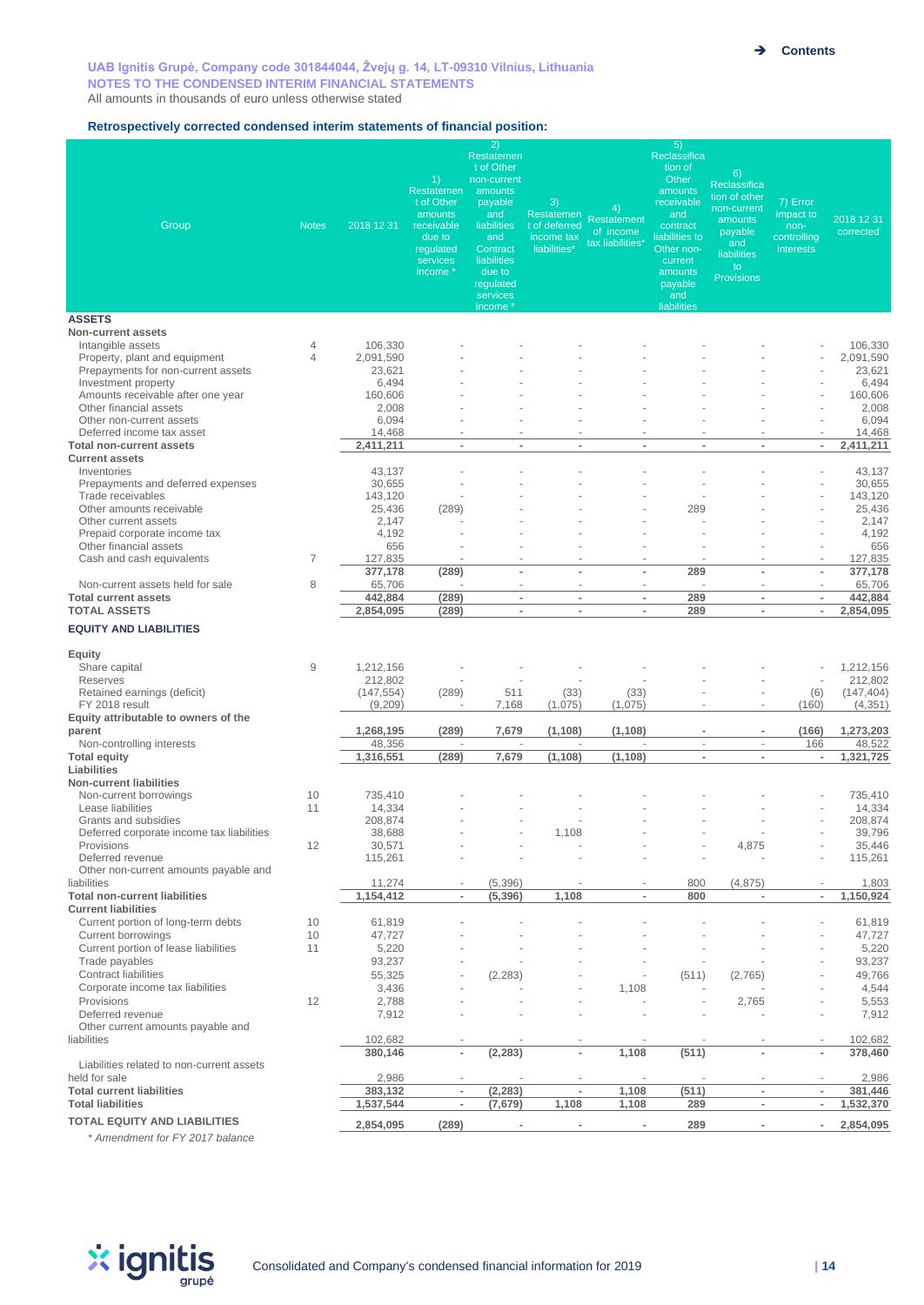#### **Retrospectively corrected condensed interim statements of financial position (continued):**

| Group                                                                                                                                                                                                      | <b>Notes</b>   | 2018.01.01                                                         | 1)<br>Restatement<br>of Other<br>amounts<br>receivable<br>due to<br>regulated<br>services<br>income * | 2)<br>Restatement<br>of Other<br>non-current<br>amounts<br>payable and<br>liabilities<br>and Contract<br>liabilities due<br>to regulated<br>services<br>income * | 3)<br>of deferred<br>income tax<br>liabilities* | Restatement 4) Restatement<br>of income tax<br>liabilities* | 6)<br>Reclassificati<br>on of Other<br>non-current<br>amounts<br>payable and<br>liabilities to<br><b>Provisions</b> | 7) Error<br>impact to<br>non-<br>controlling<br>interests | 2018.01.01<br>corrected                                            |
|------------------------------------------------------------------------------------------------------------------------------------------------------------------------------------------------------------|----------------|--------------------------------------------------------------------|-------------------------------------------------------------------------------------------------------|------------------------------------------------------------------------------------------------------------------------------------------------------------------|-------------------------------------------------|-------------------------------------------------------------|---------------------------------------------------------------------------------------------------------------------|-----------------------------------------------------------|--------------------------------------------------------------------|
| <b>ASSETS</b>                                                                                                                                                                                              |                |                                                                    |                                                                                                       |                                                                                                                                                                  |                                                 |                                                             |                                                                                                                     |                                                           |                                                                    |
| <b>Non-current assets</b>                                                                                                                                                                                  |                |                                                                    |                                                                                                       |                                                                                                                                                                  |                                                 |                                                             |                                                                                                                     |                                                           |                                                                    |
| Intangible assets<br>Property, plant and equipment<br>Prepayments for non-current assets<br>Investment property<br>Amounts receivable after one year<br>Other financial assets<br>Other non-current assets | 4<br>4         | 36,360<br>1,761,082<br>21.911<br>14,878<br>170,488<br>426<br>3,239 |                                                                                                       |                                                                                                                                                                  |                                                 |                                                             |                                                                                                                     | J.                                                        | 36,360<br>1,761,082<br>21,911<br>14,878<br>170,488<br>426<br>3,239 |
| Deferred income tax asset                                                                                                                                                                                  |                | 7,084                                                              |                                                                                                       | $\overline{\phantom{a}}$                                                                                                                                         | ٠                                               |                                                             | ٠                                                                                                                   | $\sim$                                                    | 7,084                                                              |
| <b>Total non-current assets</b><br><b>Current assets</b>                                                                                                                                                   |                | 2,015,468                                                          | ×,                                                                                                    | $\overline{a}$                                                                                                                                                   | $\blacksquare$                                  |                                                             | $\overline{a}$                                                                                                      | $\overline{\phantom{a}}$                                  | 2,015,468                                                          |
| Inventories<br>Prepayments and deferred expenses<br>Trade receivables                                                                                                                                      |                | 56,866<br>38,119<br>112,563                                        |                                                                                                       |                                                                                                                                                                  |                                                 |                                                             |                                                                                                                     | ÷.                                                        | 56,866<br>38,119<br>112,563                                        |
| Other amounts receivable<br>Other current assets<br>Prepaid corporate income tax                                                                                                                           |                | 27,800<br>1,093<br>2,102                                           | (289)                                                                                                 |                                                                                                                                                                  |                                                 |                                                             |                                                                                                                     | ÷.                                                        | 27,511<br>1,093<br>2,102                                           |
| Other financial assets<br>Cash and cash equivalents                                                                                                                                                        | $\overline{7}$ | 171,756                                                            | ä,                                                                                                    | ä,                                                                                                                                                               | ä,                                              | $\sim$                                                      | ä,                                                                                                                  | $\overline{\phantom{a}}$                                  | 171,756                                                            |
|                                                                                                                                                                                                            |                | 410,299                                                            | (289)                                                                                                 | ÷.                                                                                                                                                               | ÷.                                              | $\overline{a}$                                              | ä,                                                                                                                  | $\overline{\phantom{a}}$                                  | 410.010                                                            |
| Non-current assets held for sale                                                                                                                                                                           | 8              | 79,301                                                             |                                                                                                       |                                                                                                                                                                  |                                                 |                                                             |                                                                                                                     |                                                           | 79,301                                                             |
| <b>Total current assets</b><br><b>TOTAL ASSETS</b>                                                                                                                                                         |                | 489,600<br>2,505,068                                               | (289)<br>(289)                                                                                        | ä,<br>$\overline{a}$                                                                                                                                             | ٠<br>$\overline{\phantom{a}}$                   | ä,<br>$\blacksquare$                                        | ä,<br>×,                                                                                                            | $\overline{\phantom{a}}$<br>$\blacksquare$                | 489.311<br>2,504,779                                               |
| <b>EQUITY AND LIABILITIES</b>                                                                                                                                                                              |                |                                                                    |                                                                                                       |                                                                                                                                                                  |                                                 |                                                             |                                                                                                                     |                                                           |                                                                    |
| Equity                                                                                                                                                                                                     |                |                                                                    |                                                                                                       |                                                                                                                                                                  |                                                 |                                                             |                                                                                                                     |                                                           |                                                                    |
| Share capital<br>Reserves                                                                                                                                                                                  | 9              | 1,212,156<br>99,380                                                |                                                                                                       |                                                                                                                                                                  |                                                 |                                                             |                                                                                                                     | $\sim$<br>÷.                                              | 1,212,156<br>99,380                                                |
| Retained earnings (losses)                                                                                                                                                                                 |                | (13,706)                                                           | (289)                                                                                                 | 511                                                                                                                                                              | (33)                                            | (33)                                                        | $\overline{\phantom{a}}$                                                                                            | (5)                                                       | (13, 555)                                                          |
| Equity attributable to owners of the parent                                                                                                                                                                |                | 1,297,830                                                          | (289)                                                                                                 | 511                                                                                                                                                              | (33)                                            | (33)                                                        | ×,                                                                                                                  | (5)                                                       | 1,297,981                                                          |
| Non-controlling interests<br><b>Total equity</b>                                                                                                                                                           |                | 45,796<br>1,343,626                                                | ×.<br>(289)                                                                                           | $\sim$<br>511                                                                                                                                                    | ×.<br>(33)                                      | ×.<br>(33)                                                  | ÷.<br>$\sim$                                                                                                        | 5<br>$\overline{\phantom{a}}$                             | 45,801<br>1,343,782                                                |
| Liabilities<br><b>Non-current liabilities</b>                                                                                                                                                              |                |                                                                    |                                                                                                       |                                                                                                                                                                  |                                                 |                                                             |                                                                                                                     |                                                           |                                                                    |
| Non-current borrowings<br>Lease liabilities                                                                                                                                                                | 10<br>11       | 480,068<br>187                                                     |                                                                                                       |                                                                                                                                                                  |                                                 |                                                             |                                                                                                                     |                                                           | 480,068<br>187                                                     |
| Grants and subsidies                                                                                                                                                                                       |                | 200,311                                                            |                                                                                                       |                                                                                                                                                                  | ÷                                               |                                                             |                                                                                                                     |                                                           | 200.311                                                            |
| Deferred corporate income tax liabilities<br>Provisions                                                                                                                                                    | 12             | 36,049<br>1,893                                                    |                                                                                                       |                                                                                                                                                                  | 33                                              |                                                             | 5,034                                                                                                               |                                                           | 36.082<br>6,927                                                    |
| Deferred revenue<br>Other non-current amounts payable and                                                                                                                                                  |                | 54,509                                                             |                                                                                                       |                                                                                                                                                                  |                                                 |                                                             |                                                                                                                     |                                                           | 54,509                                                             |
| liabilities                                                                                                                                                                                                |                | 7,306                                                              | $\overline{\phantom{a}}$                                                                              | (511)                                                                                                                                                            | $\sim$                                          | $\overline{\phantom{a}}$                                    | (5,034)                                                                                                             | $\overline{\phantom{a}}$                                  | 1,761                                                              |
| <b>Total non-current liabilities</b><br><b>Current liabilities</b>                                                                                                                                         |                | 780,323                                                            | $\overline{\phantom{a}}$                                                                              | (511)                                                                                                                                                            | 33                                              | $\blacksquare$                                              | $\blacksquare$                                                                                                      | $\sim$                                                    | 779,845                                                            |
| Current portion of long-term debts                                                                                                                                                                         | 10             | 119,599                                                            |                                                                                                       |                                                                                                                                                                  |                                                 |                                                             |                                                                                                                     |                                                           | 119,599                                                            |
| Current borrowings<br>Current portion of lease liabilities                                                                                                                                                 | 10<br>11       | 14,082<br>145                                                      |                                                                                                       |                                                                                                                                                                  |                                                 |                                                             |                                                                                                                     |                                                           | 14,082<br>145                                                      |
| Trade payables<br>Contract liabilities                                                                                                                                                                     |                | 98,338<br>27,765                                                   |                                                                                                       |                                                                                                                                                                  |                                                 |                                                             |                                                                                                                     |                                                           | 98,338<br>27,765                                                   |
| Corporate Income tax liabilities                                                                                                                                                                           |                | 3,695                                                              |                                                                                                       |                                                                                                                                                                  |                                                 | 33                                                          |                                                                                                                     |                                                           | 3,728                                                              |
| Provisions<br>Deferred revenue                                                                                                                                                                             | 12             | 2,498<br>5,242                                                     |                                                                                                       |                                                                                                                                                                  |                                                 |                                                             |                                                                                                                     | $\sim$                                                    | 2,498<br>5,242                                                     |
| Other current amounts payable and liabilities                                                                                                                                                              |                | 109,421<br>380.785                                                 | ÷,                                                                                                    | $\overline{a}$                                                                                                                                                   | $\overline{\phantom{a}}$                        | 33                                                          | ×,                                                                                                                  | $\overline{\phantom{a}}$                                  | 109,421<br>380,818                                                 |
| Liabilities related to non-current assets held<br>for sale                                                                                                                                                 |                | 334                                                                |                                                                                                       |                                                                                                                                                                  |                                                 |                                                             |                                                                                                                     |                                                           | 334                                                                |
| <b>Total current liabilities</b>                                                                                                                                                                           |                | 381,119                                                            | $\overline{\phantom{a}}$                                                                              | $\sim$                                                                                                                                                           | $\overline{\phantom{a}}$                        | 33                                                          | $\sim$                                                                                                              | $\overline{\phantom{a}}$                                  | 381,152                                                            |
| <b>Total liabilities</b>                                                                                                                                                                                   |                | 1,161,442                                                          | $\overline{\phantom{a}}$                                                                              | (511)                                                                                                                                                            | 33                                              | 33                                                          | $\blacksquare$                                                                                                      | $\overline{\phantom{a}}$                                  | 1,160,997                                                          |
| <b>TOTAL EQUITY AND LIABILITIES</b>                                                                                                                                                                        |                | 2,505,068                                                          | (289)                                                                                                 | $\sim$                                                                                                                                                           | $\overline{\phantom{a}}$                        | $\overline{\phantom{a}}$                                    | $\overline{\phantom{a}}$                                                                                            | $\overline{\phantom{a}}$                                  | 2,504,779                                                          |

*\* Amendments made have a rolling effect on FY 2018 financial statements (please refer to the Group's correction of error disclosures above)* 

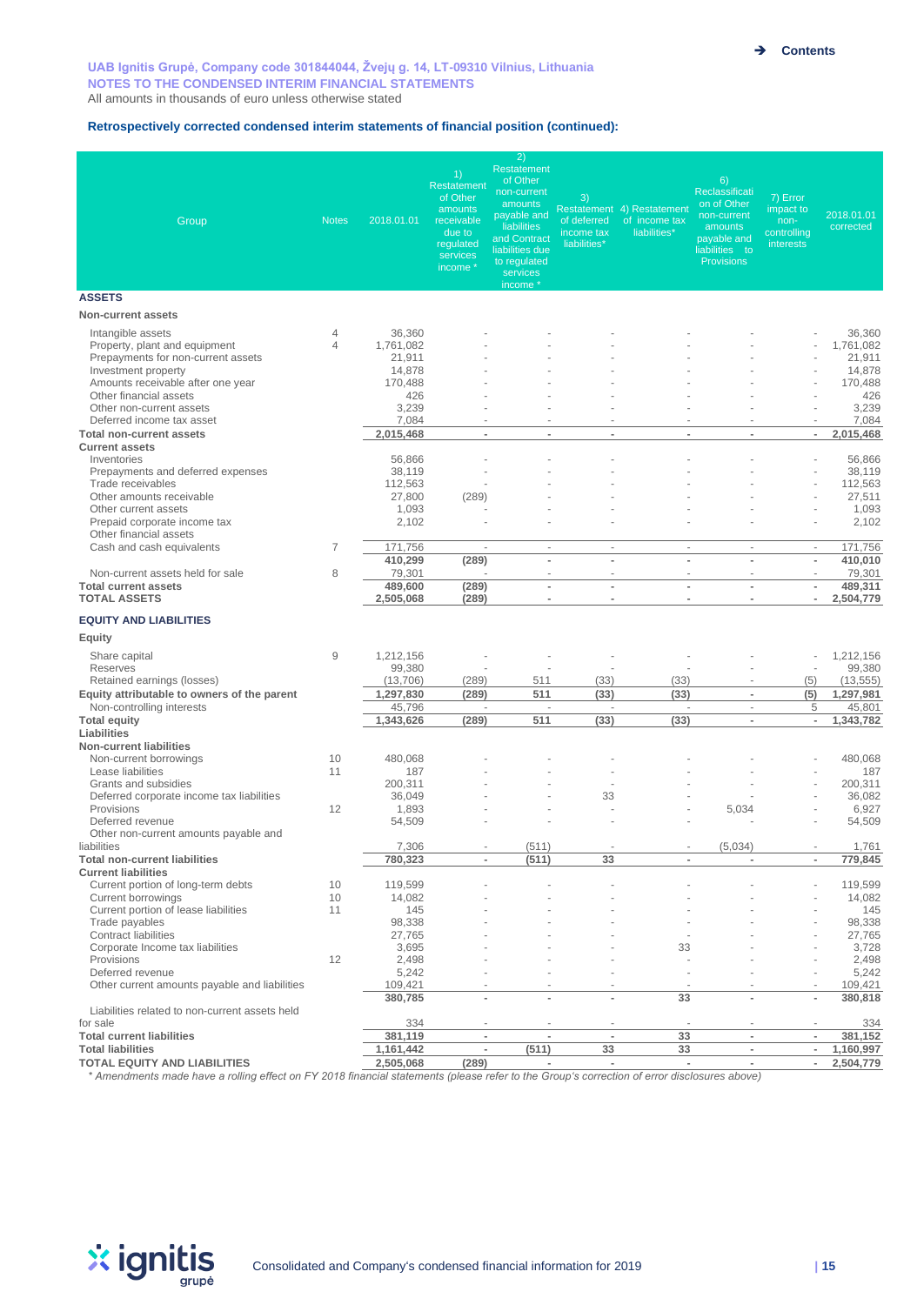#### **Retrospectively corrected condensed interim statements of comprehensive income:**

| Group                                                                                                                                                                                                                                                                                                                                                                                                                                                                  | <b>Notes</b> | 2018                                                                                                                                       | 2) Restatement of<br>Other non-current<br>amounts payable<br>and liabilities and<br><b>Contract liabilities</b><br>due to regulated<br>services income | 3) Restatement<br>of deferred<br>income tax<br><b>liabilities</b> | 4) Restatement of<br>income tax<br><b>liabilities</b> | 7) Errors<br>impact to<br>non-<br>controlling<br>interests | 8) Netting of<br>income and<br>expenses of<br>electricity<br>transmission in<br>market | 2018 corrected                                                                                                                             |
|------------------------------------------------------------------------------------------------------------------------------------------------------------------------------------------------------------------------------------------------------------------------------------------------------------------------------------------------------------------------------------------------------------------------------------------------------------------------|--------------|--------------------------------------------------------------------------------------------------------------------------------------------|--------------------------------------------------------------------------------------------------------------------------------------------------------|-------------------------------------------------------------------|-------------------------------------------------------|------------------------------------------------------------|----------------------------------------------------------------------------------------|--------------------------------------------------------------------------------------------------------------------------------------------|
| Revenue from contracts with customers<br>Other income                                                                                                                                                                                                                                                                                                                                                                                                                  | 13           | 1,208,444<br>45,782                                                                                                                        | 7,168                                                                                                                                                  |                                                                   |                                                       |                                                            | (36, 252)                                                                              | 1,179,360<br>45,782                                                                                                                        |
| <b>Operating expenses</b><br>Purchases of electricity, gas for trade, and<br>related services<br>Purchases of gas and heavy fuel oil<br>Depreciation and amortisation<br>Wages and salaries and related expenses<br>Repair and maintenance expenses<br>Revaluation of property, plant and<br>equipment<br>Reversal (impairment) of amounts<br>receivable and loans<br>Impairment of property, plant and equipment<br>Other expenses<br><b>Total operating expenses</b> | 14           | 1,254,226<br>(947, 989)<br>(26, 545)<br>(87, 460)<br>(79, 741)<br>(21, 200)<br>(67, 671)<br>(9,876)<br>7,205<br>(26, 143)<br>(1, 259, 420) | 7,168                                                                                                                                                  |                                                                   |                                                       |                                                            | (36, 252)<br>36,252<br>36,252                                                          | 1,225,142<br>(911, 737)<br>(26, 545)<br>(87, 460)<br>(79, 741)<br>(21, 200)<br>(67, 671)<br>(9,876)<br>7,205<br>(26, 143)<br>(1, 223, 168) |
| (Loss) profit from operations<br>Finance income<br>Finance costs<br>Results of the revaluation and closing of<br>derivative financial instruments                                                                                                                                                                                                                                                                                                                      |              | (5, 194)<br>1,621<br>(14, 899)<br>(573)                                                                                                    | 7,168                                                                                                                                                  |                                                                   |                                                       |                                                            | ä,<br>ä,                                                                               | 1,974<br>1,621<br>(14, 899)<br>(573)                                                                                                       |
| Profit (loss) before tax<br>Current year corporate income tax<br>(expense)/benefit<br>Deferred corporate income tax<br>(expense)/benefit                                                                                                                                                                                                                                                                                                                               |              | (19, 045)<br>(3, 495)<br>14,598                                                                                                            | 7,168                                                                                                                                                  | $\blacksquare$<br>(1,075)                                         | $\overline{\phantom{a}}$<br>(1,075)                   | $\overline{\phantom{a}}$                                   | $\overline{\phantom{a}}$                                                               | (11, 877)<br>(4,570)<br>13,523                                                                                                             |
| Net profit<br>Attributable to:<br>Owners of the parent                                                                                                                                                                                                                                                                                                                                                                                                                 |              | (7, 942)<br>(9,209)                                                                                                                        | 7,168                                                                                                                                                  | (1,075)                                                           | (1,075)                                               | $\sim$<br>4,858                                            | $\sim$                                                                                 | (2,924)<br>(4, 351)                                                                                                                        |
| Non-controlling interest<br>Other comprehensive income (loss)<br>Items that will not be reclassified to profit<br>or loss<br>Gain (loss) on revaluation of non-current<br>assets<br>Deferred income tax related to gain (loss) on<br>revaluation of non-current assets<br>Items that will not be reclassified to profit<br>or loss, total                                                                                                                              |              | 1,267<br>123,140<br>77<br>123,217                                                                                                          |                                                                                                                                                        |                                                                   |                                                       | 160                                                        |                                                                                        | 1,427<br>123,140<br>77<br>123,217                                                                                                          |
| Items that will be reclassified to profit or<br>loss<br>Translation of net investments in foreign<br>operations into the Group's presentation<br>currency<br>Items that will be reclassified to profit or                                                                                                                                                                                                                                                              |              | (26)                                                                                                                                       |                                                                                                                                                        | ÷,                                                                |                                                       |                                                            |                                                                                        | (26)                                                                                                                                       |
| loss, total<br>Total other comprehensive income/(loss)<br>Total comprehensive income (loss) for the<br>period                                                                                                                                                                                                                                                                                                                                                          |              | (26)<br>123,191<br>115,249                                                                                                                 | ٠<br>7,168                                                                                                                                             | ٠<br>$\overline{a}$<br>(1,075)                                    | $\blacksquare$<br>(1,075)                             | $\overline{\phantom{a}}$<br>$\overline{a}$<br>×,           | $\overline{\phantom{a}}$<br>٠                                                          | (26)<br>123,191<br>120,267                                                                                                                 |
| Attributable to:<br>Owners of the parent<br>Non-controlling interests                                                                                                                                                                                                                                                                                                                                                                                                  |              | 108,195<br>7,053                                                                                                                           |                                                                                                                                                        | ä,                                                                | ÷,                                                    | 4,858<br>160                                               |                                                                                        | 113,053<br>7,213                                                                                                                           |

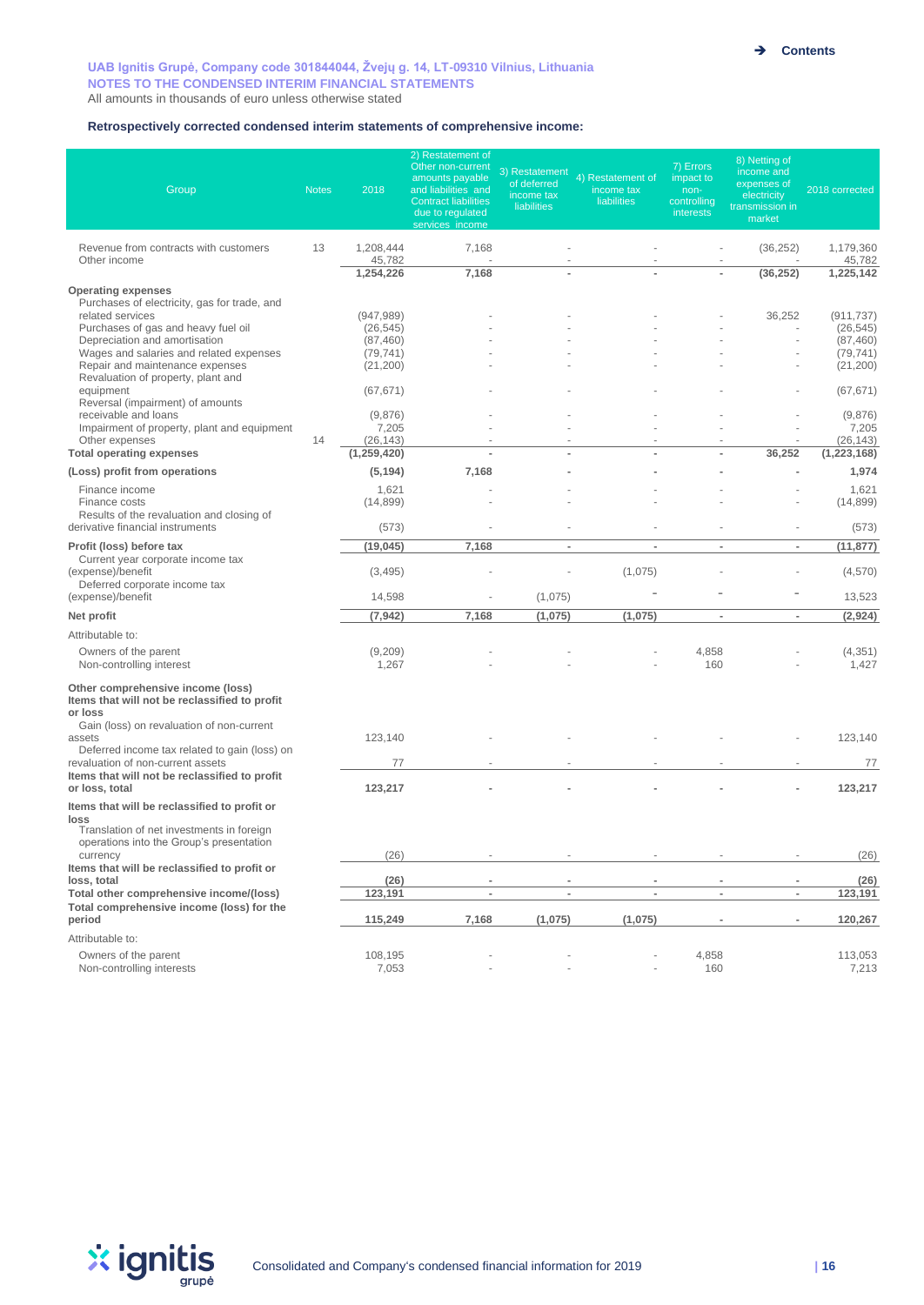#### **Retrospectively corrected condensed interim statements of cash flows for 2018**

| Group                                                                                         | <b>Notes</b>   | 2018                   | <b>Corrections</b> | 2018 corrected         |
|-----------------------------------------------------------------------------------------------|----------------|------------------------|--------------------|------------------------|
| Cash flows from operating activities                                                          |                |                        |                    |                        |
| Net profit for the period                                                                     |                | (7, 942)               | 5,018              | (2,924)                |
| Adjustments for non-monetary expenses (income):                                               |                |                        |                    |                        |
| Depreciation and amortisation expenses                                                        |                | 96,730                 |                    | 96.730                 |
| Impairment of property, plant and equipment                                                   |                | (7, 205)               |                    | (7, 205)               |
| Revaluation of property, plant and equipment                                                  |                | 76.617                 |                    | 76.617                 |
| Revaluation of investment assets                                                              |                | (18)                   |                    | (18)                   |
| Revaluation of derivative financial instruments                                               |                | (354)                  |                    | (354)                  |
| Grants related to property, plant and equipment, which is revaluated                          |                | (10,003)               |                    | (10,003)               |
| Impairment of financial assets (reversal of impairment)                                       |                | 9,876                  |                    | 9,876                  |
| Corporate income tax expenses                                                                 |                | (11, 103)              | 2,150              | (8,953)                |
| (Depreciation) of grants                                                                      |                | (9,270)<br>404         | 3,681              | (9,270)                |
| Increase (decrease) in provisions<br>Inventory write-down to net realizable value/ (reversal) |                | (718)                  |                    | 4,085<br>(718)         |
| Expenses/(income) of revaluation of emission allowances                                       |                | (8,933)                |                    | (8,933)                |
| Emission allowances utilised                                                                  |                | 908                    |                    | 908                    |
| Elimination of results of investing activities:                                               |                |                        |                    |                        |
| - (Gain)/loss on disposal/write-off of property, plant and equipment                          |                | 477                    |                    | 477                    |
| - (gain)/loss from other investing activities                                                 |                | 82                     |                    | 82                     |
| Elimination of results of financing activities:                                               |                |                        |                    |                        |
| Interest (income)                                                                             |                | (1, 427)               |                    | (1, 427)               |
| Interest expenses                                                                             |                | 12,442                 |                    | 12,442                 |
| Other finance (income) expenses                                                               |                | 2,263                  |                    | 2,263                  |
| Changes in working capital:                                                                   |                |                        |                    |                        |
| (Increase) decrease in trade receivables and other amounts receivable                         |                | (21,603)               |                    | (21, 603)              |
| (Increase) decrease in inventories, prepayments and other current assets                      |                | 18,896                 |                    | 18,896                 |
| Increase (decrease) in amounts payable, deferred income and contract liabilities              |                | 44.722                 | (10, 849)          | 33.873                 |
| Corporate income tax (paid)                                                                   |                | (6, 309)               |                    | (6,309)                |
| Net cash flows from (used in) operating activities                                            |                | 178,532                |                    | 178,532                |
|                                                                                               |                |                        |                    |                        |
| Cash flows from investing activities                                                          |                |                        |                    |                        |
| (Acquisition) of property, plant and equipment and intangible assets                          |                | (416, 205)             |                    | (416, 205)             |
| Disposal of property, plant and equipment and intangible assets                               |                | 48,162                 |                    | 48,162                 |
| (Acquisition)/disposal of subsidiaries                                                        |                | (23, 509)              |                    | (23, 509)              |
| Grants received                                                                               |                | 25,523                 |                    | 25,523                 |
| Interest received                                                                             |                | 1,105                  |                    | 1,105                  |
| Increase (decrease) of cash flows from other from investing activities                        |                | (1, 582)               |                    | (1, 582)               |
| Net cash flows from (used in) investing activities                                            |                | (366, 506)             |                    | (366, 506)             |
| Cash flows from financing activities                                                          |                |                        |                    |                        |
| Received borrowings                                                                           |                | 57,810                 |                    | 57,810                 |
| Bonds emission                                                                                |                | 294,346                |                    | 294,346                |
| Repayments of borrowings                                                                      |                | (155, 421)             |                    | (155, 421)             |
| Lease payments                                                                                |                | (544)                  |                    | (544)                  |
| Interest paid<br>Dividends paid                                                               |                | (10, 402)<br>(80, 608) |                    | (10, 402)<br>(80, 608) |
| Derivatives closing result                                                                    |                | (573)                  |                    | (573)                  |
| Increase in share capital of UAB "Kauno Kogeneracine Jegaine"                                 |                | 7,840                  |                    | 7,840                  |
| Net cash flows from (used in) financing activities                                            |                | 112,448                |                    | 112,448                |
| Increase (decrease) in cash and cash equivalents (including overdraft)                        |                | (75, 526)              |                    | (75, 526)              |
| Cash and cash equivalents (including overdraft) at the beginning of the period                | 7              | 161,101                |                    | 161,101                |
| Cash and cash equivalents (including overdraft) at the end of the period                      | $\overline{7}$ | 85,575                 |                    | 85,575                 |

#### *Change in management judgment on applying accounting methods*

#### Connection fees

On 1 January 2018, the Group adopted IFRS 15 Revenue from contracts with customers and its amendments for the first time and they had a significant impact on the Group's financial statements. The Group accounted for the impact of the first-time adoption of IFRS 15 starting from 1 January 2018 using the modified retrospective approach.

Following the initial application of IFRS 15 with respect to revenue from new customer connection the Group assessed the existence of separate performance obligation through the legal point of view, i.e. if electricity distribution company had a new connection contract with the client and the distribution as a service was provided to the end customer through the client's contract with supply company, the new connection contract was treated as separate performance obligation.

Following such judgment starting from 2018 the connection fees in gas segment were recognized when connection service was provided. In electricity segment from 1 January 2018 to 1 October 2018 connection fees were deferred over the period of estimated customer relationship, which is determined based on the useful life of the newly created connection infrastructure.

Following the transfer of electricity public supply activities as of 1 October 2018, new customer connection in electricity segment was reconsidered as a separate performance obligation under IFRS 15, accordingly related revenue from 1 October 2018 was recognized when connection service was fully provided.

Management of the Group has extensively analyzed IFRS 15 accounting methods, which were also reviewed by the Bank of Lithuania as an oversight body of listed entities, also auditors were involved in the discussions. The accounting methods applied upon initial adoption of IFRS 15 were assessed as appropriate after evaluating management judgement made in a number of areas. However, following the

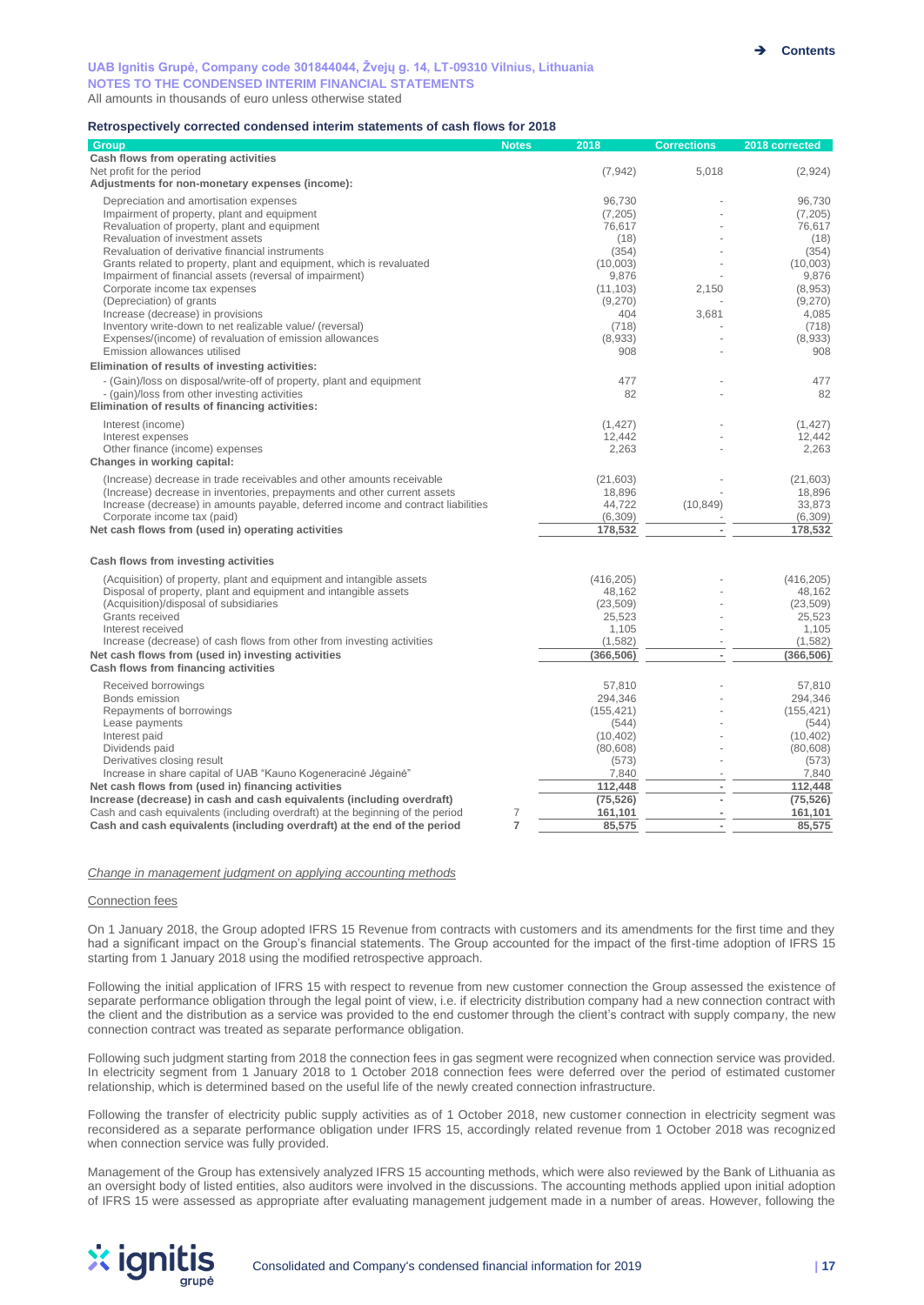review of relevant industry practice, more authoritative guidance on IFRS 15 application, analysis of relatively newly applied "implied contract" concept (as per IFRS 15 requirements), and consultations with incoming auditor, the Group has reconsidered its accounting treatment.

The Group changed the accounting treatment of new customer connection fees by deferring all gas and electricity fees over the useful lives of the related assets (which represents the best management estimate for customer relationship period). According to the management such accounting treatment would fairer reflect the Group's financial performance and continuing involvement in securing the connection to the customer, as well as will allow the Group to be better comparable to its peers within the industry. This change in accounting treatment is accounted for retrospectively and comparative information is restated (see in the table below, 5 - 11).

#### Public Service Obligations and electricity transmission service

Public Service Obligations (PSO) and electricity transmission funds are an integral part of electricity tariff to the customer. The Group collects PSO and electricity transmission funds from business customers and end users, connected to electricity distribution grid. Collected amounts are transferred to Grid transmission operator. PSO funds are used to support and promote local production from renewable energy sources, to secure reserves of the electricity system at designated power plants, which is necessary for ensuring the state's energy security and to ensure other services related to public interest. The list of services supported by PSO is determined by the Government of the Republic of Lithuania.

Public Service Obligations (PSO) and electricity transmission funds as integral part of Electricity price, was not identified as a separate performance obligation. The distribution service as a whole, including transmission, distribution and PSO was treated as one performance obligation. Public Service Obligations (PSO) and electricity transmission price components generally are treated as a tax collected from customers, however this tax cannot be treated as sales tax, or value-added tax (VAT), since: (1) both components are charged based on production or distributed energy unit, rather than sales amount, as is applied in VAT case; (2) the Group cannot claim a refund of the tax in the event the related the customer fails to pay for the services being sold; (3) the Group is charged to price risk - in case of illegal consumption, the Group's settlement amount will be determined based on current period's prices, however, the client will be charged based on historical prices. Following the above, the Management treated the Group as Principal in relation to PSO and electricity transmission price components.

During year 2019 the Group elected to change the method of accounting for to PSO and electricity transmission price components by treating the Group as an Agent. Such decision has been taken after extensive analysis of relevant industry practice and taking into consideration the facts, that the Group is not responsible for PSO projects / initiatives and the development of the transmission grid and accordingly not responsible that the funds are used for their intended purpose. The Group is not charged to any inventory risk, as well as the Group has no legal power to establish pricing of this component.

The change in accounting methods does not mean the prior management's judgment is erroneous, however allows the Group to be better comparable to its peers within the industry. This change in accounting treatment is accounted for retrospectively and comparative information is restated (see in the table below, 1).

#### Liquefied natural gas terminal security component fee and gas distribution service

Pursuant to Article 5.2 of the Law on the LNG Terminal, all users of the natural gas transmission system, including end-users, have to pay an additional security component along with other payments for natural gas transmission services. Payments shall be collected directly from customers, or natural gas suppliers, if the customers don't have a direct contract with the Transmission System Operator. The Group company UAB Ignitis acts as a natural gas supplier that collects LNG security component from the users.

As part of its gas trading activities in Latvia, the Group collects funds from end users for the gas distribution service and transfers them to the Latvian gas distribution network operator.

LNG Fee and gas distribution service as integral part of natural gas price, was not identified as a separate performance obligation. Following the above, the Management treated the Group as Principal in relation to LNG Fee and gas distribution service price components.

During year 2019 the Group elected to change the method of accounting for to LNG Fee and gas distribution service price components by treating the Group as an Agent. Such decision has been taken after extensive analysis of relevant industry practice and taking into consideration the facts, that the Group is not responsible for LNG projects / initiatives and the development of the distribution grid in Latvia and accordingly not responsible that the funds are used for their intended purpose. The Group is not charged to any inventory risk, as well as the Group has no legal power to establish pricing of this component.

The change in accounting methods does not mean the prior management's judgment is erroneous, however allows the Group to be better comparable to its peers within the industry. This change in accounting treatment is accounted for retrospectively and comparative information is restated (see below).

Security component revenues from TSO, following the activity of the designated supplier, are recognized as revenue in accordance with IAS 20 "Grants", and the principles of this revenue accounting are not changed.

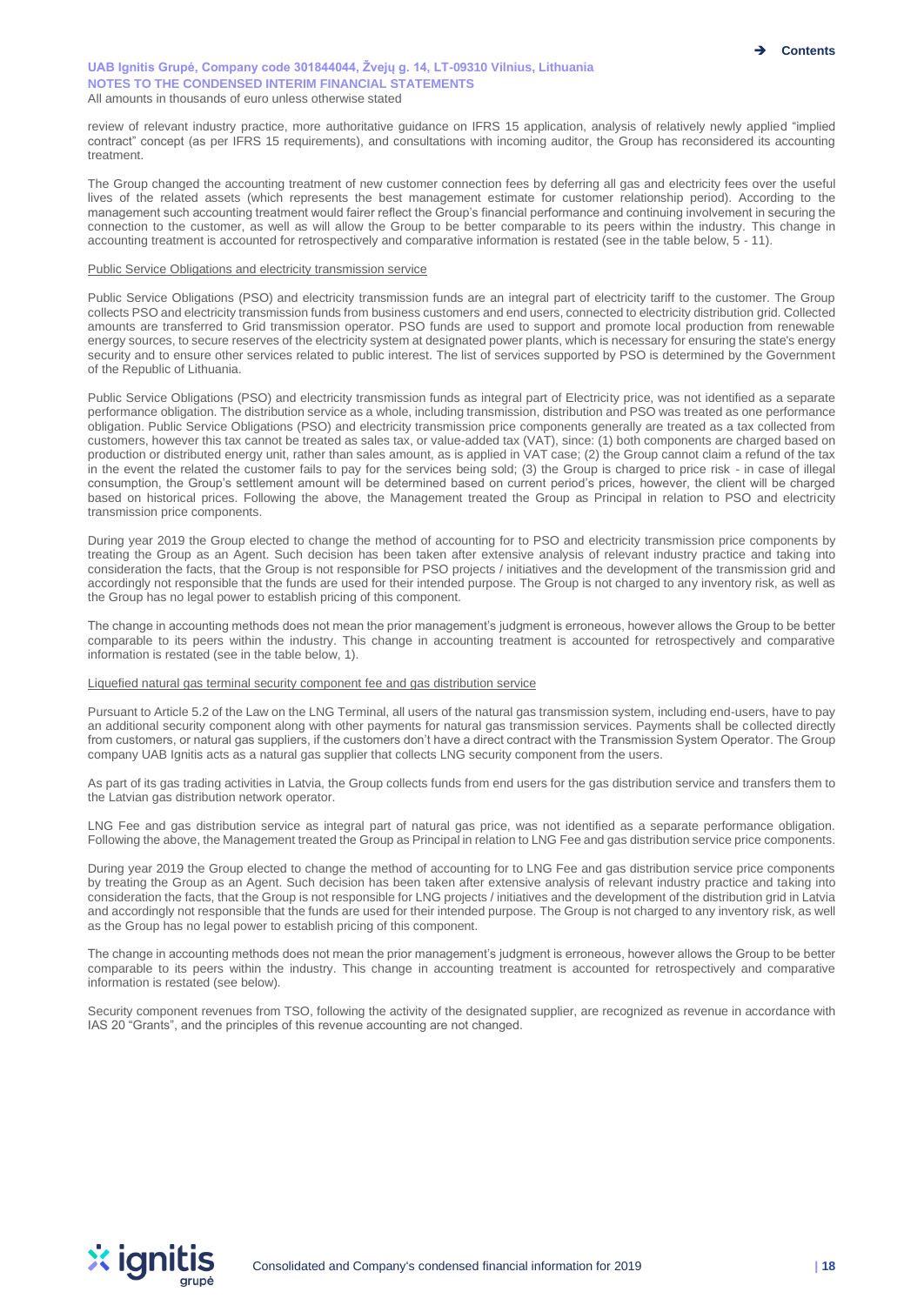#### **Retrospectively restated condensed interim statements of financial position:**

**Restatement for the year 2018** 

|                                                                   |                     |                      |                          |                                              | 7)                       |                       | 9) Deferred                       |                          | 11)                      |                           |
|-------------------------------------------------------------------|---------------------|----------------------|--------------------------|----------------------------------------------|--------------------------|-----------------------|-----------------------------------|--------------------------|--------------------------|---------------------------|
|                                                                   |                     |                      | 5) New<br>electricity    | 6) New<br>gas                                | <b>Accounting</b><br>for | 8) Amend-<br>ments of | corporate<br>income tax           | 10)<br>Changes           | Reclasifi-<br>cation of  |                           |
| Group                                                             | <b>Notes</b>        | 2018.12.31           |                          | consumers consumers<br>connection connection | revenue<br>from          | true value            | amendments<br>related to          | impact to<br>non-        | short term               | 2018.12.31<br>restated    |
|                                                                   |                     |                      | fees                     | fees                                         | connection               | of gas<br>pipelines   | amendments                        | controlling              | portion of<br>deferred   |                           |
|                                                                   |                     |                      | deferral                 | deferral                                     | fee over-<br>the-time    |                       | of true value of<br>gas pipelines | interests                | revenue                  |                           |
| <b>ASSETS</b>                                                     |                     |                      |                          |                                              |                          |                       |                                   |                          |                          |                           |
| <b>Non-current assets</b>                                         |                     |                      |                          |                                              |                          |                       |                                   |                          |                          |                           |
| Intangible assets<br>Property, plant and equipment                | 4<br>$\overline{4}$ | 106,330<br>2,091,590 |                          |                                              |                          | (726)                 |                                   |                          |                          | 106,330<br>2,090,864      |
| Prepayments for non-current assets                                |                     | 23,621               |                          |                                              |                          |                       |                                   |                          |                          | 23,621                    |
| Investment property                                               |                     | 6,494                |                          |                                              |                          |                       |                                   |                          |                          | 6,494                     |
| Amounts receivable after one year<br>Other financial assets       |                     | 160,606<br>2,008     |                          |                                              |                          |                       |                                   |                          |                          | 160,606<br>2,008          |
| Other non-current assets                                          |                     | 6,094                |                          |                                              |                          |                       |                                   |                          |                          | 6,094                     |
| Deferred income tax asset                                         |                     | 14,468               | $\sim$                   | $\overline{\phantom{a}}$                     | $\overline{\phantom{a}}$ |                       |                                   |                          | $\sim$                   | 14,468                    |
| <b>Total non-current assets</b>                                   |                     | 2,411,211            | $\overline{\phantom{a}}$ | $\overline{a}$                               |                          | (726)                 | $\blacksquare$                    |                          | $\overline{\phantom{a}}$ | 2,410,485                 |
| <b>Current assets</b><br>Inventories                              |                     | 43,137               |                          |                                              |                          |                       |                                   |                          |                          | 43,137                    |
| Prepayments and deferred expenses                                 |                     | 30,655               |                          |                                              |                          |                       |                                   |                          | $\overline{\phantom{a}}$ | 30,655                    |
| Trade receivables                                                 |                     | 143,120              |                          |                                              |                          |                       |                                   |                          |                          | 143,120                   |
| Other amounts receivable<br>Other current assets                  |                     | 25,436<br>2,147      |                          |                                              |                          |                       |                                   |                          |                          | 25,436<br>2,147           |
| Prepaid corporate income tax                                      |                     | 4,192                |                          |                                              |                          |                       |                                   |                          |                          | 4,192                     |
| Other financial assets                                            |                     | 656                  |                          |                                              |                          |                       |                                   |                          |                          | 656                       |
| Cash and cash equivalents                                         | 7                   | 127,835              | $\overline{\phantom{a}}$ | $\overline{\phantom{a}}$                     |                          |                       | L,                                |                          | ÷,<br>$\overline{a}$     | 127,835                   |
| Non-current assets held for sale                                  | 8                   | 377,178<br>65,706    | $\sim$                   | ÷.                                           | ÷.                       |                       | ×.                                |                          | $\sim$                   | 377,178<br>65,706         |
| <b>Total current assets</b>                                       |                     | 442,884              | $\overline{\phantom{a}}$ | $\overline{\phantom{a}}$                     | $\blacksquare$           | $\sim$                | $\blacksquare$                    | $\overline{\phantom{a}}$ | $\overline{\phantom{a}}$ | 442,884                   |
| <b>TOTAL ASSETS</b>                                               |                     | 2,854,095            | $\overline{\phantom{a}}$ | $\overline{\phantom{a}}$                     | $\blacksquare$           | (726)                 | $\blacksquare$                    | $\overline{a}$           | $\overline{\phantom{a}}$ | 2,853,369                 |
| <b>EQUITY AND LIABILITIES</b>                                     |                     |                      |                          |                                              |                          |                       |                                   |                          |                          |                           |
| Equity                                                            |                     |                      |                          |                                              |                          |                       |                                   |                          |                          |                           |
| Share capital                                                     | 9                   | 1,212,156            |                          |                                              |                          |                       |                                   |                          |                          | 1,212,156                 |
| Reserves                                                          |                     | 212,802              |                          |                                              |                          |                       |                                   |                          |                          | 212,802                   |
| Retained earnings (losses)<br>Result of financial year 2018       |                     | (147, 404)           |                          |                                              |                          |                       |                                   | 934,00                   |                          | (147, 404)<br>(22,027,00) |
| Equity attributable to owners of the                              |                     | (4,351,00)           | (4,933,00)               | (7, 371, 00)                                 |                          | 1,009,00 (10,790,00)  | 3,475,00                          |                          |                          |                           |
| parent                                                            |                     | 1,273,203            | (4,933)                  | (7, 371)                                     | 1,009                    | (10, 790)             | 3,475                             | 934                      | ٠                        | 1,255,527                 |
| Non-controlling interests                                         |                     | 48,522               | ×.                       | $\sim$                                       | ÷,                       | ÷,                    |                                   | (934)                    | $\overline{\phantom{a}}$ | 47,588                    |
| <b>Total equity</b><br>Liabilities                                |                     | 1,321,725            | (4, 933)                 | (7, 371)                                     | 1,009                    | (10, 790)             | 3,475                             |                          |                          | 1,303,115                 |
| <b>Non-current liabilities</b>                                    |                     |                      |                          |                                              |                          |                       |                                   |                          |                          |                           |
| Non-current borrowings                                            | 10                  | 735,410              |                          |                                              |                          |                       |                                   |                          |                          | 735,410                   |
| Lease liabilities                                                 | 11                  | 14,334               |                          |                                              |                          |                       |                                   |                          |                          | 14,334                    |
| Grants and subsidies<br>Deferred corporate income tax liabilities |                     | 208,874<br>39,796    |                          |                                              |                          |                       | (3, 475)                          |                          |                          | 208,874<br>36,321         |
| Provisions                                                        | 12                  | 35,446               |                          |                                              |                          |                       |                                   |                          | ÷,                       | 35,446                    |
| Deferred revenue                                                  |                     | 115,261              | 4,933                    | 7,371                                        | (1,009)                  | 9,189                 |                                   |                          | (334)                    | 135,411                   |
| Other non-current amounts payable and<br>liabilities              |                     | 1,803                |                          |                                              |                          |                       |                                   |                          |                          | 1,803                     |
| <b>Total non-current liabilities</b>                              |                     | 1,150,924            | 4,933                    | 7,371                                        | (1,009)                  | 9,189                 | (3, 475)                          | ٠                        | (334)                    | 1,167,599                 |
| <b>Current liabilities</b>                                        |                     |                      |                          |                                              |                          |                       |                                   |                          |                          |                           |
| Current portion of long-term debts                                | 10                  | 61,819               |                          |                                              |                          |                       |                                   |                          |                          | 61,819                    |
| Current borrowings<br>Current portion of lease liabilities        | 10<br>11            | 47,727<br>5,220      |                          |                                              |                          |                       |                                   |                          |                          | 47,727<br>5,220           |
| Trade payables                                                    |                     | 93,237               |                          |                                              |                          |                       |                                   |                          |                          | 93,237                    |
| Contract liabilities                                              |                     | 49,766               |                          |                                              |                          |                       |                                   |                          |                          | 49,766                    |
| Corporate income tax liabilities                                  |                     | 4,544                |                          |                                              |                          |                       |                                   |                          |                          | 4,544                     |
| Provisions<br>Deferred revenue                                    | 12                  | 5,553<br>7,912       |                          |                                              |                          | 875                   |                                   |                          | ÷,<br>323                | 5,553<br>9,110            |
| Other current amounts payable and                                 |                     |                      |                          |                                              |                          |                       |                                   |                          |                          |                           |
| liabilities                                                       |                     | 102,682              |                          |                                              |                          |                       |                                   |                          | 11                       | 102,693                   |
|                                                                   |                     | 378,460              |                          |                                              |                          | 875                   |                                   |                          | 334                      | 379,669                   |
| Liabilities related to non-current assets<br>held for sale        |                     | 2,986                |                          |                                              |                          |                       |                                   |                          |                          | 2,986                     |
| <b>Total current liabilities</b>                                  |                     | 381,446              | $\overline{a}$           |                                              |                          | 875                   |                                   | $\overline{\phantom{a}}$ | 334                      | 382,655                   |
| <b>Total liabilities</b>                                          |                     | 1,532,370            | 4,933                    | 7,371                                        | (1,009)                  | 10,064                | (3, 475)                          | $\overline{\phantom{a}}$ | $\overline{\phantom{a}}$ | 1,550,254                 |
| <b>TOTAL EQUITY AND LIABILITIES</b>                               |                     | 2,854,095            | $\blacksquare$           | $\blacksquare$                               |                          | (726)                 | $\overline{\phantom{a}}$          | ٠                        | $\blacksquare$           | 2,853,369                 |
|                                                                   |                     |                      |                          |                                              |                          |                       |                                   |                          |                          |                           |

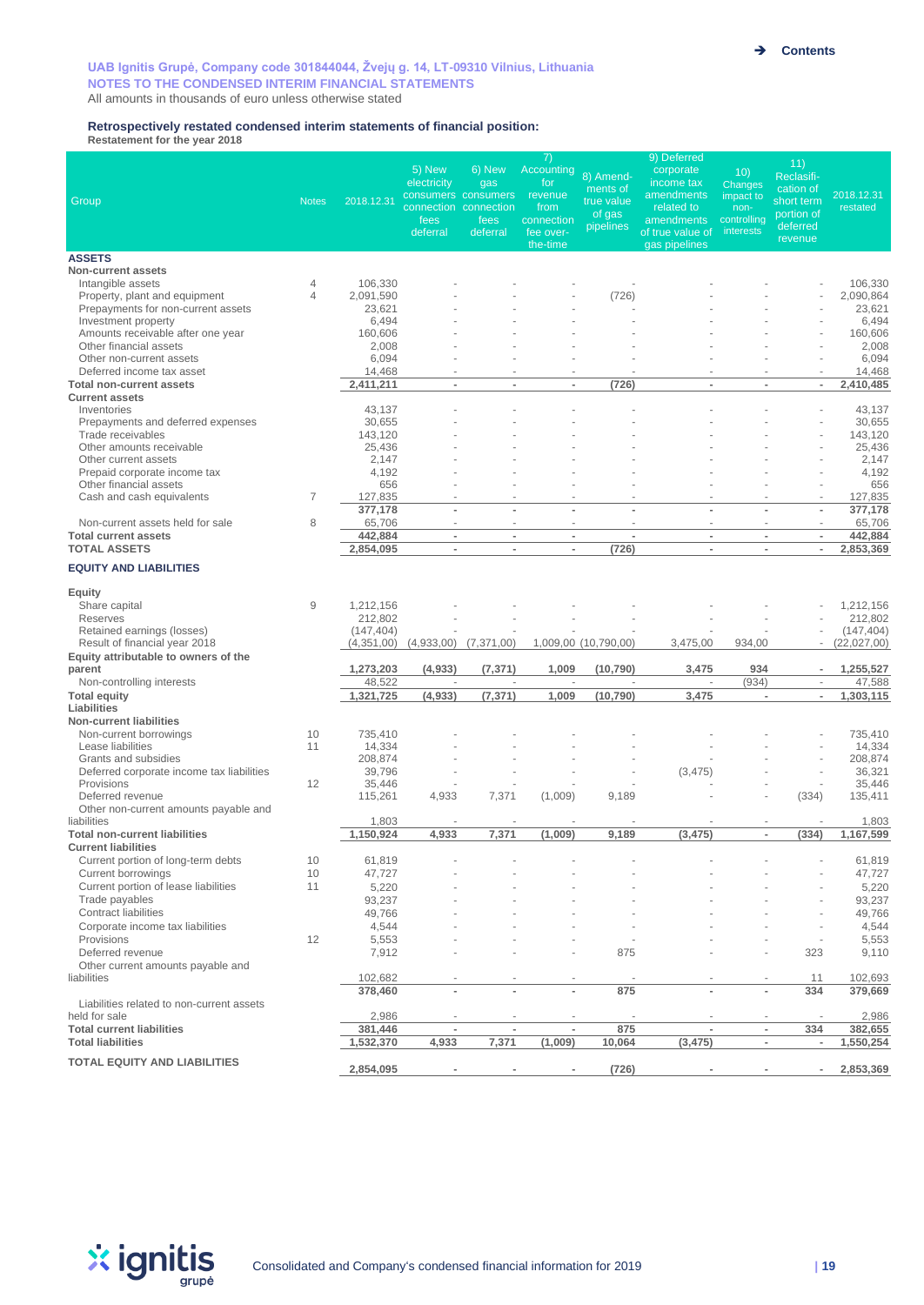#### **Retrospectively restated condensed interim statements of financial position (continue):**

**1 January 2018 restatement**

|                                                                               |                     |                      | 6) New gas                   | 9) Deferred corporate                             |                      |
|-------------------------------------------------------------------------------|---------------------|----------------------|------------------------------|---------------------------------------------------|----------------------|
| Group                                                                         | <b>Notes</b>        | 2018.01.01           | consumers<br>connection fees | income tax amendments<br>related to amendments of | 2018.01.01 restated  |
|                                                                               |                     |                      | deferral                     | true value of gas pipelines                       |                      |
| <b>ASSETS</b>                                                                 |                     |                      |                              |                                                   |                      |
| Non-current assets                                                            |                     |                      |                              |                                                   |                      |
| Intangible assets<br>Property, plant and equipment                            | 4<br>$\overline{4}$ | 36,360<br>1,761,082  | 10,356                       |                                                   | 36,360<br>1,771,438  |
| Prepayments for non-current assets                                            |                     | 21,911               |                              |                                                   | 21,911               |
| Investment property                                                           |                     | 14,878               |                              |                                                   | 14,878               |
| Amounts receivable after one year                                             |                     | 170,488              |                              |                                                   | 170,488              |
| Other financial assets                                                        |                     | 426                  |                              |                                                   | 426                  |
| Other non-current assets<br>Deferred income tax asset                         |                     | 3,239                |                              |                                                   | 3,239                |
| <b>Total non-current assets</b>                                               |                     | 7,084<br>2,015,468   | 10,356                       | (1, 554)<br>(1, 554)                              | 5,530<br>2,024,270   |
| <b>Current assets</b>                                                         |                     |                      |                              |                                                   |                      |
| Inventories                                                                   |                     | 56,866               |                              |                                                   | 56,866               |
| Prepayments and deferred expenses                                             |                     | 38,119               |                              |                                                   | 38,119               |
| Trade receivables                                                             |                     | 112,563              |                              |                                                   | 112,563              |
| Other amounts receivable                                                      |                     | 27,511               |                              |                                                   | 27,511               |
| Other current assets                                                          |                     | 1,093<br>2,102       |                              |                                                   | 1,093<br>2,102       |
| Prepaid corporate income tax<br>Other financial assets                        |                     |                      |                              |                                                   |                      |
| Cash and cash equivalents                                                     | $\overline{7}$      | 171,756              |                              |                                                   | 171,756              |
|                                                                               |                     | 410,010              |                              |                                                   | 410,010              |
| Non-current assets held for sale                                              | 8                   | 79,301               |                              |                                                   | 79,301               |
| <b>Total current assets</b>                                                   |                     | 489,311              |                              | $\overline{a}$                                    | 489,311              |
| <b>TOTAL ASSETS</b>                                                           |                     | 2,504,779            | 10,356                       | (1, 554)                                          | 2,513,581            |
| <b>EQUITY AND LIABILITIES</b>                                                 |                     |                      |                              |                                                   |                      |
| Equity                                                                        |                     |                      |                              |                                                   |                      |
|                                                                               | 9                   | 1,212,156            |                              |                                                   | 1,212,156            |
| Share capital<br><b>Reserves</b>                                              |                     | 99,380               |                              |                                                   | 99,380               |
| Retained earnings (losses)                                                    |                     | (13, 555)            |                              |                                                   | (13, 555)            |
|                                                                               |                     | 1,297,981            | $\sim$                       | $\frac{1}{2}$                                     | 1,297,981            |
| Equity attributable to owners of the                                          |                     |                      |                              |                                                   |                      |
| parent                                                                        |                     | 45,801               | $\overline{\phantom{a}}$     | $\bar{a}$                                         | 45,801               |
| Non-controlling interests                                                     |                     | 1,343,782            | $\overline{a}$               | $\overline{\phantom{0}}$                          | 1,343,782            |
| <b>Total equity</b><br>Liabilities                                            |                     |                      |                              |                                                   |                      |
| <b>Non-current liabilities</b>                                                | 10                  | 480,068              |                              |                                                   | 480,068              |
| Non-current borrowings                                                        | 11                  | 187                  |                              |                                                   | 187                  |
| Lease liabilities                                                             |                     | 200,311              |                              |                                                   | 200,311              |
| Grants and subsidies                                                          |                     | 36,082               |                              | (1, 554)                                          | 34,528               |
| Deferred corporate income tax liabilities                                     | 12                  | 6,927                |                              |                                                   | 6,927                |
| Provisions                                                                    |                     | 54,509               | 10,356                       |                                                   | 64,865               |
| Deferred revenue                                                              |                     | 1,761<br>779,845     | 10,356                       | (1, 554)                                          | 1,761<br>788,647     |
| Other non-current amounts payable and<br><b>Total non-current liabilities</b> |                     |                      |                              |                                                   |                      |
| <b>Current liabilities</b>                                                    | 10                  | 119,599              |                              |                                                   | 119,599              |
| Current portion of long-term debts                                            | 10                  | 14,082               |                              |                                                   | 14,082               |
| <b>Current borrowings</b>                                                     | 11                  | 145                  |                              |                                                   | 145                  |
| Current portion of lease liabilities                                          |                     | 98,338               |                              |                                                   | 98,338               |
| Trade payables                                                                |                     | 27,765               |                              |                                                   | 27,765               |
| Contract liabilities<br>Corporate income tax liabilities                      | 12                  | 3,728<br>2,498       |                              |                                                   | 3,728<br>2,498       |
| Provisions                                                                    |                     | 5,242                |                              |                                                   | 5,242                |
| Deferred revenue                                                              |                     | 109,421              |                              |                                                   | 109,421              |
| Other current amounts payable and liabilities                                 |                     | 380,818              |                              |                                                   | 380,818              |
|                                                                               |                     | 334                  |                              |                                                   | 334                  |
| Liabilities related to non-current assets held for                            |                     |                      |                              |                                                   |                      |
| sale<br><b>Total current liabilities</b>                                      |                     | 381,152<br>1,160,997 | 10,356                       | (1, 554)                                          | 381,152<br>1,169,799 |
| <b>Total liabilities</b>                                                      |                     | 2,504,779            | 10,356                       | (1, 554)                                          | 2,513,581            |
|                                                                               |                     |                      |                              |                                                   |                      |

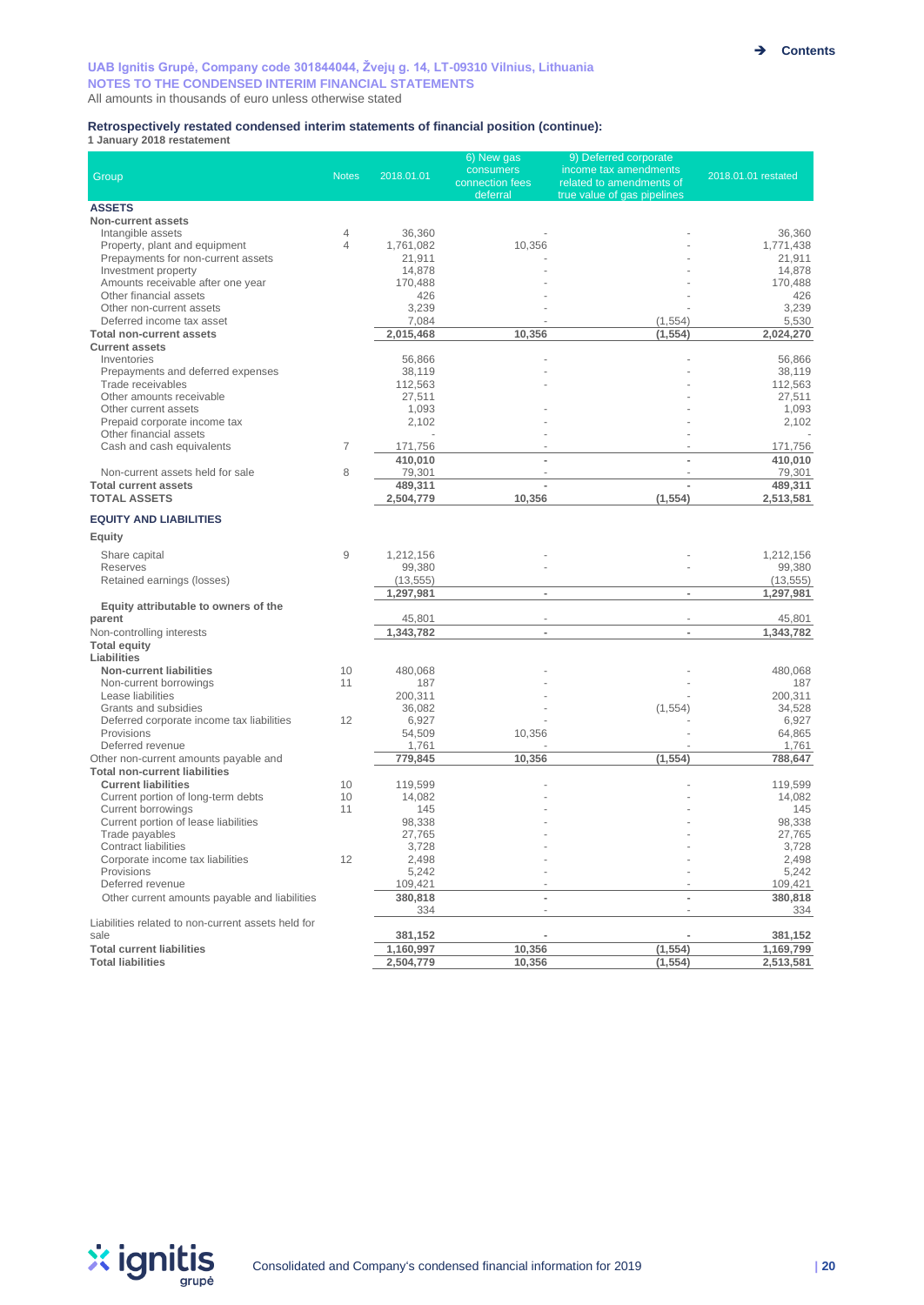#### **Retrospectively restated condensed interim statements of comprehensive income: Restatement of 2018**

| Group                                                                                                        | <b>Notes</b> | 2018                    | 1) Netting of<br>PSO income<br>and<br>expenses | 2) Netting of<br>electricity<br>transmission<br>income and<br>expenses | 3) Netting of gas 4) Netting of<br>distribution<br>income and<br>expenses | <b>LNGT</b><br>security<br>component | 5) New<br>electricity<br>consumers<br>connection<br>fees deferral | 6) New gas<br>consumers<br>connection<br>fees deferral | 7)<br>Accounting<br>for revenue<br>from<br>connection<br>fee over-the-<br>time | 8) Amend-<br>ments of true<br>value of gas<br>pipelines | 9) Deferred<br>corporate income<br>tax amendments<br>related to<br>amendments of true controlling interests<br>value of gas<br>pipelines | 10) Changes<br>impact to non- | 2018 restated           |
|--------------------------------------------------------------------------------------------------------------|--------------|-------------------------|------------------------------------------------|------------------------------------------------------------------------|---------------------------------------------------------------------------|--------------------------------------|-------------------------------------------------------------------|--------------------------------------------------------|--------------------------------------------------------------------------------|---------------------------------------------------------|------------------------------------------------------------------------------------------------------------------------------------------|-------------------------------|-------------------------|
| Revenue from contracts with customers<br>Other income                                                        | 13           | 1,179,360<br>45.782     | (103, 395)                                     | (224)                                                                  | (335)                                                                     | (19,904)                             | (4,933)                                                           | (7, 371)                                               | 1,009                                                                          |                                                         |                                                                                                                                          |                               | 1,044,207<br>45.782     |
|                                                                                                              |              | 1,225,142               | (103, 395)                                     | (224)                                                                  | (335)                                                                     | (19, 904)                            | $\sqrt{4,933}$                                                    | (7, 371)                                               | 1,009                                                                          | $\sim$                                                  |                                                                                                                                          | $\sim$                        | 1,089,989               |
| <b>Operating expenses</b><br>Purchases of electricity, gas for trade, and<br>related services                |              |                         | 103,395                                        | 224                                                                    | 335                                                                       | 19,904                               |                                                                   |                                                        |                                                                                |                                                         |                                                                                                                                          |                               |                         |
| Purchases of gas and heavy fuel oil                                                                          |              | (911, 737)<br>(26, 545) |                                                |                                                                        |                                                                           |                                      |                                                                   |                                                        |                                                                                |                                                         |                                                                                                                                          |                               | (787, 879)<br>(26, 545) |
| Depreciation and amortisation                                                                                |              | (87, 460)               |                                                |                                                                        |                                                                           |                                      |                                                                   |                                                        |                                                                                | 141                                                     |                                                                                                                                          |                               | (87, 319)               |
| Wages and salaries and related expenses                                                                      |              | (79, 741)               |                                                |                                                                        |                                                                           |                                      |                                                                   |                                                        |                                                                                |                                                         |                                                                                                                                          |                               | (79, 741)               |
| Repair and maintenance expenses<br>Revaluation of property, plant and                                        |              | (21, 200)               |                                                |                                                                        |                                                                           |                                      |                                                                   |                                                        |                                                                                |                                                         |                                                                                                                                          |                               | (21, 200)               |
| equipment<br>Reversal (impairment) of amounts                                                                |              | (67, 671)               |                                                |                                                                        |                                                                           |                                      |                                                                   |                                                        |                                                                                |                                                         |                                                                                                                                          |                               | (67, 671)               |
| receivable and loans<br>Impairment of property, plant and                                                    |              | (9,876)                 |                                                |                                                                        |                                                                           |                                      |                                                                   |                                                        |                                                                                |                                                         |                                                                                                                                          |                               | (9,876)                 |
| equipment<br>Other expenses                                                                                  | 14           | 7,205<br>(26, 143)      |                                                |                                                                        |                                                                           |                                      |                                                                   |                                                        |                                                                                | (10, 931)                                               |                                                                                                                                          |                               | (3,726)<br>(26, 143)    |
| <b>Total operating expenses</b>                                                                              |              | (1, 223, 168)           | 103,395                                        | 224                                                                    | 335                                                                       | 19,904                               |                                                                   | $\blacksquare$                                         |                                                                                | (10, 790)                                               | ٠                                                                                                                                        | $\sim$                        | (1, 110, 100)           |
| (Loss) profit from operations                                                                                |              | 1.974                   |                                                |                                                                        |                                                                           | $\overline{a}$                       | (4,933)                                                           | (7, 371)                                               | 1.009                                                                          | (10, 790)                                               |                                                                                                                                          | $\overline{\phantom{a}}$      | (20, 111)               |
| Finance income<br>Finance costs                                                                              |              | 1,621<br>(14, 899)      |                                                |                                                                        |                                                                           |                                      |                                                                   |                                                        |                                                                                |                                                         |                                                                                                                                          |                               | 1,621<br>(14, 899)      |
| Results of the revaluation and closing of<br>derivative financial instruments                                |              | (573)                   |                                                |                                                                        |                                                                           |                                      |                                                                   |                                                        |                                                                                |                                                         |                                                                                                                                          |                               | (573)                   |
| Profit (loss) before tax                                                                                     |              | (11, 877)               | $\sim$                                         | $\sim$                                                                 | $\sim$                                                                    | $\sim$                               | (4,933)                                                           | (7, 371)                                               | 1,009                                                                          | (10, 790)                                               | $\sim$                                                                                                                                   | $\sim$                        | (33,962)                |
| Current year corporate income tax<br>(expense)/benefit<br>Deferred corporate income tax<br>(expense)/benefit |              | (4,570)                 |                                                |                                                                        |                                                                           |                                      |                                                                   |                                                        |                                                                                |                                                         |                                                                                                                                          |                               | (4,570)                 |
|                                                                                                              |              | 13,523                  |                                                |                                                                        |                                                                           |                                      |                                                                   |                                                        |                                                                                |                                                         | 3,475                                                                                                                                    |                               | 16,998                  |
| Net profit                                                                                                   |              | (2,924)                 | $\sim$                                         |                                                                        |                                                                           | $\blacksquare$                       | (4,933)                                                           | (7, 371)                                               | 1,009                                                                          | (10, 790)                                               | 3,475                                                                                                                                    | $\blacksquare$                | (21, 534)               |
| Attributable to:                                                                                             |              |                         |                                                |                                                                        |                                                                           |                                      |                                                                   |                                                        |                                                                                |                                                         |                                                                                                                                          |                               |                         |
| Owners of the parent<br>Non-controlling interest                                                             |              | (4, 351)<br>1.427       |                                                |                                                                        |                                                                           |                                      |                                                                   |                                                        |                                                                                |                                                         |                                                                                                                                          | (17, 677)<br>(934)            | (22, 028)<br>493        |
|                                                                                                              |              |                         |                                                |                                                                        |                                                                           |                                      |                                                                   |                                                        |                                                                                |                                                         |                                                                                                                                          |                               |                         |

*Continued in other page*

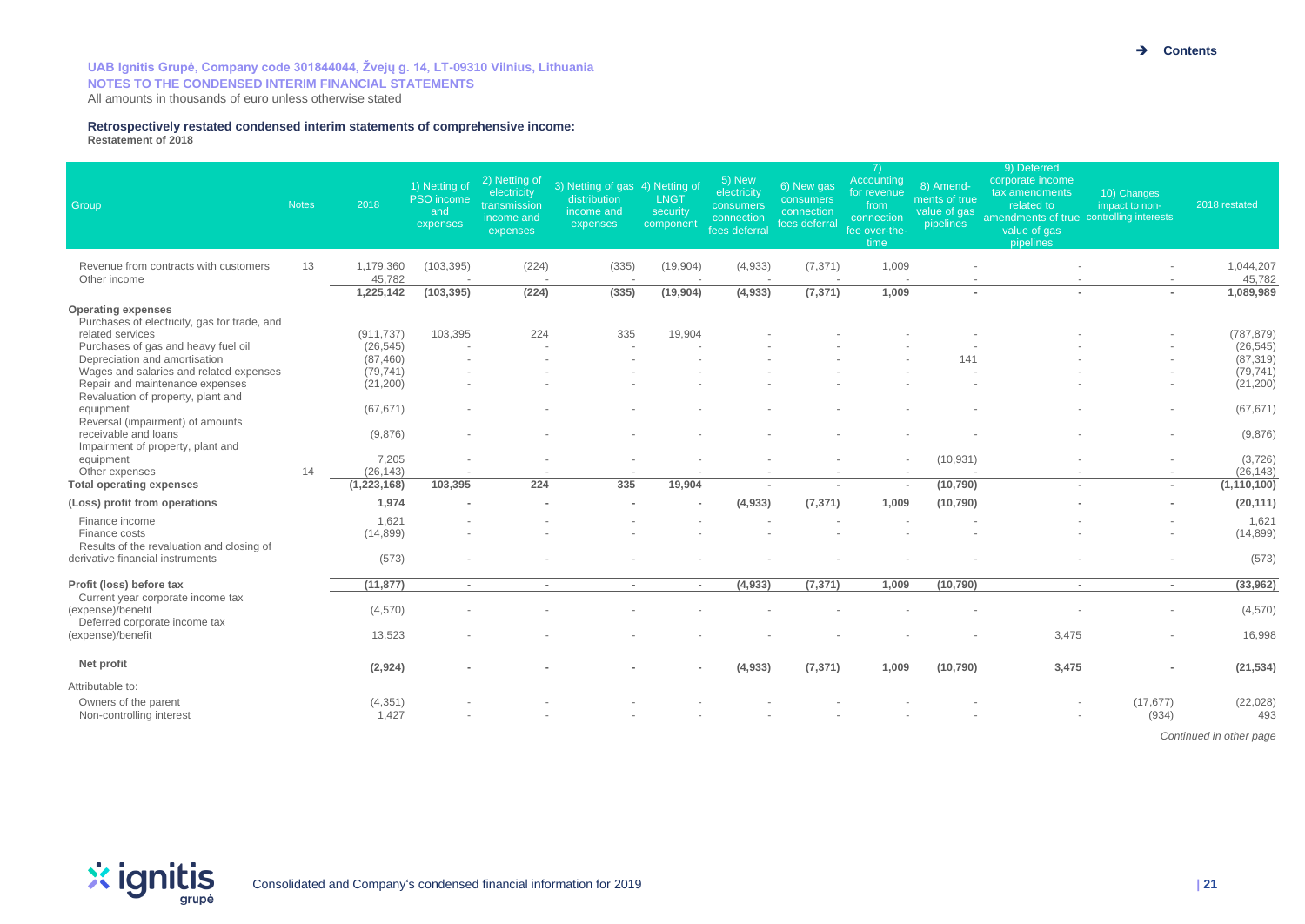#### **Retrospectively restated condensed interim statements of comprehensive income (continue): Restatement of 2018**

|                                                                                                                                                           |              |                  |                                                   |                                                                        |                                                             |                                                |                                                                      |                                                    |                                                                                                     |                                  |                                                                                                                                    |                                                                  | Continue        |
|-----------------------------------------------------------------------------------------------------------------------------------------------------------|--------------|------------------|---------------------------------------------------|------------------------------------------------------------------------|-------------------------------------------------------------|------------------------------------------------|----------------------------------------------------------------------|----------------------------------------------------|-----------------------------------------------------------------------------------------------------|----------------------------------|------------------------------------------------------------------------------------------------------------------------------------|------------------------------------------------------------------|-----------------|
| Group                                                                                                                                                     | <b>Notes</b> | 2018             | 1) Netting<br>of PSO<br>income<br>and<br>expenses | 2) Netting of<br>electricity<br>transmission<br>income and<br>expenses | 3) Netting of gas<br>distribution<br>income and<br>expenses | 4) Netting<br>of LNGT<br>security<br>component | 5) New<br>electricity<br>consumers<br>connection<br>fees<br>deferral | <b>consumers</b><br>connection<br>fees<br>deferral | 7)<br>6) New gas Accounting 8) Amend-<br>for revenue<br>from<br>connection<br>fee over-<br>the-time | ments of<br>true value<br>of gas | 9) Deferred<br>corporate<br>income tax<br>amendments<br>related to<br>amendments<br>pipelines of true value<br>of gas<br>pipelines | 10) Changes<br>impact to non-<br>controlling<br><i>interests</i> | 2018 restated   |
| Other comprehensive income<br>(loss)<br>Items that will not be reclassified<br>to profit or loss                                                          |              |                  |                                                   |                                                                        |                                                             |                                                |                                                                      |                                                    |                                                                                                     |                                  |                                                                                                                                    |                                                                  |                 |
| Gain (loss) on revaluation of non-<br>current assets<br>Deferred income tax related to gain<br>(loss) on revaluation of non-current<br>assets             |              | 123,140          |                                                   |                                                                        |                                                             |                                                |                                                                      |                                                    |                                                                                                     |                                  |                                                                                                                                    |                                                                  | 123,140         |
|                                                                                                                                                           |              | 77               |                                                   |                                                                        |                                                             |                                                |                                                                      |                                                    |                                                                                                     |                                  |                                                                                                                                    |                                                                  | 77              |
| Items that will not be reclassified<br>to profit or loss, total                                                                                           |              | 123,217          |                                                   |                                                                        |                                                             |                                                |                                                                      |                                                    |                                                                                                     |                                  |                                                                                                                                    | $\overline{\phantom{a}}$                                         | 123,217         |
| Items that will be reclassified to<br>profit or loss<br>Translation of net investments in<br>foreign operations into the Group's<br>presentation currency |              | (26)             |                                                   |                                                                        |                                                             |                                                |                                                                      |                                                    |                                                                                                     |                                  |                                                                                                                                    |                                                                  | (26)            |
| Items that will be reclassified to<br>profit or loss, total                                                                                               |              | (26)             | $\sim$                                            |                                                                        | $\sim$                                                      |                                                |                                                                      |                                                    |                                                                                                     |                                  | $\blacksquare$                                                                                                                     | ×.                                                               | (26)            |
| Total other comprehensive<br>income/(loss)<br>Total comprehensive income (loss)<br>for the period                                                         |              | 123,191          | ٠                                                 |                                                                        |                                                             |                                                |                                                                      |                                                    |                                                                                                     |                                  |                                                                                                                                    | ٠                                                                | 123,191         |
|                                                                                                                                                           |              | 120,267          | $\sim$                                            |                                                                        | $\overline{\phantom{a}}$<br>$\overline{\phantom{a}}$        | $\sim$                                         | (4,933)                                                              | (7, 371)                                           | 1.009                                                                                               | (10, 790)                        | 3,475                                                                                                                              | $\sim$                                                           | 101,657         |
| Attributable to:<br>Owners of the parent<br>Non-controlling interests                                                                                     |              | 113,053<br>7,213 |                                                   |                                                                        |                                                             |                                                |                                                                      |                                                    |                                                                                                     |                                  |                                                                                                                                    | (17, 677)<br>(934)                                               | 95,376<br>6,279 |

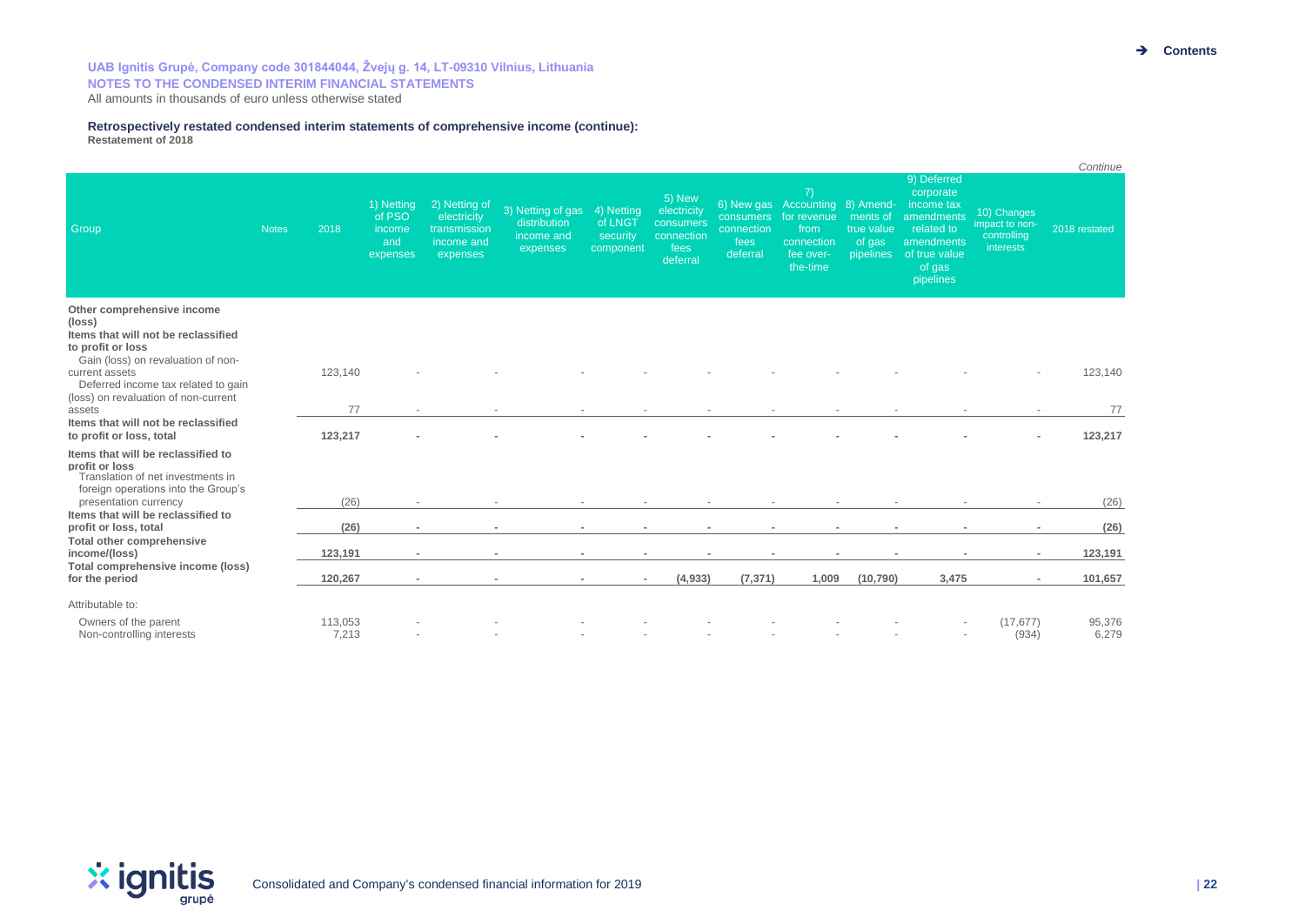#### **Retrospectively restated condensed interim statements of cash flows for 2018**

| <b>Group</b>                                                                                                        | <b>Notes</b>   | 2018             | <b>Restatement</b> | 2018 restated      |
|---------------------------------------------------------------------------------------------------------------------|----------------|------------------|--------------------|--------------------|
| Cash flows from operating activities                                                                                |                |                  |                    |                    |
| Net profit for the period                                                                                           |                | (2,924)          | (18, 610)          | (21, 534)          |
| Adjustments for non-monetary expenses (income):                                                                     |                |                  |                    |                    |
| Depreciation and amortisation expenses                                                                              |                | 96,730           | (141)              | 96,589             |
| Impairment of property, plant and equipment                                                                         |                | (7, 205)         | 10,931             | 3,726              |
| Revaluation of property, plant and equipment                                                                        |                | 76,617           |                    | 76.617             |
| Revaluation of investment assets                                                                                    |                | (18)             |                    | (18)               |
| Revaluation of derivative financial instruments                                                                     |                | (354)            |                    | (354)              |
| Grants related to property, plant and equipment, which is revaluated                                                |                | (10,003)         |                    | (10,003)           |
| Impairment of financial assets (reversal of impairment)<br>Corporate income tax expenses                            |                | 9,876<br>(8,953) | (3, 475)           | 9,876<br>(12, 428) |
| (Depreciation) of grants                                                                                            |                | (9,270)          |                    | (9,270)            |
| Increase (decrease) in provisions                                                                                   |                | 4,085            | 3,475              | 7,560              |
| Inventory write-down to net realizable value/ (reversal)                                                            |                | (718)            |                    | (718)              |
| Expenses/(income) of revaluation of emission allowances                                                             |                | (8,933)          |                    | (8,933)            |
| Emission allowances utilised                                                                                        |                | 908              |                    | 908                |
| Elimination of results of investing activities:                                                                     |                |                  |                    |                    |
| - (Gain)/loss on disposal/write-off of property, plant and equipment                                                |                | 477              |                    | 477                |
| - (gain)/loss from other investing activities                                                                       |                | 82               |                    | 82                 |
| Elimination of results of financing activities:                                                                     |                |                  |                    |                    |
| Interest (income)                                                                                                   |                | (1, 427)         |                    | (1, 427)           |
| Interest expenses                                                                                                   |                | 12,442           |                    | 12,442             |
| Other finance (income) expenses                                                                                     |                | 2,263            |                    | 2,263              |
| Changes in working capital:                                                                                         |                |                  |                    |                    |
| (Increase) decrease in trade receivables and other amounts                                                          |                |                  |                    |                    |
| receivable                                                                                                          |                | (21,603)         |                    | (21, 603)          |
| (Increase) decrease in inventories, prepayments and other current                                                   |                |                  |                    |                    |
| assets                                                                                                              |                | 18,896           |                    | 18,896             |
| Increase (decrease) in amounts payable, deferred income and                                                         |                |                  |                    |                    |
| contract liabilities                                                                                                |                | 33,873           | 7,528              | 41,401             |
| Corporate income tax (paid)                                                                                         |                | (6, 309)         |                    | (6, 309)           |
| Net cash flows from (used in) operating activities                                                                  |                | 178,532          | (292)              | 178,240            |
| Cash flows from investing activities                                                                                |                |                  |                    |                    |
| (Acquisition) of property, plant and equipment and intangible assets                                                |                | (416, 205)       | 292                | (415, 913)         |
| Disposal of property, plant and equipment and intangible assets                                                     |                | 48,162           |                    | 48,162             |
| (Acquisition)/disposal of subsidiaries                                                                              |                | (23, 509)        |                    | (23, 509)          |
| Grants received                                                                                                     |                | 25,523           |                    | 25,523             |
| Interest received                                                                                                   |                | 1,105            |                    | 1.105              |
| Increase (decrease) of cash flows from other from investing activities                                              |                | (1, 582)         |                    | (1, 582)           |
| Net cash flows from (used in) investing activities                                                                  |                | (366, 506)       | 292                | (366, 214)         |
| Cash flows from financing activities                                                                                |                |                  |                    |                    |
| Received borrowings                                                                                                 |                | 57.810           |                    | 57.810             |
| Bonds emission                                                                                                      |                | 294.346          |                    | 294.346            |
| Repayments of borrowings                                                                                            |                | (155, 421)       |                    | (155, 421)         |
| Lease payments                                                                                                      |                | (544)            |                    | (544)              |
| Interest paid                                                                                                       |                | (10, 402)        |                    | (10, 402)          |
| Dividends paid                                                                                                      |                | (80, 608)        |                    | (80, 608)          |
| Derivatives closing result                                                                                          |                | (573)            |                    | (573)              |
| Increase in share capital of UAB "Kauno Kogeneracinė Jėgainė"<br>Net cash flows from (used in) financing activities |                | 7,840<br>112,448 | ×,                 | 7,840<br>112,448   |
| Increase (decrease) in cash and cash equivalents (including                                                         |                |                  |                    |                    |
| overdraft)                                                                                                          |                | (75, 526)        |                    | (75, 526)          |
| Cash and cash equivalents (including overdraft) at the beginning of the                                             |                |                  |                    |                    |
| period                                                                                                              | $\overline{7}$ | 161,101          |                    | 161,101            |
| Cash and cash equivalents (including overdraft) at the end of the                                                   |                |                  |                    |                    |
| period                                                                                                              | $\overline{7}$ | 85,575           |                    | 85,575             |

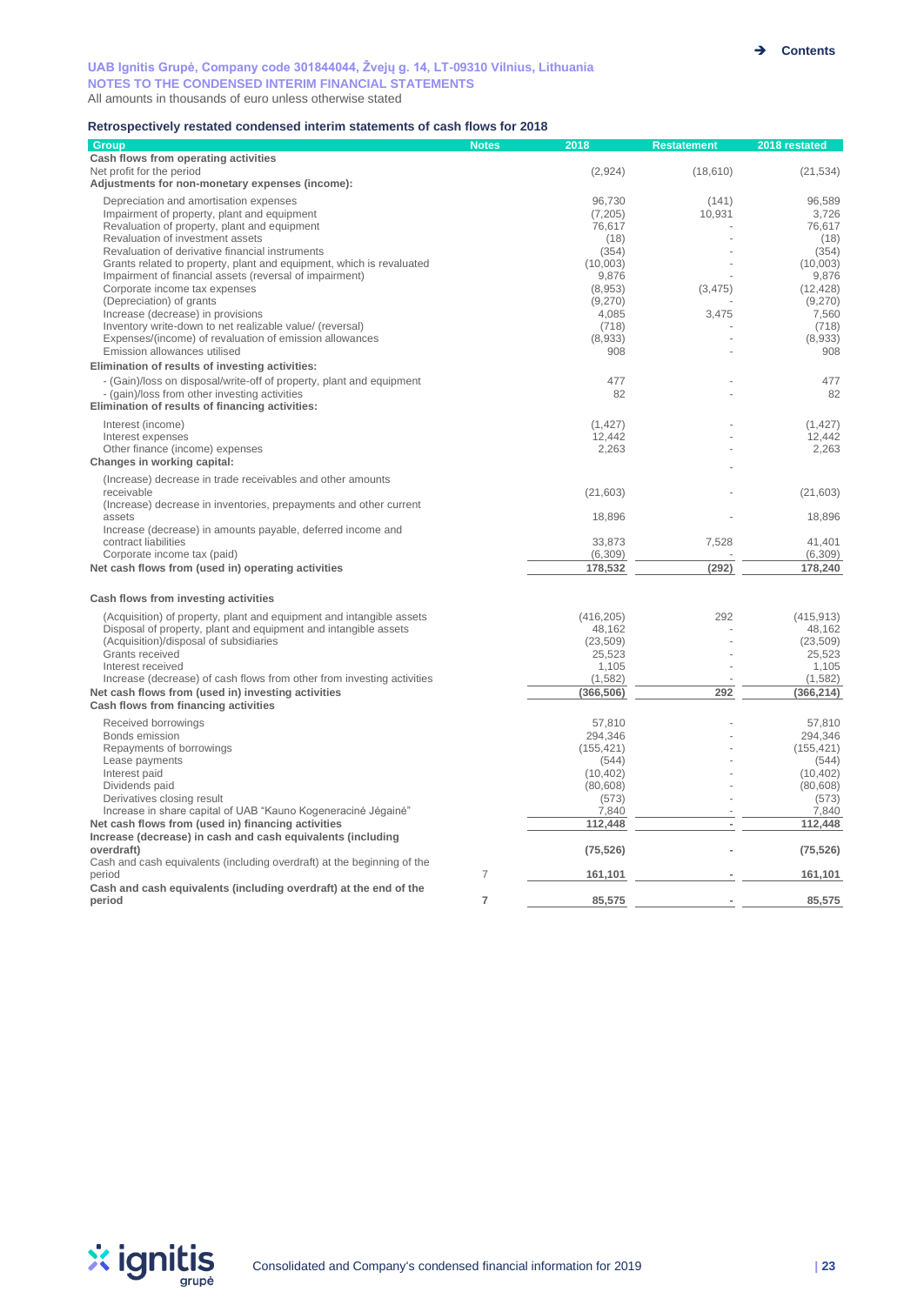# 4 Intangible assets and property, plant and equipment

Movement on Group's account of intangible assets and property, plant and equipment are presented below:

| <b>Group</b>                                                                              | Intangible asset | <b>Property, plant and</b><br>equipment |
|-------------------------------------------------------------------------------------------|------------------|-----------------------------------------|
| Net book value at 31 December 2018                                                        | 106,330          | 2,090,864                               |
| The impact of the first-time adoption of IFRS 16 – reclassification to Right-of-use asset |                  | (35,969)                                |
| Net book value at 1 January 2019 (recalculated)                                           | 106,330          | 2,054,895                               |
| Acquisitions                                                                              | 40,645           | 413,818                                 |
| <b>Sales</b>                                                                              |                  | (1, 411)                                |
| Write-offs                                                                                |                  | (4,216)                                 |
| Revaluation                                                                               | 368              | 94                                      |
| Impairment                                                                                | (35)             | (4,063)                                 |
| Reversal of impairment                                                                    |                  | 45                                      |
| Emission allowances utilised                                                              | (987)            |                                         |
| Emission allowances grants received                                                       | 4,131            |                                         |
| Reclassification to/from Property, plant and equipment and Intangible assets              | 169              | (169)                                   |
| Reclassification to/from Assets held for sale                                             | (15)             | (1,062)                                 |
| Reclassification to/from Investments asset                                                |                  | (339)                                   |
| Reclassification to/from Right of use asset                                               |                  | (1, 196)                                |
| Reclassification to/from Inventories                                                      |                  | 57                                      |
| Reclassification to Financial lease                                                       |                  | (10, 531)                               |
| Asset identified by acquisition of subsidiaries                                           |                  | 5,672                                   |
| Depreciation/amortisation                                                                 | (7,869)          | (104,245)                               |
| Net book value at 31 December 2019                                                        | 142,737          | 2,347,348                               |

During 2019 The Group acquired Pomerania Invall Sp. z. o. o. and in the item of Intangible assets booked EUR 24,430 thousand other intangible asset related to Pomerania Invall Sp. z. o. o.'s right to sell the generated electricity applying the promotional rate.

Property, plant and equipment, which amounts to EUR 7,317 thousand, was taken over after the acquisition of indirectly controlled (100%) company Pomerania Invall Sp. z. o. o. during the 1<sup>st</sup> half of year 2019 (Note 18).

During the year of 2019 EUR 64,048 thousand of Property, plant and equipment acquisition were paid up utilising grants received (2018: EUR 25,523 thousand). Depreciation/amortisation attributable to grants received during the year 2019 amounts to EUR 9,011 thousand (2018: EUR 9,271 thousand).

The Group has significant acquisition liabilities of property, plant and equipment which will have to be fulfilled during the later years. Group's acquisition and construction liabilities amounted to EUR 490,432 thousand as at 31 December 2018. Group's acquisition and construction liabilities did not change significantly as at 31 December 2019.

Movement on Company's account of intangible assets and property, plant and equipment are presented below:

| Company                                                 | Intangible asset | Property, plant and<br>equipment |
|---------------------------------------------------------|------------------|----------------------------------|
| Net book value at 31 December 2018                      | 1.874            | 427                              |
| Acquisition<br>Assets paid up by the authorized capital | -                | 36<br>(364)                      |
| Depreciation/amortisation                               |                  | (13)                             |
| Net book value at 31 December 2019                      | 1.874            | 86                               |

As at 31 December 2019 the Company accounted for EUR 1,874 thousand of intangible assets related to the assets of the Vilnius Thermal Power Plant (TE-3).

# 5 Right-of-use asset

Movement on Group's account of right-of-use asset is presented below:

| <b>Group</b>                                                                                             | <b>Land Buildings</b>    | <b>Structures</b><br>and<br>machinery | <b>Wind power</b><br>plants and<br>their<br><b>installations</b> | <b>Vehicles</b>          | <b>Group</b> | Equipment's of<br><i>information</i><br>technologies and<br>telecommunications | <b>Other</b>             | Total<br>tangible Right-of-<br>assets use asset |
|----------------------------------------------------------------------------------------------------------|--------------------------|---------------------------------------|------------------------------------------------------------------|--------------------------|--------------|--------------------------------------------------------------------------------|--------------------------|-------------------------------------------------|
| Net book value at 1 January 2019                                                                         |                          |                                       |                                                                  |                          |              |                                                                                |                          |                                                 |
| Acquisitions:<br>from which is recognized as Right-<br>of-use asset 2019-01-01                           | 5,719                    | 5.790                                 | 123                                                              | $\sim$                   | 303          | 2,390                                                                          | 229                      | 14,554                                          |
| from which is recognized when<br>reclassifying from Tangible assets<br>$2019 - 01 - 01 - 2019 - 12 - 31$ | 1.196                    |                                       | 8,233                                                            | 27.290                   | 446          |                                                                                | ۰                        | 37.165                                          |
| from which is signed lease<br>agreements 2019-01-01 - 2019-                                              |                          |                                       |                                                                  |                          |              |                                                                                |                          |                                                 |
| $12 - 31$                                                                                                | 9,248                    | 10.829                                | 157                                                              | $\overline{\phantom{a}}$ | 162          | 1.976                                                                          | 88                       | 22.460                                          |
| Write-offs<br>Reclassification to/from Assets held for                                                   | $\overline{\phantom{a}}$ | (1, 448)                              | (140)                                                            | $\overline{\phantom{a}}$ | (7)          | (2,098)                                                                        | $\sim$                   | (3,693)                                         |
| sale                                                                                                     |                          | (909)                                 | (96)                                                             |                          |              | (1, 967)                                                                       | $\overline{\phantom{a}}$ | (2,972)                                         |
| Depreciation                                                                                             | (143)                    | (2,744)                               | (805)                                                            | (2, 246)                 | (150)        | (301)                                                                          | (81)                     | (6, 469)                                        |
| Net book value at 31 December 2019                                                                       | 16,020                   | 11,518                                | 7,472                                                            | 25,044                   | 754          |                                                                                | 236                      | 61,044                                          |

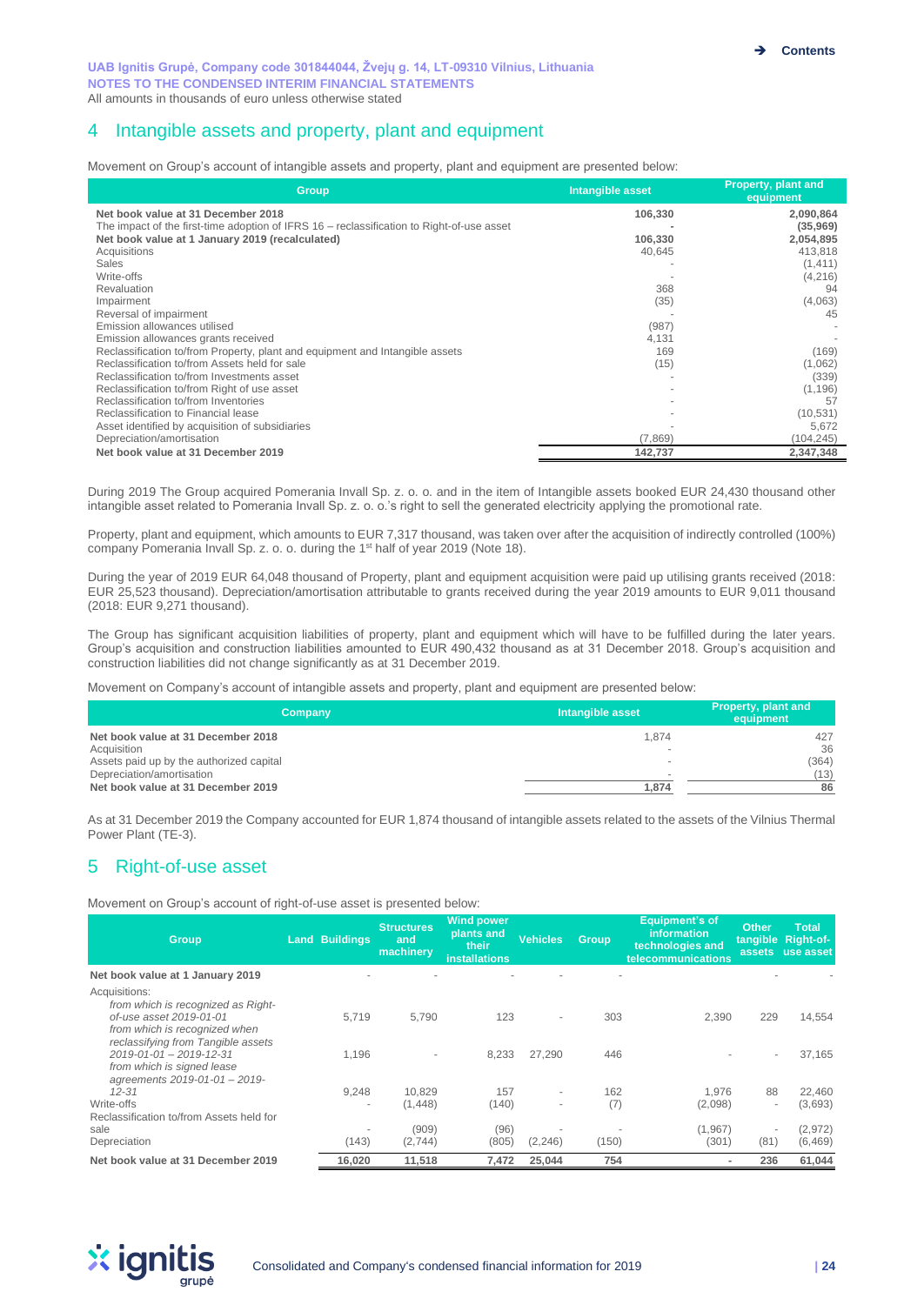Movement on Company's account of right-of-use asset is presented below:

| <b>Group</b>                                                          | <b>Buildings</b> | <b>Motor vehicles</b> | <b>Total Right-of-</b><br>use asset |
|-----------------------------------------------------------------------|------------------|-----------------------|-------------------------------------|
| Net book value at 1 January 2019                                      |                  |                       |                                     |
| Acquisition                                                           |                  |                       |                                     |
| from which is recognized as Right-of-use asset 2019-01-01             | 847              | 177                   | 1.024                               |
| from which is recognized when reclassifying from Assets held for sale |                  |                       |                                     |
| from which is signed lease agreements $2019-01-01-2019-12-31$         | 53               | 21                    | 74                                  |
| Write-offs                                                            |                  |                       |                                     |
| Reclassification to/from Assets held for sale                         |                  |                       |                                     |
| Depreciation                                                          | (215)            | (45)                  | (260)                               |
| Net book value at 31 December 2019                                    | 685              | 153                   | 838                                 |

# 6 Investments in subsidiaries and other investments

Movement of the Company's account of investments in subsidiaries during 2018 and 2019 is presented below:

| Company                                                                        | 2019                | 2018      |
|--------------------------------------------------------------------------------|---------------------|-----------|
| Net book amount at 1 January                                                   | 1,206,921           | 1,148,917 |
| Increase in share capital of subsidiaries                                      | 15.960              | 41,038    |
| Decrease in share capital of subsidiaries<br>Establishment of new subsidiaries | (36, 386)<br>44,700 |           |
| Acquisition of companies                                                       |                     | 21,016    |
| Disposal of investments                                                        | (39, 747)           |           |
| Coverage of losses                                                             |                     | 5.142     |
| Liquidation of subsidiaries                                                    |                     | (17)      |
| Reclassification to assets held for sale                                       |                     | (2,359)   |
| (Impairment) of investments in subsidiaries                                    | 13.046              | (6, 815)  |
| Net book amount at 31 December                                                 | 1,204,494           | 1.206.921 |

On 1 January 2019, the reorganisation of the Group companies UAB "Ignitis" (earlier name UAB "Lietuvos energijos tiekimas") and UAB "Litgas" was finalised. The companies were reorganised by way of merger – UAB "Litgas", which ceased its activities after the reorganisation, was merged with UAB "Ignitis", which continues its activities. All assets, rights and obligations of UAB "Litgas" were taken over by UAB "Ignitis". Company's carrying amount of investment to UAB "Ignitis" increased by EUR 8,631 thousand and the investment to UAB "Litgas" was written off by the same carrying amount.

On 1 June 2019, the reorganisation of the Group companies UAB "Ignitis" and UAB "Energijos Tiekimas" was finalised. The companies were reorganised by way of merger – UAB "Energijos Tiekimas", which ceased its activities after the reorganisation, was merged with UAB "Ignitis", which continues its activities. All assets, rights and obligations of UAB "Energijos Tiekimas" were taken over by UAB "Ignitis". Company's carrying amount of investment to UAB "Ignitis" increased by EUR 26,126 thousand and the investment to UAB "Energijos Tiekimas" was written off by the same carrying amount.

During the year of 2019 the authorized capital of the following Group's companies was increased:

| <b>Subsidiary</b>                                                            | <b>Issue date</b>        | <b>Amount of</b><br>shares, pcs* | <b>Nominal</b><br>value per<br>share, EUR | <b>Total issue</b><br>price | <b>Paid amount</b> | <b>Amount</b><br>outstanding  | Date of<br><b>articles</b><br>amendment |
|------------------------------------------------------------------------------|--------------------------|----------------------------------|-------------------------------------------|-----------------------------|--------------------|-------------------------------|-----------------------------------------|
| UAB "Vilniaus kogeneracinė jėgainė"<br>UAB "Ignitis grupės paslaugų centras" | 2019-01-22<br>2019-06-13 | 54.137.931<br>847.149            | 0.29<br>0.29                              | 15.700<br>260               | 15.700<br>260      | $\overline{\phantom{a}}$<br>۰ | 2019-01-30<br>2019-06-28                |
| Total                                                                        |                          |                                  |                                           | 15.960                      | 15,960             | $\blacksquare$                |                                         |

*\* there is stated amount of shares that belong to the Company*

On 14 January 2019, a decision was passed to increase the share capital of the Group's company UAB "Vilniaus Kogeneracinė Jėgainė" up to EUR 52,300 thousand. The initial contribution of EUR 15,314 thousand was paid by the Company in cash and was made a noncash contribution amounting to EUR 386 thousand (business consultations relating to engineering and construction preparatory works for Vilnius co-generation power plant). On 30 January 2019, the new version of the Articles of Association of the Group's company UAB "Vilniaus Kogeneracinė Jėgainė" related to increase in share capital was registered with the Register of Legal Entities.

On 28 February 2019, a decision of general meeting of shareholders was passed to increase the share capital of the Group's company UAB "Ignitis grupės paslaugų centras" (earlier name UAB "Technologijų ir inovacijų centras") from EUR 6,440 to EUR 6,960 thousand. The right to acquire 897,326 shares par value of EUR 0.29 (total emission value – EUR 260,2 thousand) per share is granted to UAB "Ignitis gamyba" (earlier name AB "Lietuvos energijos gamyba"). On 28 June 2019, the new version of the Articles of Association of the Group's company UAB "Ignitis grupės paslaugų centras" related to increase in share capital was registered with the Register of Legal Entities.

On 15 April 2019 the Company decided to reduce the authorized capital of the subsidiary UAB NT Valdos from EUR 41,385 thousand up to EUR 5,000 thousand. Eur, cancelling 1,256,400 shares with the nominal value of each of EUR 28.96, total nominal value of cancelled shared is EUR 36,385 thousand. The purpose of the reduction of the authorized capital is to pay out the funds to the shareholders. The subsidiary disbursed the share capital reduction to the Company during July – September of 2019 and the Company accounted for EUR 213 thousand reversal of investments in subsidiaries impairment. On 5 July 2019 a new version of the Articles of Association of the Subsidiary Company related to the reduction of the authorized capital was registered with the Register of Legal Entities.

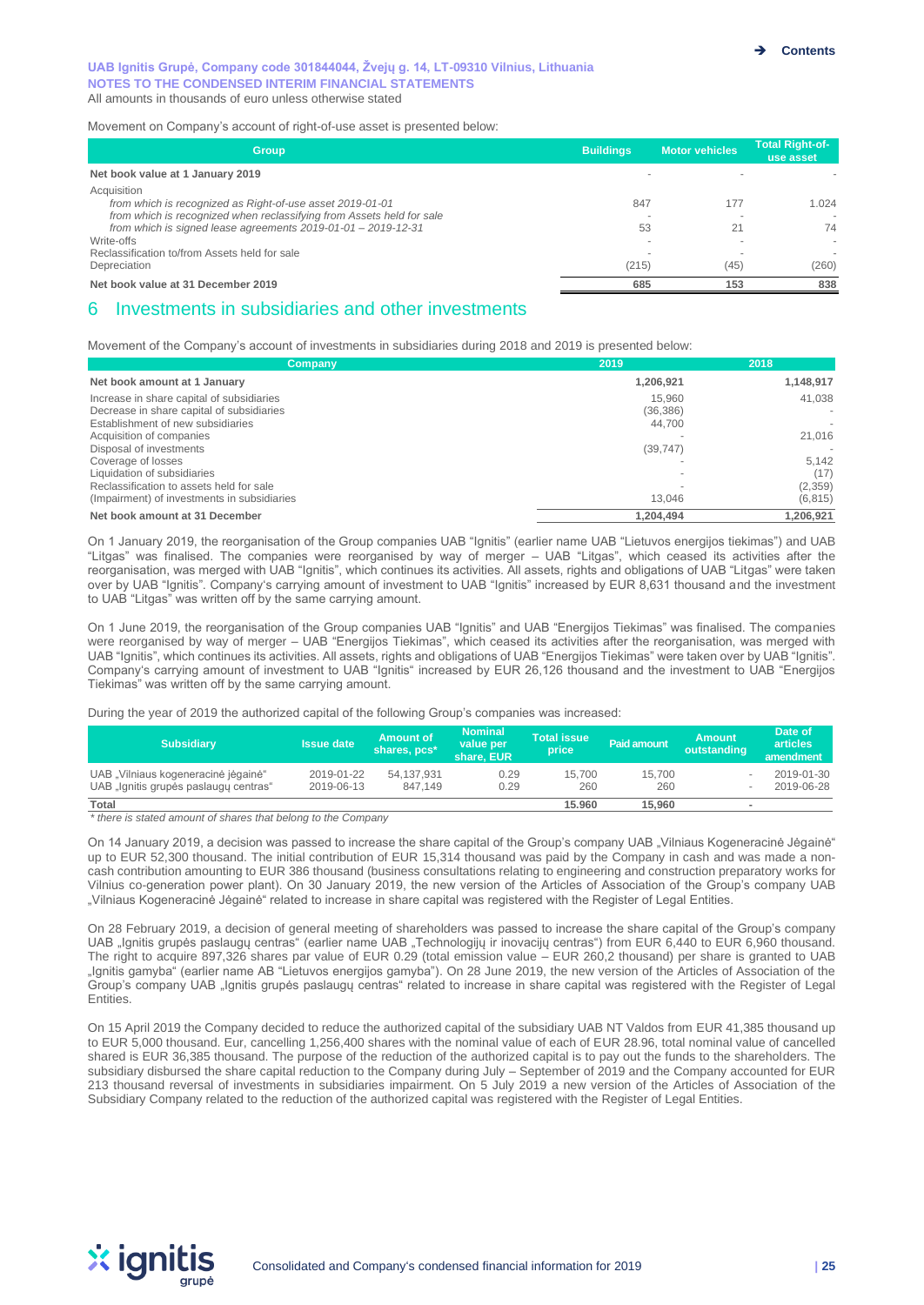During the year 2019 authorized capital of the Group's companies reduced and reversed impairment of investments:

| <b>Subsidiary</b>               | <b>Book value</b><br>' 18 December 2018 ا | Authorized capital | Appropriation<br>of loss | Reversal of impairment | <b>Book value</b><br>31 December 2019 / |
|---------------------------------|-------------------------------------------|--------------------|--------------------------|------------------------|-----------------------------------------|
| UAB NT valdos"<br>UAB "Ignitis" | 36.173<br>43.125                          | (36.385)<br>$\sim$ |                          | 9,035<br>4.010         | 8.823<br>47,136                         |
| Total:                          | 79.298                                    | (36, 385)          |                          | 13.045                 | 55,959                                  |

On 31 December 2018, the Company announced that in developing the green energy activity and aiming to optimise operations of the controlled companies engaged in renewable energy production it approved the establishment of a new company UAB "Ignitis renewables" (earlier name UAB "Lietuvos energija renewables"), which will become a transferee of shares of all already controlled and developed wind power parks. This decision was approved by the holder of the Company's shares – the Ministry of Finance of the Republic of Lithuania. The Articles of Association of UAB "Ignitis renewables" were registered with the Register of Legal Entities on 14 January 2019.

During the year of 2019 new Group's companies were established:

| <b>Subsidiary</b>        | <b>Issue date</b> | Amount of<br>issued<br>shares, pcs* share, EUR | <b>Nominal</b><br>value per | <b>Total issued</b><br>nominal<br>price | <b>Share</b><br>premium | <b>Paid amount</b> | <b>Amount</b><br>outstanding | Date of<br><b>articles</b><br>amendment |
|--------------------------|-------------------|------------------------------------------------|-----------------------------|-----------------------------------------|-------------------------|--------------------|------------------------------|-----------------------------------------|
| UAB "Ignitis renewables" | 2019-01-14        | 3.000                                          |                             |                                         | 44.697                  | 44.700             |                              | $-2019-01-14$                           |
| Total:                   |                   |                                                |                             |                                         | 44.697                  | 44.700             | $\sim$                       |                                         |

On 28 March 2019, the share purchase and sale agreements were signed regarding the transfer of 100% of shares of the Company's subsidiaries developing projects on renewable energy resources to UAB "Ignitis renewables". Upon the transfer of shares of the renewable energy companies within the Group, the Company's ownership interest in the companies remains unchanged. The shares of the renewable energy companies are transferred for the carrying amount of investments in shares and the related liabilities, therefore the impact of the transfer of shares on the financial performance of the Company and the Group is neutral.

During the year of 2019 the Company disposed these investments to its subsidiary UAB "Ignitis renewables":

| <b>Subsidiary</b>     | <b>Disposal date</b> | <b>DCS</b> | Disposed shares, Investment value,<br><b>EUR</b> | Paid amount* | <b>Amount</b><br>outstanding |
|-----------------------|----------------------|------------|--------------------------------------------------|--------------|------------------------------|
| UAB "Eurakras"        | 2019-03-28           | 159.549    | 18.735                                           | 18,735       |                              |
| UAB "Vėjo vatas"      | 2019-03-28           | 100,000    | 6,132                                            | 6,132        |                              |
| UAB "Vėjo gūsis"      | 2019-03-28           | 257,000    | 12.919                                           | 12.919       |                              |
| UAB "VVP investment"* | 2019-03-28           | 8.640      | 1.962                                            | 1.962        |                              |
| Total:                |                      |            | 39,748                                           | 39.748       |                              |

*\*Company's liability for unpaid shares of VVP Investment was transferred to UAB "Ignitis renewables" as at 28 March 2019.*

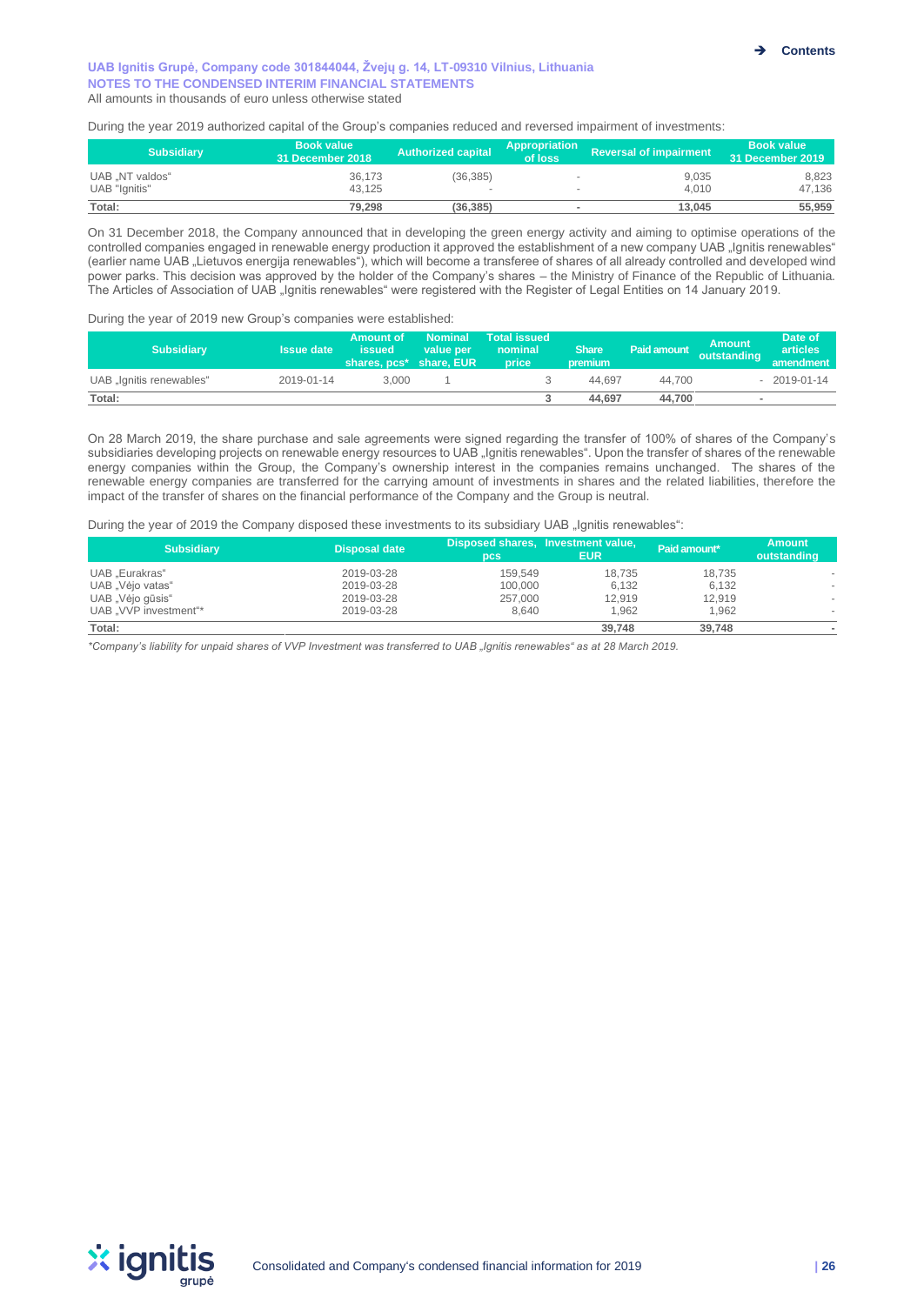As at 31 December 2019 the Company's investments in subsidiaries comprised:

| At 31 December 2019                               | <b>Acquisition cost</b> | <b>Impairment</b> | <b>Contributions against</b><br><b>losses</b> | <b>Carrying amount</b> | Company's ownership<br>interest. % | <b>Group's effective</b><br>ownership interest, % |
|---------------------------------------------------|-------------------------|-------------------|-----------------------------------------------|------------------------|------------------------------------|---------------------------------------------------|
| Subsidiaries:                                     |                         |                   |                                               |                        |                                    |                                                   |
| AB "Energijos skirstymo operatorius"              | 710,921                 | $\sim$            | $\sim$                                        | 710,921                | 94.98                              | 94.98                                             |
| AB "Ignitis gamyba"                               | 307,997                 | $\sim$            | $\sim$                                        | 307,997                | 96.82                              | 96.82                                             |
| UAB "NT Valdos"                                   | 8,823                   | $\sim$            | $\sim$                                        | 8,823                  | 100.00                             | 100.00                                            |
| UAB "Vilniaus kogeneracinė jėgainė"               | 52,300                  | $\sim$            | $\overline{\phantom{a}}$                      | 52,300                 | 100.00                             | 100.00                                            |
| UAB "Kauno kogeneracinė jėgainė"                  | 20,400                  | $\sim$            | $\sim$                                        | 20,400                 | 100.00                             | 100.00                                            |
| UAB "Ignitis"                                     | 47,136                  | $\sim$            | $\sim$                                        | 47,136                 | 51.00                              | 51.00                                             |
| Tuuleenergia OÜ                                   | 6,659                   | $\sim$            |                                               | 6,659                  | 100.00                             | 100.00                                            |
| UAB "Ignitis grupės paslaugų centras"             | 3,479                   |                   |                                               | 3,479                  | 50.00                              | 97.94                                             |
| UAB "Elektroninių mokėjimų agentūra"              | 1,428                   | $\sim$            | $\sim$                                        | .428                   | 100.00                             | 100.00                                            |
| UAB "Verslo aptarnavimo centras"                  | 298                     |                   |                                               | 298                    | 100.00                             | 100.00                                            |
| UAB "Energetikos paslaugų ir rangos organizacija" | 10,638                  | (22, 711)         | 12,073                                        |                        | 51.00                              | 98.41                                             |
| Ignitis paramos fondas                            |                         |                   |                                               |                        | 100.00                             | 100.00                                            |
| UAB "Gamybos optimizavimas"                       | 350                     | $\sim$            | $\overline{\phantom{a}}$                      | 350                    | 100.00                             | 100.00                                            |
| UAB "Ignitis renewables"                          | 44,700                  | $\sim$            | $\sim$                                        | 44,700                 | 100.00                             | 100.00                                            |
|                                                   | 1,215,132               | (22, 711)         | 12,073                                        | 1,204,494              |                                    |                                                   |

As at 31 December 2018 the Company's investments in subsidiaries comprised:

| At 31 December 2018                               | <b>Acquisition cost</b> | <b>Impairment</b>        | <b>Contributions against</b><br><b>losses</b> | <b>Carrying amount</b> | Company's ownership<br>interest, % | <b>Group's effective</b><br>ownership interest, % |
|---------------------------------------------------|-------------------------|--------------------------|-----------------------------------------------|------------------------|------------------------------------|---------------------------------------------------|
| Subsidiaries:                                     |                         |                          |                                               |                        |                                    |                                                   |
| AB "Energijos skirstymo operatorius"              | 710,921                 |                          | $\overline{\phantom{a}}$                      | 710,921                | 94.98                              | 94.98                                             |
| AB "Ignitis gamyba"                               | 307,997                 |                          |                                               | 307,997                | 96.82                              | 96.82                                             |
| UAB "NT Valdos"                                   | 45,209                  | (9,036)                  | $\sim$                                        | 36,173                 | 100.00                             | 100.00                                            |
| UAB "Energijos tiekimas"                          | 26,126                  |                          |                                               | 26,126                 | 100.00                             | 100.00                                            |
| UAB "Vilniaus kogeneracinė jėgainė"               | 36,600                  | $\overline{\phantom{a}}$ |                                               | 36,600                 | 100.00                             | 100.00                                            |
| UAB "Kauno kogeneracinė jėgainė"                  | 20,400                  |                          | $\overline{\phantom{a}}$                      | 20,400                 | 51.00                              | 51.00                                             |
| <b>UAB "LITGAS"</b>                               | 12,641                  | (4,010)                  | $\sim$                                        | 8,631                  | 100.00                             | 100.00                                            |
| UAB "Ignitis"                                     | 8,369                   |                          | $\overline{\phantom{a}}$                      | 8,369                  | 100.00                             | 100.00                                            |
| Tuuleenergia OÜ                                   | 6,659                   | $\overline{\phantom{a}}$ | $\overline{\phantom{a}}$                      | 6,659                  | 100.00                             | 100.00                                            |
| UAB "Ignitis grupės paslaugų centras"             | 3,219                   |                          | $\sim$                                        | 3,219                  | 50.00                              | 97.91                                             |
| UAB "Elektroninių mokėjimų agentūra"              | 1,428                   | $\overline{\phantom{a}}$ | $\overline{\phantom{a}}$                      | 1,428                  | 100.00                             | 100.00                                            |
| UAB "Verslo aptarnavimo centras"                  | 298                     |                          |                                               | 298                    | 51.00                              | 98.41                                             |
| UAB "Energetikos paslaugų ir rangos organizacija" | 10,637                  | (22, 710)                | 12,073                                        |                        | 100.00                             | 100.00                                            |
| Ignitis paramos fondas                            |                         |                          | $\sim$                                        |                        | 100.00                             | 100.00                                            |
| UAB "Gamybos optimizavimas"                       | 350                     | $\overline{\phantom{a}}$ | $\sim$                                        | 350                    | 100.00                             | 100.00                                            |
| UAB "Vėjo vatas"                                  | 12,919                  | $\overline{\phantom{a}}$ | $\overline{\phantom{a}}$                      | 12,919                 | 100.00                             | 100.00                                            |
| UAB "Vėjo gūsis"                                  | 6,132                   | $\sim$                   |                                               | 6,132                  | 100.00                             | 100.00                                            |
| UAB "VVP investment"                              | 1,962                   | $\sim$                   |                                               | 1,962                  | 100.00                             | 100.00                                            |
| UAB "Eurakras"                                    | 18,734                  |                          |                                               | 18,734                 | 100.00                             | 100.00                                            |
|                                                   | 1,230,604               | (35, 756)                | 12,073                                        | 1,206,921              |                                    |                                                   |

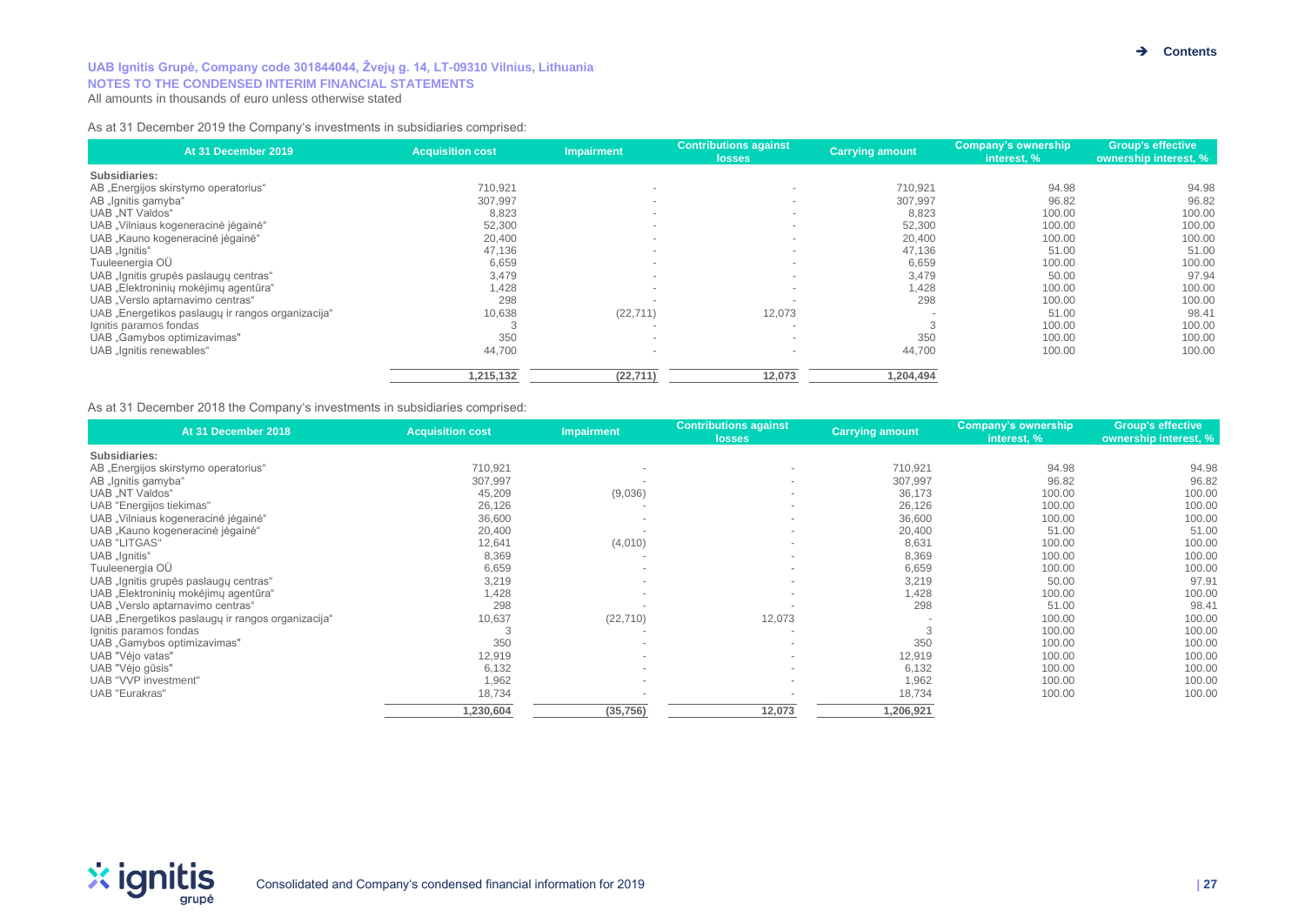# 7 Cash and cash equivalents

|              |                     | <b>Group</b>        |                     | Company             |
|--------------|---------------------|---------------------|---------------------|---------------------|
|              | 31 December<br>2019 | 31 December<br>2018 | 31 December<br>2019 | 31 December<br>2018 |
| Cash at bank | 131.378             | 127,835             | 144                 | 231                 |
|              | 131.378             | 127.835             | 144                 | 231                 |

Cash, cash equivalents and a bank overdraft include the following for the purposes of the cash flow statement:

|                           | Group               |                     | Company             |                     |
|---------------------------|---------------------|---------------------|---------------------|---------------------|
|                           | 31 December<br>2019 | 31 December<br>2018 | 31 December<br>2019 | 31 December<br>2018 |
| Cash and cash equivalents | 131.378             | 127.835             | 144                 | 231                 |
| Bank overdraft            | (191.291)           | (42.260)            | (191.291)           | (42, 260)           |
| <b>Carrying amount</b>    | (59, 913)           | 85,575              | (191, 147)          | (42,029)            |

# 8 Non-current assets held for sale

The Group's and the Comapny's non-current assets held for sale as at 31 December 2019 and 31 December 2018 consist of as follows:

|                                                       | <b>Group</b>        |                     | Company             |                     |
|-------------------------------------------------------|---------------------|---------------------|---------------------|---------------------|
|                                                       | 31 December<br>2019 | 31 December<br>2018 | 31 December<br>2019 | 31 December<br>2018 |
| Property, plant and equipment and investment property | 4.753               | 35.589              |                     | 77                  |
| Disposal group                                        | 35,775              | 30,117              |                     |                     |
| Investments in subsidiaries                           | $\sim$              |                     | 7.064               | 7.064               |
|                                                       | 40.528              | 65.706              | 7,141               | 7.141               |

Within the Company's line item of the 'Disposal group' the Company recognized investment of subsidiary UAB "Transporto Valdymas" of EUR 2,359 thousand and investment of subsidiary UAB "Duomenų Logistikos Centras of EUR 4,705 thousand.

The Group's line item of the 'Disposal group' also includes assets of subsidiaries UAB "Transporto Valdymas" and UAB "Duomenų Logistikos Centras" amounting to EUR 35,775 thousand, which is intended to be disposed by the Group. Liabilities of EUR 5,236 thousand being disposed along with these assets were reported under the line item 'Liabilities related to non-current assets held for sale'. Depreciation charge for the year 2019 is included in the Group's line item of the 'Disposal group' amounted to EUR 4,067 thousand.

# 9 Share capital

As at 31 December 2019 and 31 December 2018 the Company's share capital comprised EUR 1,212,156,294. As at 31 December 2019 and 31 December 2018 the Company's share capital was divided in to 4,179,849,289 ordinary shares with par value of EUR 0.29 each.

As at 31 December 2019 and 31 December 2018 share capital was fully paid.

# 10 Borrowings

Borrowings of the Group and the Company as at 31 December 2019 and 31 December 2018 consist of as follows:

|                                           | <b>Group</b>        |                     |                     | Company             |
|-------------------------------------------|---------------------|---------------------|---------------------|---------------------|
|                                           | 31 December<br>2019 | 31 December<br>2018 | 31 December<br>2019 | 31 December<br>2018 |
| Non-current                               |                     |                     |                     |                     |
| Bonds issued                              | 590.120             | 588.999             | 590,120             | 588,999             |
| Bank borrowings                           | 231,809             | 146.411             | 49.345              | 82,246              |
| Current                                   |                     |                     |                     |                     |
| Current portion of non-current borrowings | 37.453              | 61.819              | 32.901              | 57,401              |
| <b>Bank overdrafts</b>                    | 191.291             | 42.260              | 191,291             | 42,260              |
| Accrued interest                          | 5.446               | 5.467               | 5.446               | 5.461               |
| <b>Total borrowings</b>                   | 1,056,119           | 844,956             | 869,103             | 776,367             |

All borrowings of the Group bear both fixed and variable interest rates. On 29 January 2019, the Company signed the new credit agreement with AB "SEB bankas", based on which the Company is able to borrow EUR 100 million. The repayment term is in 2021.

On 16 September 2019 the Company signed a new credit agreement with AB "SEB bankas", which provides an opportunity to borrow EUR 70 million with a maturity date of 16 September 2021.

As at 31 December 2019 Company's and Group's used bank overdraft part comprise EUR 191,291 thousand (Note 7).

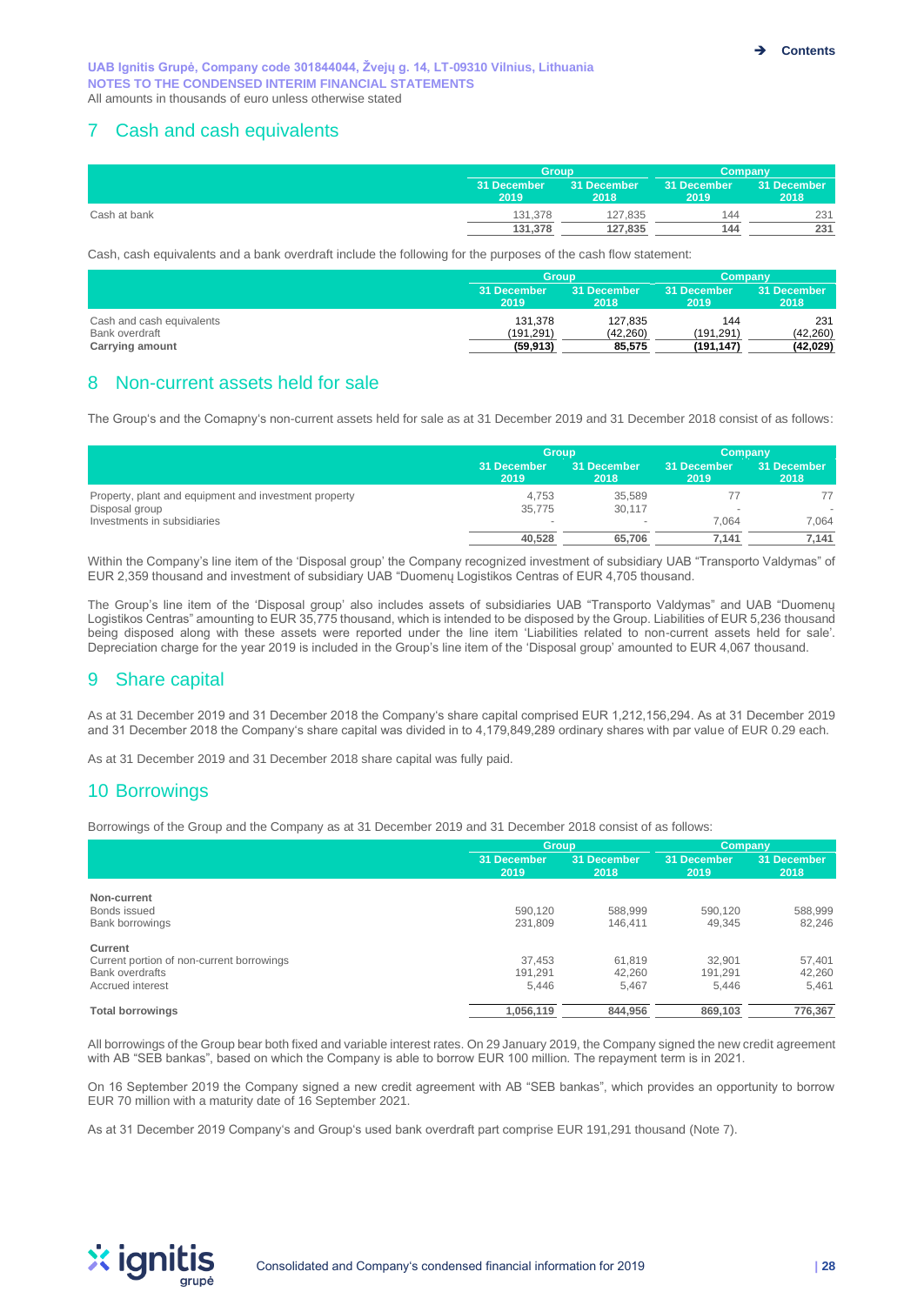# 11 Lease liabilities

The Group's and the Company's future lease payments under non-cancellable leases at 31 December 2019 and 31 December 2018:

| 'Group              |                     |                     | Company             |  |
|---------------------|---------------------|---------------------|---------------------|--|
| 31 December<br>2019 | 31 December<br>2018 | 31 December<br>2019 | 31 December<br>2018 |  |
|                     |                     |                     |                     |  |
| 8,928               | 5,421               | 280                 |                     |  |
| 19.466              | 5.011               | 565                 | $\sim$              |  |
| 29,497              | 9,477               |                     | ٠                   |  |
| 57,890              | 19,909              | 845                 | $\mathbf{r}$        |  |
|                     |                     |                     |                     |  |
| (527)               | (201)               |                     |                     |  |
| (1, 348)            | (129)               |                     | $\sim$              |  |
| (13,796)            | (25)                |                     | ٠                   |  |
| (15,671)            | (355)               | (5)                 |                     |  |
| 42,219              | 19,554              | 840                 |                     |  |
|                     |                     |                     | (3)<br>(2)          |  |

Lease payments during 2019 amounted to EUR 7,605 thousand (2018: EUR 239 thousand). Payments for less than 12 months leases and leases of low value assets are recognized in the statement of cash flows in operating cash flow section as working capital items.

# 12 Provisions

Provisions of the Group and the Company as at 31 December 2019 and 31 December 2018 consist of as follows:

|                        |                     | Group                           | Company             |                     |
|------------------------|---------------------|---------------------------------|---------------------|---------------------|
|                        | 31 December<br>2019 | 31 December<br>2018 (restated*) | 31 December<br>2019 | 31 December<br>2018 |
| Non-current            | 35.123              | 35.446                          |                     |                     |
| Current                | 15.157              | 5.553                           |                     | 806                 |
| <b>Carrying amount</b> | 50,280              | 40.999                          |                     | 806                 |

*\* Some of the amounts shown do not match the 2018 figures and 2017 financial statements and reflects the adjustments disclosed in Note 3.*

Movement on Group's account of provisions is presented below:

|                                             | <b>Emission</b><br>allowance<br><b>liabilities</b> | <b>Provisions for</b><br>employee<br><b>benefits</b> | <b>Other</b><br><b>provisions</b><br>(restated*) | <b>Total</b> |
|---------------------------------------------|----------------------------------------------------|------------------------------------------------------|--------------------------------------------------|--------------|
| At 31 December 2017                         | 529                                                | 3.862                                                | 5.034                                            | 9,425        |
| Increase during the period                  | 894                                                | 1,222                                                | 39.873                                           | 41,989       |
| Utilised during the period                  | (908)                                              | (2,270)                                              | (5,777)                                          | (8,955)      |
| Revaluation of utilised emission allowances | 380                                                |                                                      |                                                  | 380          |
| Result of change in actuarial assumptions   |                                                    | 54                                                   | (1,894)                                          | (1, 840)     |
| At 31 December 2018                         | 895                                                | 2,868                                                | 37.236                                           | 40,999       |
| Increase during the period                  | (416)                                              | 31                                                   | 9.347                                            | 8,962        |
| Utilised during the period                  |                                                    | 79                                                   | (8,571)                                          | (8, 492)     |
| Revaluation of utilised emission allowances |                                                    | (988)                                                |                                                  | (988)        |
| Result of change in actuarial assumptions   |                                                    | 877                                                  | 5,918                                            | 6,795        |
| Provisions for disassembly                  |                                                    |                                                      | 3,004                                            | 3,004        |
| At 31 December 2019                         | 479                                                | 2,867                                                | 46,934                                           | 50,280       |

*\* Some of the amounts shown do not match the 2018 figures and 2017 financial statements and reflects the adjustments disclosed in Note 3.*

As at 31 December 2018 the Company's provisions consist of the guarantee issued to the subsidiary for the loans granted to UAB "Energetikos Paslaugų ir Rangos Organizacija" under cash-pool agreements. During period of 2019 the Company wrote-off this provision (note 14).

# 13 Revenue from contracts with customers

The Group's sales revenue from contracts with customers during 2019 and 2018 consist of as follows:

|                                                       | <b>Group</b> |           | Company |       |  |
|-------------------------------------------------------|--------------|-----------|---------|-------|--|
|                                                       | 2019         | 2018      | 2019    | 2018  |  |
| Revenue from sale of electricity and related services | 790.493      | 703.803   |         |       |  |
| Revenue from sale of gas and related services         | 274.425      | 321,342   | $\,$    |       |  |
| Other sales revenue                                   | 20.498       | 19.062    | 3.283   | 3.188 |  |
| Total                                                 | 1.085.416    | 1.044.207 | 3.283   | 3.188 |  |

The Company's sales revenue from contracts with customer during 2019 and 2018 comprise revenue from advisory and management services provided to subsidiaries (Note 16).

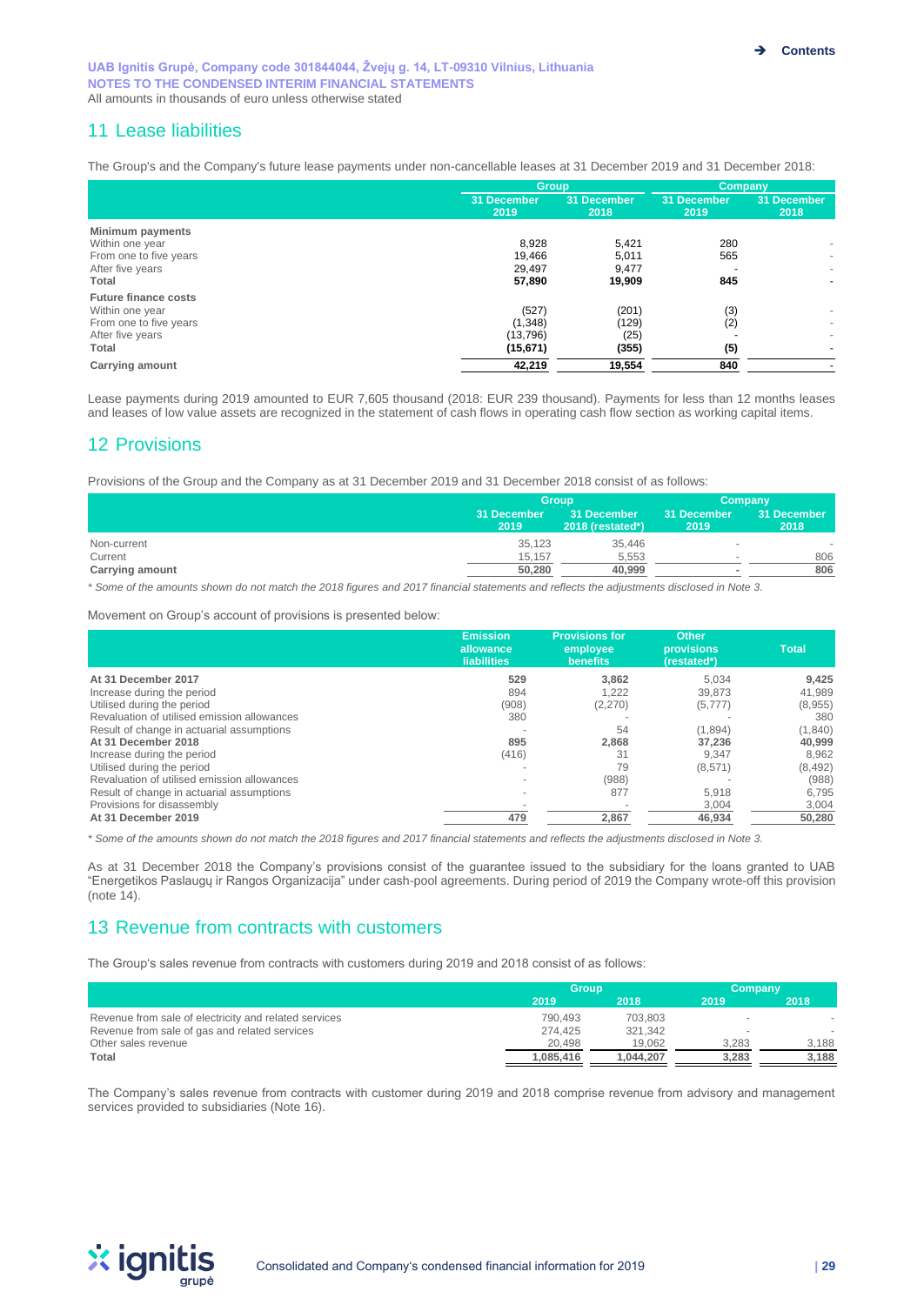# 14 Other expenses

The Group's and the Company's other expenses during 2019 and 2018 comprise:

|                                                                                | <b>Group</b> |         | Company |         |  |
|--------------------------------------------------------------------------------|--------------|---------|---------|---------|--|
|                                                                                | 2019         | 2018    | 2019    | 2018    |  |
| Taxes                                                                          | 6,181        | 6,329   | 27      | 246     |  |
| Customer service                                                               | 4,562        | 4,367   |         |         |  |
| Telecommunication and IT services                                              | 4,241        | 4.041   | 409     | 401     |  |
| Write-offs of property, plant and equipment                                    | 4,235        | 3,065   | 112     | 155     |  |
| Motor vehicles                                                                 | 4,033        | 2.351   | 104     | 770     |  |
| <b>Utilities</b>                                                               | 2,682        | 2.012   |         |         |  |
| Expenses of low-value inventory items                                          | 1,672        | 1,159   |         | 193     |  |
| Write-offs of long term and short-term receivables                             | 1.507        | 1.538   | 444     | 720     |  |
| Consultation expenses                                                          | 1.448        | 1.179   |         |         |  |
| Personnel development                                                          | 903          | 1.003   | 120     | 189     |  |
| <b>Business trips</b>                                                          | 620          | 408     | 44      | 59      |  |
| Revaluation and provisions of emission allowances                              | 368          |         | 717     | 318     |  |
| Rent                                                                           | 188          | (8,933) |         |         |  |
| <b>Business support services</b>                                               |              | (718)   |         |         |  |
| Provision for quarantees for the fulfilment of obligations of the subsidiaries |              |         | (806)   | (2,097) |  |
| Impairment of inventories (reversal)                                           | (236)        | 1,242   | 720     | 403     |  |
| Other expenses                                                                 | 5,569        | 5,005   |         |         |  |
| <b>Carrying amount</b>                                                         | 37,973       | 24,048  | 1,891   | 1,375   |  |

# 15 Dividends

Group's companies declared dividends during 2019:

| <b>Announcement</b><br><b>Date</b> | Dividends declared by                 | <b>Dividends distributed for</b><br>the period | <b>Dividends</b><br>per share.<br>'Eur. | Amount of<br>dividends<br>declared | The <b>The</b><br>Company's<br>dividend<br>revenue | <b>Dividends</b><br>allocated to the<br>non – controlling<br>interest |
|------------------------------------|---------------------------------------|------------------------------------------------|-----------------------------------------|------------------------------------|----------------------------------------------------|-----------------------------------------------------------------------|
| 5 Mar 2019                         | UAB "Duomenų logistikos centras"      | the year of 2018                               | 0.0290                                  | 405                                | 324                                                | 81                                                                    |
| 30 Apr 2019                        | UAB "Ignitis grupės paslaugų centras" | the year of 2018                               | 0.0150                                  | 327                                | 164                                                | $\overline{4}$                                                        |
| 30 Apr 2019                        | UAB "Verslo aptarnavimo centras"      | the year of 2018                               | 0.2100                                  | 123                                | 63                                                 |                                                                       |
| 30 Apr 2019                        | Tuuleenergia OÜ                       | the year of 2018                               | 1.8000                                  | 899                                | 899                                                |                                                                       |
| 29 Apr 2019                        | <b>UAB</b> "EURAKRAS"                 | the year of 2018                               | 11.7200                                 | 1.870                              |                                                    |                                                                       |
| 12 Apr 2019                        | AB "Ignitis gamyba"                   | the 2 <sup>nd</sup> half-year of 2018          | 0.0100                                  | 6.480                              | 6.274                                              | 206                                                                   |
| 27 Sep 2019                        | AB "Ignitis gamyba"                   | the 1 <sup>nd</sup> half-year of 2019          | 0,0290                                  | 18.792                             | 18.194                                             | 598                                                                   |
|                                    |                                       |                                                |                                         | 28.896                             | 25.918                                             | 890                                                                   |

Group's companies declared dividends during 2018:

| <b>Announcement</b><br><b>Date</b> | <b>Dividends declared by</b>          | <b>Dividends distributed for</b><br>the period | <b>Dividends</b><br>per share,<br>Eur. | <b>Amount of</b><br>dividends<br>declared | <b>The</b><br>Company's<br>dividend<br>revenue | <b>Dividends</b><br>allocated to the<br>non - controlling<br>interest |
|------------------------------------|---------------------------------------|------------------------------------------------|----------------------------------------|-------------------------------------------|------------------------------------------------|-----------------------------------------------------------------------|
| 13 Mar 2018                        | <b>UAB .EURAKRAS</b> "                | the year of 2017                               | 10.59000                               | 1.690                                     | 1.690                                          |                                                                       |
| 20 Mar 2018                        | UAB "Energijos tiekimas"              | the year of 2017                               | 0.17401                                | 3.000                                     | 3.000                                          |                                                                       |
| 26 Mar 2018                        | AB "Ignitis gamyba"                   | the 2 <sup>nd</sup> half-year of 2017          | 0.01400                                | 8.891                                     | 8.602                                          | 283                                                                   |
| 30 Mar 2018                        | AB "Energijos skirstymo operatorius"  | the 2 <sup>nd</sup> half-year of 2017          | 0.02535                                | 22.679                                    | 21.541                                         | 1,138                                                                 |
| 4 Apr 2018                         | UAB "Lietuvos dujų tiekimas"          | the year of 2017                               | 0.15837                                | 4.571                                     | 4.571                                          |                                                                       |
| 5 Apr 2018                         | UAB "Verslo aptarnavimo centras"      | the year of 2017                               | 0.00026                                | 268                                       | 137                                            | 3                                                                     |
| 11 April 2018                      | UAB "Ignitis grupės paslaugų centras" | the year of 2017                               | 0.00666                                | 148                                       | 74                                             | 2                                                                     |
| 17 Apr 2018                        | <b>UAB .LITGAS"</b>                   | the year of 2017                               | 0.02654                                | 1.194                                     | 1.194                                          |                                                                       |
| 27 Apr 2018                        | UAB "Duomenu logistikos centras"      | the year of 2017                               | 0.02200                                | 306                                       | 243                                            | 62                                                                    |
| 28 Sep 2018                        | AB "Energijos skirstymo operatorius"  | the 1 <sup>nd</sup> half-year of 2018          | 0.01400                                | 12.525                                    | 11.896                                         | 628                                                                   |
| 27 Sep 2018                        | AB "Ignitis gamyba"                   | the 1 <sup>nd</sup> half-year of 2018          | 0.02300                                | 14.904                                    | 14.430                                         | 474                                                                   |
|                                    |                                       |                                                |                                        | 70.176                                    | 67.378                                         | 2.590                                                                 |

#### *Company's declared dividends*

Company's declared dividends during 2018 and 2019:

|                     | 2019             |                              | ana o      |                        |  |
|---------------------|------------------|------------------------------|------------|------------------------|--|
|                     | <b>EUR '000)</b> | <b>Dividends per share \</b> | (EUR '000) | <b>Dividi</b><br>share |  |
| UAB "Ignitis grupė" | 3.000            | $0.003^.$                    | 78,265     | J.0187                 |  |

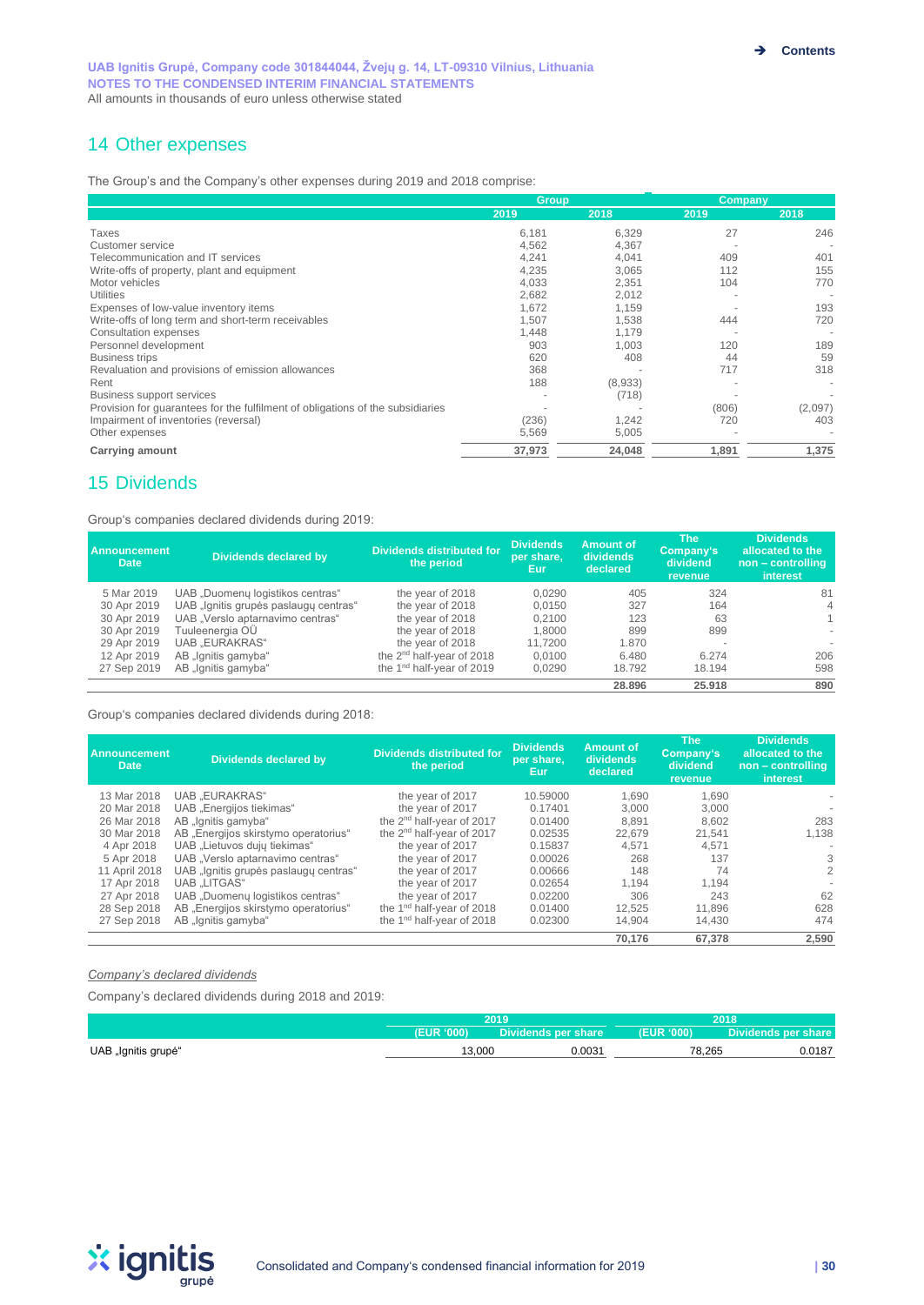# 16 Transactions with related parties

As at 31 December 2019 and 2018 the parent company was the Republic of Lithuania represented by Ministry of Finance. For the purpose of disclosure of related parties, the Republic of Lithuania does not include central and local government authorities. The disclosures comprise transactions and their balances with the parent company, subsidiaries (Company's transactions), associates and all entities controlled by or under significant influence of the state (transactions with these entities are disclosed only if they are material), and management.

The Group's transactions with related parties during the period of 2019 and balances arising on these transactions as at 31 December 2019 are presented below:

| <b>Related party</b>                                | <b>Amounts</b><br>receivable | <b>Amount payable</b>    | <b>Sales</b>             | <b>Purchases</b> | <b>Finance</b><br><i>incomes</i><br>(expenses) |
|-----------------------------------------------------|------------------------------|--------------------------|--------------------------|------------------|------------------------------------------------|
| UAB .EPSO-G"                                        | 158.943                      | $\overline{\phantom{a}}$ | 32                       |                  | 1,017                                          |
| AB "Litgrid AB"                                     | 10.297                       | 14.749                   | 70.976                   | 130.335          |                                                |
| UAB BALTPOOL"                                       | 4,203                        | 6.329                    | 32.575                   | 61,409           | (1)                                            |
| <b>UAB "TETAS"</b>                                  | 11,682                       | 10.190                   | 39,262                   | 36.942           | $\sim$                                         |
| AB "Amber Grid"                                     | 84                           | 869                      | 555                      | 6.115            | 6                                              |
| UAB LITGRID Power Link Service"                     |                              | $\overline{\phantom{a}}$ | $\overline{\phantom{a}}$ |                  |                                                |
| <b>UAB</b> .GET Baltic"                             | 754                          | $\overline{\phantom{a}}$ | 26.050                   | 2.110            | $\sim$                                         |
| Grupės asocijuotos imonės ir kitos susijusios šalys | 116                          | 217                      | 62                       | 1.217            | $\sim$                                         |
| Total                                               | 186,079                      | 32.355                   | 169,512                  | 239.128          | 1,022                                          |

The Group's transactions with related parties during the period of 2018 and balances arising on these transactions as at 31 December 2018 are presented below:

| <b>Related party</b>                                | <b>Amounts</b><br>receivable | <b>Amount payable</b>    | <b>Sales</b> | <b>Purchases</b> | <b>Finance</b><br><i>incomes</i><br>(expenses) |
|-----------------------------------------------------|------------------------------|--------------------------|--------------|------------------|------------------------------------------------|
| UAB .EPSO-G"                                        | 158.693                      |                          | 35           |                  | 1.102                                          |
| AB "Litgrid AB"                                     | 7.106                        | 15.049                   | 63.838       | 129.627          | $\sim$                                         |
| UAB "BALTPOOL"                                      | 8,265                        | 15,962                   | 59,654       | 54,324           | $\sim$                                         |
| <b>UAB "TETAS"</b>                                  | 1.381                        | 4.421                    | 1.387        | 91.711           | $\sim$                                         |
| AB "Amber Grid"                                     | 3,730                        | 6.019                    | 38,153       | 1,811            | ۰                                              |
| UAB "LITGRID Power Link Service"                    | 36                           | $\overline{\phantom{a}}$ | 60           |                  | $\sim$                                         |
| <b>UAB</b> .GET Baltic"                             | 724                          | 12                       | 11,436       | 6.103            | $\sim$                                         |
| Grupės asocijuotos imonės ir kitos susijusios šalys | 279                          | 120                      | 380          | 394              | $\sim$                                         |
| Total                                               | 180.214                      | 41.583                   | 174.943      | 283.970          | 1,102                                          |

The Company's transactions with related parties during the period of 2019 and balances arising on these transactions as at 31 December 2019 are presented below:

| <b>Related parties</b>                | <b>Amounts</b><br>receivable<br>31 Dec 2019 | Loans<br>recceivable<br>31 Dec 2019 | <b>Amounts</b><br>payable<br>31 Dec 2019 | <b>Sales</b><br>2019 | <b>Purchases</b><br>2019 | <b>Finance</b><br>income<br>2019 | <b>Finance</b><br>expenses<br>2019 |  |
|---------------------------------------|---------------------------------------------|-------------------------------------|------------------------------------------|----------------------|--------------------------|----------------------------------|------------------------------------|--|
|                                       |                                             |                                     |                                          |                      |                          |                                  |                                    |  |
| <b>Subsidiaries</b>                   |                                             |                                     |                                          |                      |                          |                                  |                                    |  |
| AB "Energijos skirstymo operatorius"  | 159                                         | 608,690                             |                                          | 1,466                | 20                       | 9,708                            |                                    |  |
| AB "Ignitis gamyba"                   | 42                                          |                                     |                                          | 482                  |                          |                                  |                                    |  |
| UAB "Energetikos paslaugų ir rangos   |                                             |                                     |                                          |                      |                          |                                  |                                    |  |
| organizacija"                         |                                             | 1,484                               |                                          | 4                    |                          | 45                               |                                    |  |
| UAB "Elektroninių mokėjimų agentūra"  |                                             |                                     |                                          | 21                   |                          |                                  |                                    |  |
| UAB "Energijos tiekimas"              |                                             |                                     |                                          | 96                   |                          | 91                               |                                    |  |
| UAB "Duomenų logistikos centras"      |                                             |                                     |                                          | 5                    |                          |                                  |                                    |  |
| UAB "NT valdos"                       |                                             |                                     |                                          | 31                   |                          | 3                                |                                    |  |
| UAB "Transporto valdymas"             |                                             | 25,539                              | 10                                       |                      | (100)                    | 358                              |                                    |  |
| UAB "Ignitis grupės paslaugų centras" | 8                                           | 1,474                               | 41                                       | 126                  | (407)                    | 10                               |                                    |  |
| UAB "Ignitis"                         | 51                                          | 90,913                              |                                          | 428                  |                          | 911                              |                                    |  |
| UAB "Verslo aptarnavimo centras"      | 49                                          |                                     | 166                                      | 228                  | (971)                    | 2                                |                                    |  |
| UAB "Vilniaus kogeneracinė jėgainė"   | 11                                          | 3,473                               | 11,314                                   | 125                  | (20)                     | 683                              |                                    |  |
| <b>UAB</b> "EURAKRAS"                 |                                             | 24,754                              |                                          | 10                   |                          | 709                              |                                    |  |
| Tuuleenergia OÜ                       |                                             | 19,403                              |                                          |                      |                          | 655                              |                                    |  |
| UAB "Kauno kogeneracinė jėgainė"      | 21                                          | 104                                 |                                          | 183                  | 17                       | 236                              |                                    |  |
| UAB "Vėjo gūsis"                      |                                             | 7                                   |                                          |                      |                          | 75                               |                                    |  |
| UAB "Vėjo vatas"                      |                                             | 2,766                               |                                          |                      | (1)                      | 133                              |                                    |  |
| UAB "Gamybos optimizavimas"           |                                             |                                     |                                          | 7                    |                          |                                  |                                    |  |
| UAB "VVP investment"                  |                                             | 403                                 |                                          |                      |                          | 14                               |                                    |  |
| UAB "Ignitis renewables"              | 9                                           | 57,087                              |                                          | 70                   | 11                       | 805                              |                                    |  |
| Other related parties                 |                                             |                                     |                                          |                      |                          |                                  |                                    |  |
| <b>UAB "EPSO-G"</b>                   | 158,940                                     |                                     |                                          |                      |                          | 1,017                            |                                    |  |
| Total                                 | 159,094                                     | 836,298                             | 11,532                                   | 3,283                | (1, 442)                 | 15,455                           |                                    |  |

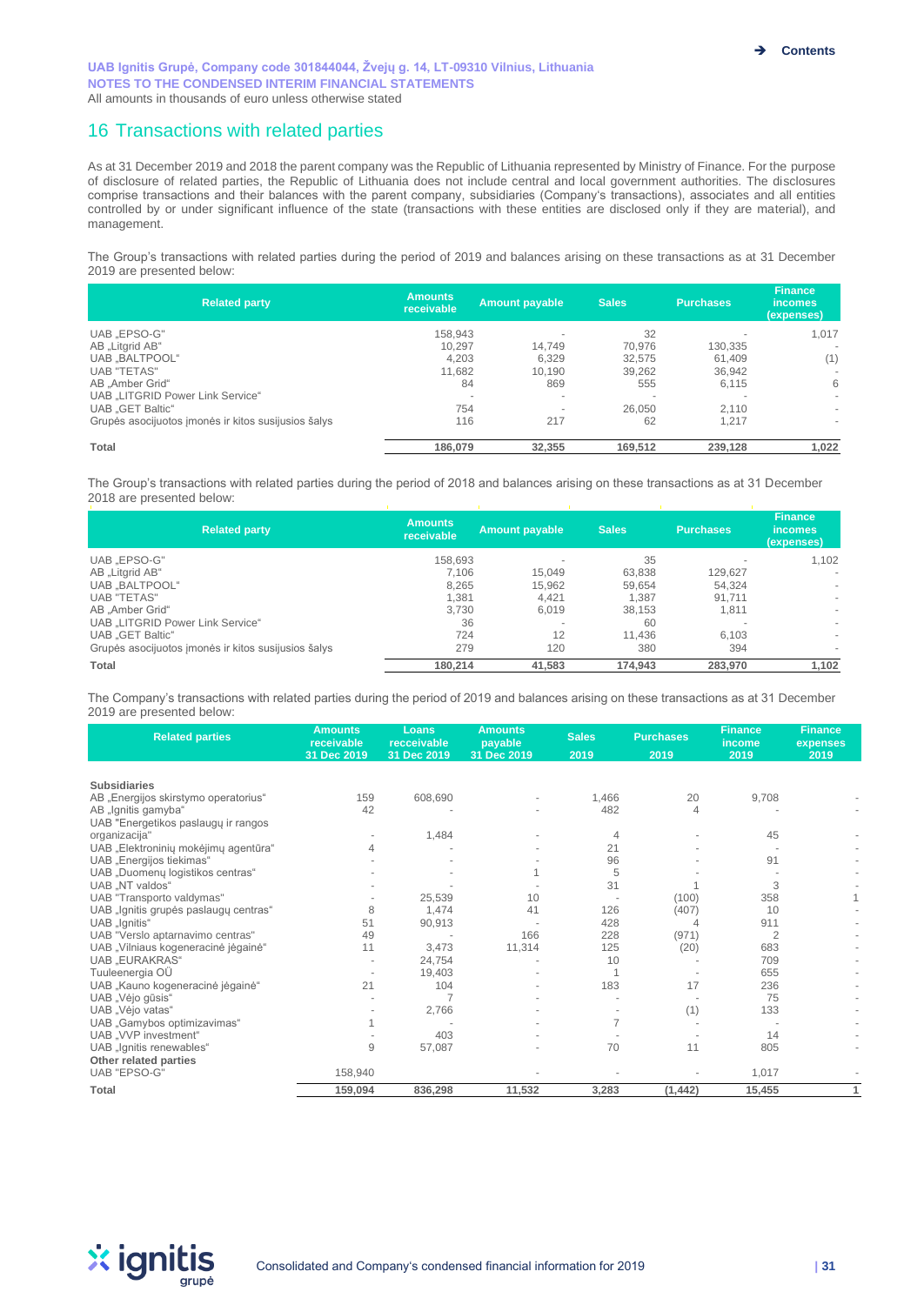The Company's transactions with related parties during the period of 2018 and balances arising on these transactions as at 31 December 2018 are presented below:

| <b>Related parties</b>                | <b>Amounts</b><br>receivable | <b>Amounts</b><br>payable | <b>Amounts</b><br>payable | <b>Sales</b>   | <b>Purchases</b> | <b>Finance</b><br>income | <b>Finance</b><br>expenses |
|---------------------------------------|------------------------------|---------------------------|---------------------------|----------------|------------------|--------------------------|----------------------------|
|                                       | 31 Dec 2018                  | 31 Dec 2018               | 31 Dec 2018               | 2018           | 2018             | 2018                     | 2018                       |
|                                       |                              |                           |                           |                |                  |                          |                            |
| <b>Subsidiaries</b>                   |                              |                           |                           |                |                  |                          |                            |
| AB "Energijos skirstymo operatorius"  | 4,304                        | 582,255                   |                           | 1,405          | (17)             | 6,655                    |                            |
| AB "Ignitis gamyba"                   | 60                           |                           |                           | 542            | 8,086            |                          |                            |
| <b>UAB</b> "EURAKRAS"                 | 401                          | 24,355                    |                           | 11             |                  | 709                      |                            |
| UAB "Ignitis"                         | 32                           | 14,098                    |                           | 198            | (11)             | 75                       |                            |
| UAB "NT valdos"                       | 13                           |                           |                           | 93             | 184              | 186                      |                            |
| UAB "Ignitis grupės paslaugų centras" | 16                           | 1,668                     | 107                       | 99             | 390              | 10                       |                            |
| UAB "Duomenų logistikos centras"      |                              |                           |                           | 17             |                  |                          |                            |
| UAB "Energetikos paslaugų ir rangos   |                              |                           |                           |                |                  |                          |                            |
| organizacija"                         | 29                           | 1,221                     |                           | 74             | 6,448            | 151                      |                            |
| Tuuleenergia OÜ                       | 313                          | 20,746                    |                           | $\overline{4}$ |                  | 760                      |                            |
| UAB "Energijos tiekimas"              | 48                           | 36,498                    |                           | 180            | 149              | 110                      |                            |
| UAB "LITGAS"                          | 10                           |                           |                           | 102            |                  | 11                       |                            |
| UAB "Transporto valdymas"             | 272                          | 21,336                    | 8                         |                | 79               | 225                      |                            |
| UAB "Elektroninių mokėjimų agentūra"  | 3                            |                           |                           | 33             |                  |                          |                            |
| UAB "Verslo aptarnavimo centras"      | 29                           |                           | 109                       | 157            | 593              |                          |                            |
| <b>UAB VAE SPB</b> "                  |                              |                           |                           | 3              |                  |                          |                            |
| UAB "Vilniaus kogeneracinė jėgainė"   | 29                           |                           |                           | 98             |                  | 23                       |                            |
| UAB "Energijos sprendimų centras"     |                              |                           |                           | 31             |                  |                          |                            |
| UAB "Kauno kogeneracinė jėgainė"      | 69                           |                           |                           | 155            |                  | 5                        |                            |
| UAB "Vėjo gūsis"                      | 29                           |                           |                           |                |                  |                          |                            |
| UAB "Vėjo vatas"                      | 146                          | 2,547                     |                           |                |                  | 8                        |                            |
| Other related parties                 |                              |                           |                           |                |                  |                          |                            |
| UAB "EPSO-G"                          | 158,658                      |                           |                           |                |                  | 1,102                    |                            |
| Total                                 | 164,462                      | 704,724                   | 224                       | 3,202          | 15,901           | 10,031                   |                            |

Company's dividend income from the subsidiaries during 2019 and 2018 is disclosed in the Note 15.

#### *Management's benefits:*

|                                                             | <b>Group</b> |       | Company |      |  |  |
|-------------------------------------------------------------|--------------|-------|---------|------|--|--|
|                                                             | 2019         | 2018  | 2019    | 2018 |  |  |
| Salaries and other short-term benefits                      | 4.578        | 3.681 | .170    | 815  |  |  |
| Whereof: Termination benefits and benefits to Board Members | 433          | 402   | 118     | 118  |  |  |
| Number of management staff                                  | 54           | 55    |         | 10   |  |  |

Management includes heads of administration and their deputies.

# 17 Segment reporting

Operating segments are reported in a manner consistent with the internal reporting provided to the chief operating decision-maker. The chief operating decision-maker, who is responsible for allocating resources and assessing performance of the operating segments, has been identified as the Board of directors that makes strategic decisions.

In year 2018 a new strategy of the Group was approved. This strategy sets out four main lines of business for the Group - strategic generation, green generation, commercial organization and distribution grid operator. Following the adoption of the new strategy, steps have been taken to refine the actions due. Following the changes in the Group's structure, which were completed in 2019 2<sup>nd</sup> quarter, management follows its performance by operating segments that are consistent with the line of business specified in the Group's strategy.

In management's opinion, the Group has four operating segments:

- Distribution (carried out by AB "Energijos Skirstymo Operatorius")
- Strategic generation (carried out by UAB "Ignitis Gamyba" (except Kaunas Algirdas' Brazauskas Hydroelectric Power Plant));
- Green generation (carried out by AB "Ignitis gamyba" Kaunas Algirdas' Brazauskas Hydroelectric Power Plant, UAB "Vilniaus Kogeneracinė Jėgainė", UAB" Kauno Kogeneracinė Jėgainė", UAB "Eurakras", Tuuleenergia OU, UAB "Vėjo Gūsis", UAB "Vėjo Vatas", UAB "VVP Investment", UAB "Ignitis Renewables", Pomerania Invall Sp.z.o.o)
- Commercial organization (carried out by UAB "Ignitis", UAB "Energijos Tiekimas" (until 31 May 2019), Ignitis Eesti OÜ, Ignitis Latvija SIA, Ignitis Polska Sp.z o.o).

The following services and entities comprise the other segments:

- support services (UAB "NT Valdos", UAB "Ignitis Grupės Paslaugų Centras", UAB "Verslo Aptarnavimo Centras" and UAB "Transporto Valdymas");
- non-core activities (UAB "Energetikos Paslaugų ir Rangos Organizacija", UAB "Duomenų Logistikos Centras");
- service entities (UAB "Elektroninių Mokėjimų Agentūra");
- as well as parent company UAB "Ignitis grupė", which does not constitute a separate operating segment, however it is disclosed separately, as its net profit exceeds 10% of profit of all profit generating segments. The Group's support service entities and special purpose entities are aggregated to a single segment as none of them individually meet recognition criteria of an operating segment.

The Group has single geographical segment – the Republic of Lithuania, electricity sales in Latvia and Estonia are not significant for the Group. The chief operating decision-maker monitors the results with reference to the financial reports that have been prepared using the same accounting policies as those used for the preparation of the financial statements in accordance with IFRS, i.e. information on profit or loss, including the reported amounts of revenue and expenses. The primary performance measure is adjusted EBIDTA, which is calculated based on data presented in the financial statements prepared in accordance with IFRS as adjusted for selected items which are not recognized under IFRS. The Group's Board does not analyze assets and liabilities of the segments.

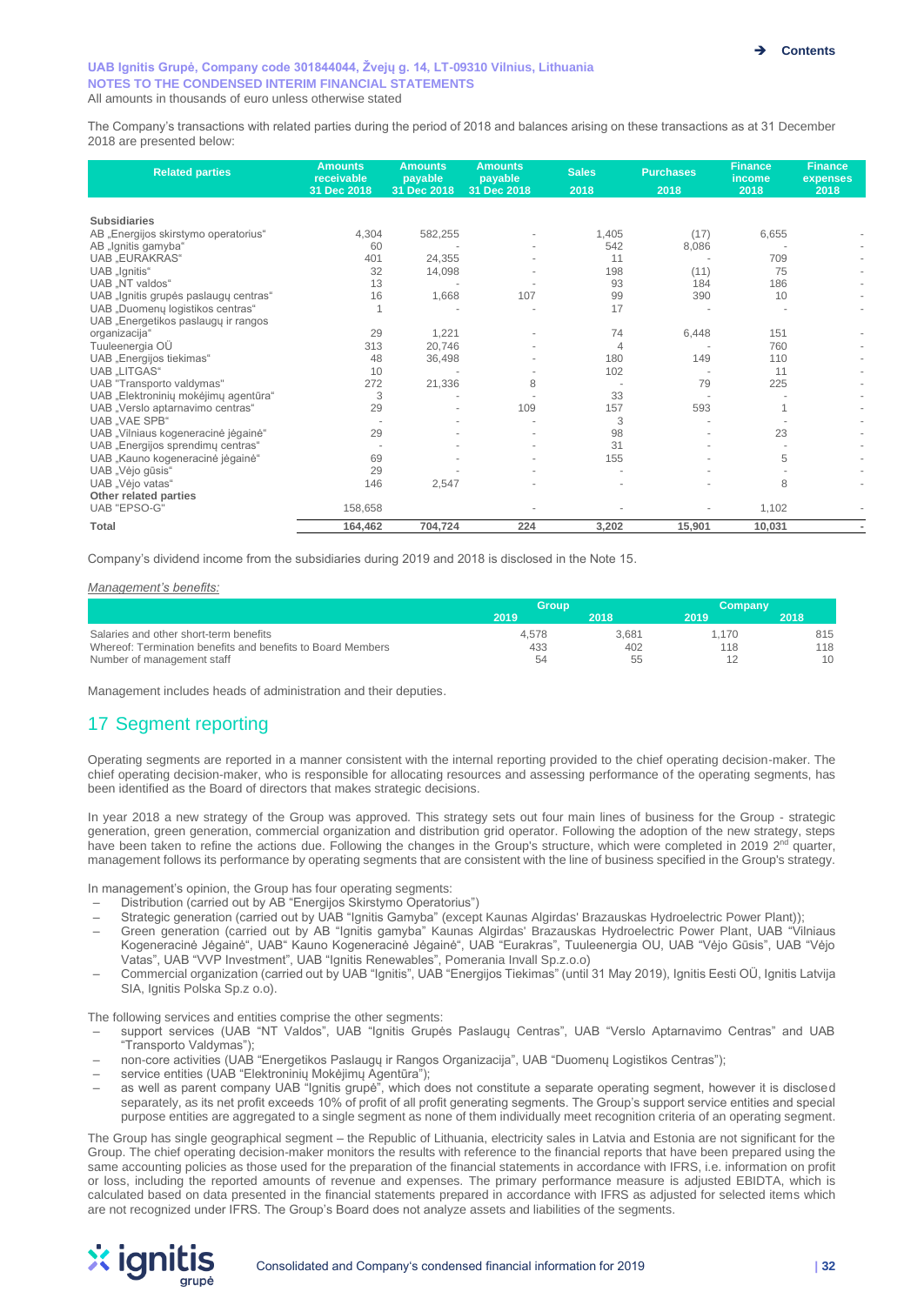## **UAB Ignitis Grupė, Company code 301844044, Žvejų g. 14, LT-09310 Vilnius, Lithuania NOTES TO THE CONDENSED INTERIM FINANCIAL STATEMENTS**

All amounts in thousands of euro unless otherwise stated

#### Group information about operating segments for 2019 is provided below:

|                                                                                                      |                     |                    |                                |                                   | <b>Other segments</b>    |                          | <b>Elimination of</b>                                              |                        |                             |                        |
|------------------------------------------------------------------------------------------------------|---------------------|--------------------|--------------------------------|-----------------------------------|--------------------------|--------------------------|--------------------------------------------------------------------|------------------------|-----------------------------|------------------------|
| 2019                                                                                                 | <b>Distribution</b> | <b>Strategic</b>   | Green<br>generation generation | <b>Commercial</b><br>organisation | <b>Parent</b><br>Company | <b>Other</b><br>segments | inter-company<br>transactions and<br>consolidation<br>eliminations | General<br>adjustments | Management's<br>adjustments | <b>Total</b>           |
|                                                                                                      |                     |                    |                                |                                   |                          |                          |                                                                    |                        |                             |                        |
| Sales revenue from external customers<br>Sales revenue from contracts with customers                 | 467,894<br>466,992  | 116,309<br>108,845 | 31,764<br>31,764               | 515,493<br>528,594                | 25<br>$\overline{c}$     | 9,522<br>5,448           |                                                                    | 1,141,007<br>1,141,645 | (45, 750)                   | 1,095,257<br>1,085,416 |
| Other income                                                                                         | 902                 | 7,464              | $\overline{\phantom{a}}$       | (13, 101)                         | 23                       | 4,074                    |                                                                    | (638)                  | (56, 229)<br>10,479         | 9,841                  |
| from which is dividend income                                                                        |                     |                    |                                |                                   |                          |                          |                                                                    |                        |                             |                        |
| Inter-segment revenue                                                                                | (1, 595)            | 689                | 1,953                          | 6,383                             | 29,201                   | 37,018                   | (73, 649)                                                          |                        |                             |                        |
| Sales revenue from contracts with customers                                                          | (1, 955)            | 563                | 81                             | 5,691                             | 3,281                    | 16,618                   | (24, 279)                                                          |                        |                             |                        |
| Other income                                                                                         | 360                 | 126                | 1,872                          | 692                               | 25,920                   | 20,400                   | (49, 370)                                                          |                        |                             |                        |
| from which is dividend income                                                                        |                     |                    | 1.870                          | 12                                | 25.918                   | $\overline{4}$           | (27, 804)                                                          |                        |                             |                        |
| <b>Total revenue</b>                                                                                 | 466.299             | 116,998            | 33,717                         | 521,876                           | 29,226                   | 46.540                   | (73, 649)                                                          | 1,141,007              | (45, 750)                   | 1,095,257              |
| Purchases of electricity, gas for trade, and related services, gas and heavy fuel oil                | (183, 335)          | (55, 925)          | (168)                          | (493, 042)                        |                          | (4,024)                  | 477                                                                | (736, 017)             |                             | (736, 017)             |
| Wages and salaries and related expenses                                                              | (46,000)            | (8, 361)           | (2,346)                        | (4,925)                           | (5,582)                  | (19, 783)                |                                                                    | (86,997)               |                             | (86, 997)              |
| Repair and maintenance expenses                                                                      | (21, 745)           | (5, 415)           | (1,837)                        | (3)                               |                          | (834)                    | 37                                                                 | (29, 797)              |                             | (29, 797)              |
| Other expenses                                                                                       | (34, 732)           | (6, 163)           | (3, 164)                       | (11, 391)                         | (1,890)                  | (11, 710)                | 39,895                                                             | (29, 155)              | (3,822)                     | (32, 977)              |
| <b>Adjusted EBITDA*</b>                                                                              | 180,487             | 41,134             | 24,332                         | 12,503                            | (4, 164)                 | 10,185                   | (5, 436)                                                           | 259,041                | (49, 572)                   | 209,469                |
| from which:                                                                                          |                     |                    |                                |                                   |                          |                          |                                                                    |                        |                             |                        |
| Depreciation and amortization                                                                        | (81,620)            | (16, 331)          | (7, 953)                       | (6, 560)                          | (273)                    | (7, 441)                 | 6,583                                                              | (113, 595)             |                             | (113, 595)             |
| Impairment and write-offs of property, plant and equipment                                           | (8, 210)            | (276)              |                                |                                   |                          | (1,039)                  |                                                                    | (9,525)                |                             | (9, 525)               |
| Impairment and write-offs of current and non-current amounts receivables, loans,<br>goods and others | (502)               | 1,059              | 3                              | (3,894)                           | 11,653                   | 100                      | (12, 241)                                                          | (3,822)                | 3,822                       |                        |
| Revaluation of emission allowances                                                                   |                     | (431)              | $\sim$                         |                                   |                          |                          |                                                                    | (431)                  |                             | (431)                  |
| <b>Operating profit (loss)</b>                                                                       | 90.155              | 25,155             | 18,252                         | 2,061                             | 33,134                   | 1,809                    | (38, 898)                                                          | 131,668                | (45, 750)                   | 85,918                 |
|                                                                                                      |                     |                    |                                |                                   |                          |                          |                                                                    |                        |                             |                        |
| Finance income                                                                                       | 27                  | 373                | 590                            | 824                               | 15,502                   | 99                       | (15, 222)                                                          | 2,193                  |                             | 2,193                  |
| Finance costs                                                                                        | (9.973)             | (428)              | (2,859)                        | (1,657)                           | (17.015)                 | (499)                    | 13,621                                                             | (18, 810)              |                             | (18, 810)              |
| Profit (loss) before tax                                                                             | 80.209              | 25.100             | 15.983                         | 1.228                             | 31,621                   | 1.409                    | (40, 499)                                                          | 115,051                | (45, 750)                   | 69,301                 |
| Income tax expense                                                                                   | 23                  | (4, 392)           | (2,802)                        | (1,886)                           | (314)                    | 140                      | 789                                                                | (8, 442)               |                             | (8, 442)               |
| Net profit (loss)                                                                                    | 80,232              | 20,708             | 13,181                         | (658)                             | 31,307                   | 1,549                    | (39,710)                                                           | 106,609                | (45, 750)                   | 60,859                 |
| Property, plant and equipment, intangible and right-of-use asset                                     | 1,628,771           | 483,963            | 454,753                        | 39,139                            | 2,798                    | 22,709                   | (81,004)                                                           | 2,551,129              |                             | 2,551,129              |
| Investments                                                                                          | 181,171             | 702                | 230,732                        | 2,088                             | 36                       | 15,215                   |                                                                    | 429,944                |                             | 429,944                |
| Net debt                                                                                             | 657,710             | (27, 022)          | 262,350                        | 91,682                            | 869,799                  | 27,215                   | (914, 774)                                                         | 966,960                |                             | 966,960                |
| Adjusted EBITDA*                                                                                     | 180,487             | 41,134             | 24,332                         | 12,503                            | (4, 164)                 | 10,185                   | (5, 436)                                                           | 259,041                |                             |                        |
| Management adjustments                                                                               | (45, 919)           | 14,581             | (1)                            | (15,005)                          |                          | 594                      |                                                                    | (45, 750)              |                             |                        |
| Management adjustments for impairment and write-offs of current and non-current amounts              |                     |                    |                                |                                   |                          |                          |                                                                    |                        |                             |                        |
| receivables, loans, goods and others                                                                 | (502)               | 1,059              | 3                              | (3,894)                           | 11,653                   | 100                      | (12, 241)                                                          | (3,822)                |                             |                        |
| <b>Total EBITDA adjustments</b>                                                                      | (46, 421)           | 15,640             | $\overline{2}$                 | (18, 899)                         | 11,653                   | 694                      | (12, 241)                                                          | (49, 572)              |                             |                        |
| EBITDA**                                                                                             | 134.066             | 56.774             | 24,334                         | (6, 396)                          | 7,489                    | 10,879                   | (17, 677)                                                          | 209,469                |                             |                        |

\*\*EBITDA - Operating profit (loss) - Dividend + Depreciation and amortization (including depreciation related to 16 IFRS) + Revaluation of emission allowances + Impairment and write-offs of property, plant *and equipment + Impairment and write-offs of current and non-current amounts receivables, loans, goods and others*

*\*Adjusted EBITDA - EBITDA + management adjustments*

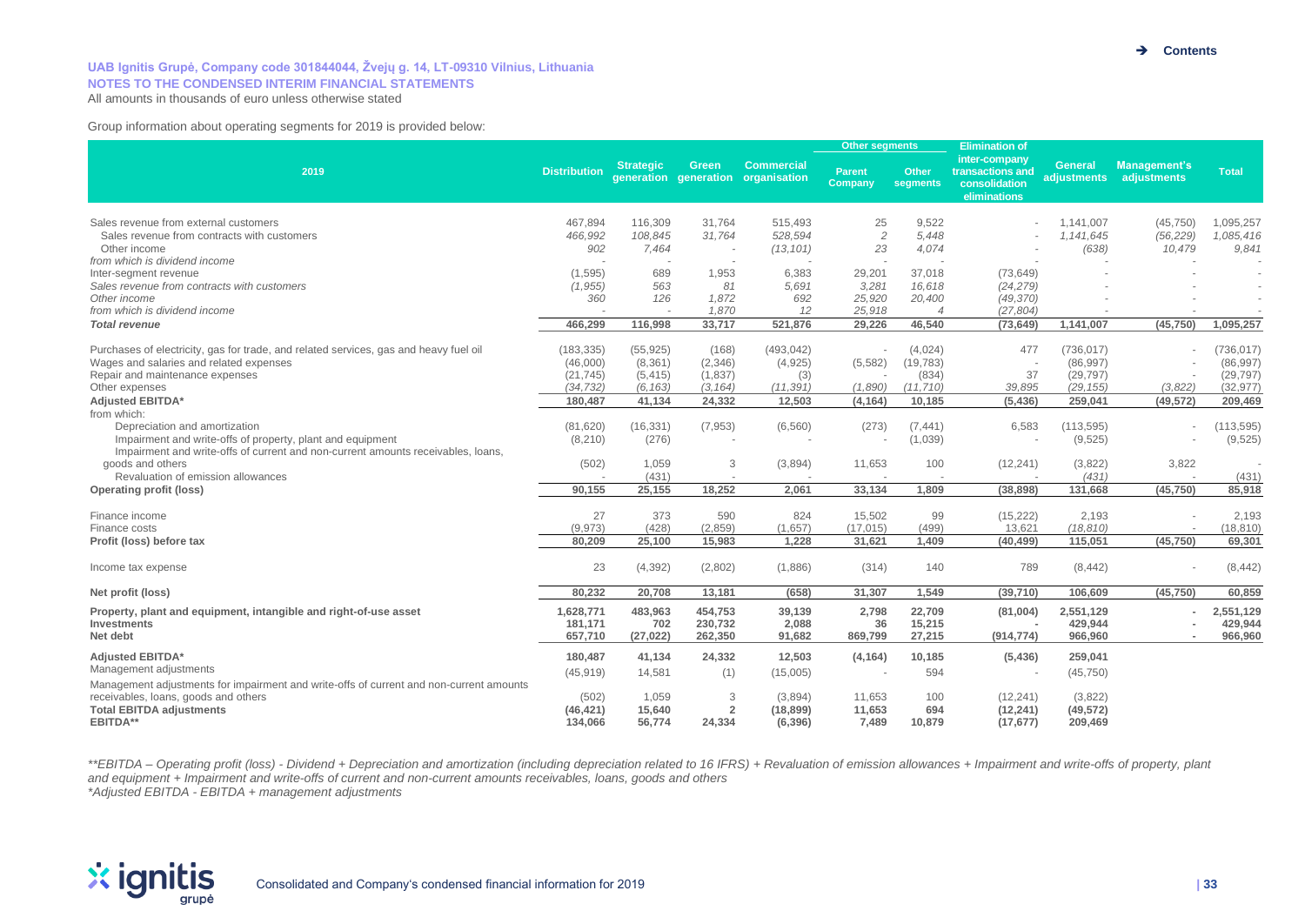#### **UAB Ignitis Grupė, Company code 301844044, Žvejų g. 14, LT-09310 Vilnius, Lithuania NOTES TO THE CONDENSED INTERIM FINANCIAL STATEMENTS**

All amounts in thousands of euro unless otherwise stated

Group information about operating segments for 2018 is provided below:

| 2018                                                                                                                       | <b>Distribution</b> | <b>Strategic</b><br>qeneration | Green<br>generation | <b>Commercial</b><br>organisation | <b>Other segments</b>    |                          | <b>Elimination of</b>                                                 |                               |                                        |              |
|----------------------------------------------------------------------------------------------------------------------------|---------------------|--------------------------------|---------------------|-----------------------------------|--------------------------|--------------------------|-----------------------------------------------------------------------|-------------------------------|----------------------------------------|--------------|
|                                                                                                                            |                     |                                |                     |                                   | <b>Parent</b><br>Company | <b>Other</b><br>segments | inter-company<br>transactions<br>and<br>consolidation<br>eliminations | <b>General</b><br>adjustments | <b>Managemen</b><br>ťs.<br>adjustments | <b>Total</b> |
| Sales revenue from external customers                                                                                      | 435,509             | 112,317                        | 26,654              | 568,519                           | 703                      | 11,909                   |                                                                       | 1,155,611                     | (65, 622)                              | 1,089,989    |
| Sales revenue from contracts with customers                                                                                | 435.456             | 107.639                        | 26.651              | 539,656                           |                          | 4.965                    |                                                                       | 1.114.367                     | (70, 160)                              | 1,044,207    |
| Other income                                                                                                               | 53                  | 4,678                          | 3                   | 28,863                            | 703                      | 6,944                    |                                                                       | 41,244                        | 4,538                                  | 45,782       |
| from which is dividend income                                                                                              |                     |                                |                     |                                   |                          |                          |                                                                       |                               |                                        |              |
| Inter-segment revenue                                                                                                      | (2,929)             | (424)                          | 946                 | 67,371                            | 70,566                   | 53,087                   | (188, 617)                                                            |                               |                                        |              |
| Sales revenue from contracts with customers                                                                                | (10, 146)           | 8                              | 946                 | 62,207                            | 3,188                    | 29,830                   | (86, 033)                                                             |                               |                                        |              |
| Other income                                                                                                               | 7,217               | (432)                          |                     | 5,164                             | 67,378                   | 23,257                   | (102, 584)                                                            |                               |                                        |              |
| from which is dividend income                                                                                              |                     |                                |                     | 20                                | 67.378                   | 10                       | (67.408)                                                              |                               |                                        |              |
| <b>Total revenue</b>                                                                                                       | 432,580             | 111,893                        | 27,600              | 635,890                           | 71,269                   | 64,996                   | (188, 617)                                                            | 1,155,611                     | (65, 622)                              | 1,089,989    |
|                                                                                                                            |                     |                                |                     |                                   |                          |                          |                                                                       |                               |                                        |              |
| Purchases of electricity, gas for trade, and related services, gas and heavy                                               |                     |                                |                     |                                   |                          |                          |                                                                       |                               |                                        |              |
| fuel oil                                                                                                                   | (184, 564)          | (64, 206)                      | (189)               | (614, 819)                        |                          | (13, 715)                | 63,069                                                                | (814, 424)                    |                                        | (814, 424)   |
| Wages and salaries and related expenses                                                                                    | (41, 542)           | (8, 363)                       | (989)               | (3,587)                           | (5,067)                  | (22, 970)                | 2,777                                                                 | (79, 741)                     |                                        | (79, 741)    |
| Repair and maintenance expenses                                                                                            | (13, 810)           | (5, 428)                       | (1, 157)            |                                   |                          | (1,744)                  | 941                                                                   | (21, 198)                     | $\overline{\phantom{a}}$               | (21, 198)    |
| Other expenses                                                                                                             | (31, 378)           | (6, 236)                       | (1, 542)            | (11, 328)                         | (3, 454)                 | (22, 728)                | 49,239                                                                | (27, 427)                     | (1,407)                                | (28, 834)    |
| Adjusted EBITDA*                                                                                                           | 161.286             | 27,660                         | 23,723              | 6,136                             | (4,630)                  | 3,829                    | (5, 183)                                                              | 212,821                       | (67, 029)                              | 145,792      |
| from which:                                                                                                                |                     |                                |                     |                                   |                          |                          |                                                                       |                               |                                        |              |
| Depreciation and amortisation                                                                                              | (57, 352)           | (16, 594)                      | (5,872)             | (1, 122)                          | (7)                      | (6, 515)                 | 143                                                                   | (87, 319)                     |                                        | (87, 319)    |
| Impairment and write-offs of property, plant and equipment<br>Impairment and write-offs of current and non-current amounts | (54, 330)           | (501)                          |                     | (5)                               | (11, 198)                | (2,591)                  | (18, 891)                                                             | (87, 516)                     |                                        | (87, 516)    |
| receivables, loans, goods and others                                                                                       | 15                  | (382)                          | (3)                 | (869)                             | (4, 718)                 | (76)                     | 4,625                                                                 | (1,408)                       | 1,407                                  | (1)          |
| Revaluation of emission allowances                                                                                         |                     | 8,933                          |                     |                                   |                          |                          |                                                                       | 8,933                         |                                        | 8,933        |
| <b>Operating profit (loss)</b>                                                                                             | 49.619              | 19.116                         | 17.848              | 4.160                             | 46.825                   | (5, 343)                 | (86, 714)                                                             | 45,511                        | (65, 622)                              | (20, 111)    |
| Finance income                                                                                                             | 89                  | 168                            | 12                  | 380                               | 10,069                   | 42                       | (9, 139)                                                              | 1,621                         |                                        | 1,621        |
| Finance costs                                                                                                              | (6, 448)            | (1,445)                        | (1, 452)            | (880)                             | (12, 169)                | (999)                    | 8,494                                                                 | (14, 899)                     |                                        | (14, 899)    |
| Results of the revaluation and closing of derivative financial instruments                                                 |                     |                                |                     |                                   | (572)                    | (1)                      | $\overline{a}$                                                        | (573)                         |                                        | (573)        |
| Profit (loss) before tax                                                                                                   | 43.260              | 17,839                         | 16,408              | 3.660                             | 44,153                   | (6, 301)                 | (87, 359)                                                             | 31,660                        | (65, 622)                              | (33,962)     |
| Income tax expense                                                                                                         | 12,061              | (5,402)                        | (2,478)             | 4,393                             | 535                      | (1,654)                  | 4,973                                                                 | 12,428                        |                                        | 12,428       |
| Net profit (loss)                                                                                                          | 55.321              | 12.437                         | 13,930              | 8.053                             | 44,688                   | (7, 955)                 | (82, 386)                                                             | 44.088                        | (65, 622)                              | (21, 534)    |
| Property, plant and equipment, intangible and right-of-use asset                                                           | 1,506,852           | 498,749                        | 223,984             | 42,651                            | 2,301                    | 22,369                   | (99, 713)                                                             | 2,197,193                     |                                        | 2,197,193    |
| Investments                                                                                                                | 271,283             | 4,956                          | 92,220              | 354                               | 1,887                    | 10,892                   |                                                                       | 381,592                       |                                        | 381,592      |
| Net debt                                                                                                                   | 625,213             | (9,677)                        | 81,475              | 38,838                            | 776,137                  | 15,385                   | (791, 352)                                                            | 736,019                       | $\sim$                                 | 736,019      |
|                                                                                                                            |                     |                                |                     |                                   |                          |                          |                                                                       |                               |                                        |              |
| <b>Adjusted EBITDA*</b>                                                                                                    | 161,286             | 27,660                         | 23,723              | 6,136                             | (4,630)                  | 3,829                    | (5, 183)                                                              | 212,821                       |                                        |              |
| Management adjustments                                                                                                     | (40, 306)           | 7.170                          |                     | (37, 023)                         |                          | 4,538                    |                                                                       | (65, 621)                     |                                        |              |
| Management adjustments for impairment and write-offs of current and non-                                                   |                     |                                |                     |                                   |                          |                          |                                                                       |                               |                                        |              |
| current amounts receivables, loans, goods and others                                                                       | 15<br>(40, 291)     | (382)<br>6,788                 | (3)                 | (869)                             | (4,718)                  | (76)<br>4,462            | 4,625<br>4,625                                                        | (1,408)                       |                                        |              |
| <b>Total EBITDA adjustments</b><br>EBITDA**                                                                                | 120,995             | 34,448                         | (3)<br>23,720       | (37, 892)<br>(31, 756)            | (4,718)<br>(9,348)       | 8,291                    | (558)                                                                 | (67, 029)<br>145,792          |                                        |              |
|                                                                                                                            |                     |                                |                     |                                   |                          |                          |                                                                       |                               |                                        |              |

*\*Certain amounts presented above do not correspond to the 2018 Financial Statements but reflect corrections, disclosed in Note 3.*

\*\*EBITDA - Operating profit (loss) - Dividend + Depreciation and amortization + Revaluation of emission allowances + Impairment and write-offs of property, plant and equipment + Impairment and write-offs *of current and non-current amounts receivables, loans, goods and others*

*\*Adjusted EBITDA - EBITDA + management adjustments*

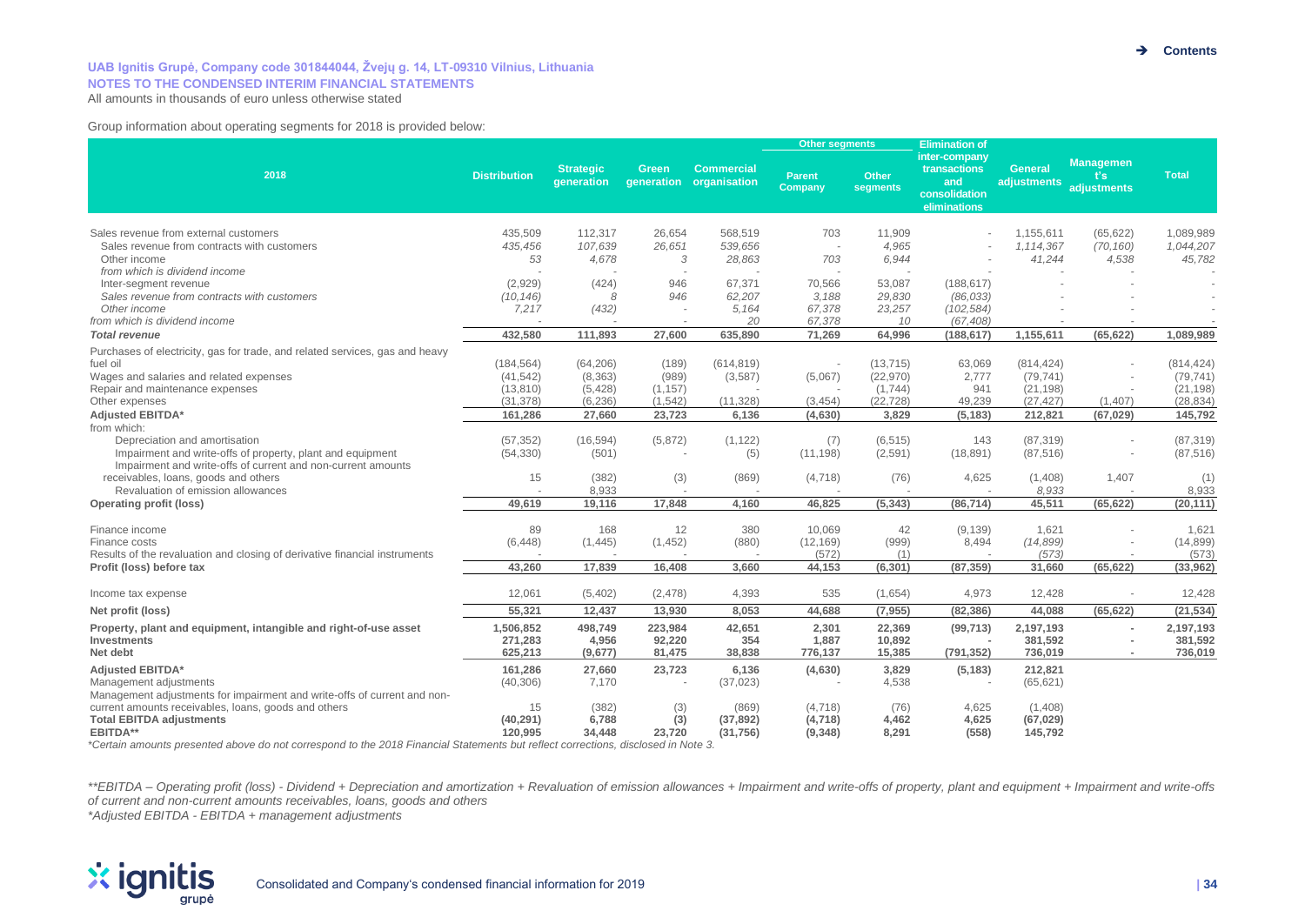#### *Adjustments made by management and adjusted EBITDA*

Adjustments made by management in calculating the adjusted EBITDA are presented below:

| Segment / adjustment made by management                                                                           | 2019    | 2018      |
|-------------------------------------------------------------------------------------------------------------------|---------|-----------|
| <b>Distribution</b>                                                                                               |         |           |
| Recalculation of regulated activity revenue of AB "Energijos Skirstymo Operatorius"                               | 36.905  | 36.782    |
| Cash effect restatement new consumers connection of AB "Energijos skirstymo operatorius" naujų vartotojų          |         |           |
| prijungimo piniginio efekto atstatymas                                                                            | 12.236  | 3.524     |
| Compensation received for the previous periods                                                                    | (2,613) |           |
| Result of disposal of non-current assets                                                                          | (609)   |           |
| <b>Strategic generation</b>                                                                                       |         |           |
| Recalculation of regulated activity revenue of AB "Ignitis gamyba"                                                | (5,736) | (7, 170)  |
| Received compensation related to carried out projects in previous periods                                         | (9,276) |           |
| <b>Commercial organisation</b>                                                                                    |         |           |
| Recalculation of regulated activity revenue of UAB "Ignitis"                                                      | (32)    | 47.396    |
| Revaluation of derivative financial instruments of UAB "Ignitis" and UAB "Energijos tiekimas" (before 2019-05-31) | 15.468  | (14, 869) |
| Recalculation of regulated activity revenue of UAB "LITGAS"                                                       |         | 4.496     |
| Other segments                                                                                                    |         |           |
| Result of disposal of non-current assets                                                                          | (594)   | (4,538)   |
|                                                                                                                   | 45,749  | 65,621    |

# 18 Business combinations

In accordance with Company's Board of Directors and Company's subsidiary UAB "Ignitis Renewables" decisions, UAB "Ignitis Renewables" entered into share purchase agreement for 100% shares and shareholder's claim rights in Pomerania Invall Sp. z. o. o. on 2 May 2019. Thereafter, the Company acquired indirect 100% shareholding in Pomerania Invall Sp. z o. o. because Company's subsidiary UAB "Ignitis Renewables" owns 100% of shares in Pomerania Invall Sp. z. o. o., and the Company owns 100% of shares in UAB "Ignitis Renewables". As at 30 September 2019, the ownership property right was fully owned by the Company's subsidiary UAB "Ignitis Renewables". The total amount of the investment to Pomerania Invall Sp. z. o. o. is EUR 20,737 thousand. The investment was fully paid as at 31 December 2019.

As at 31 December 2019 all rights to the shares ownership are fully controlled Company's subsidiary UAB "Ignitis Renewables" and overall investment in Pomerania Invall Sp. z. o. o. comprised EUR 20,737 thousand. As at 31 December 2019 the investment is fully paid.

The Group applied the purchase method to account for these business combinations according to the provisions of IFRS 3. Under the latter method, the acquisition cost is measured as the sum of the fair values, at the date of exchange, of assets given, liabilities incurred and equity instruments issued in exchange for control of the business being acquired.

During business combination the Group established that the difference between the acquisition cost of the businesses and the fair value of the net assets acquired represents goodwill and/or one and/or several items of assets have probably been acquired.

The Group's management had not finalized the assessment of the initial accounting for business combinations as at 31 December 2019 as the period for the assessment of the business combination has not expired yet which will end when the necessary information about facts and circumstances that existed at the acquisition date will be obtained and which cannot be longer than one year after the acquisition date.

As at 31 December 2019, temporary values of assets and liabilities, the assessment of which was not completed, included as follows: fair value of net assets and value of assets and goodwill identified on business combination. During the assessment period the Group will recognize adjustments to the temporary values as if the accounting for business combination was completed at the acquisition date. Accordingly, the Group will review, if appropriate, comparative figures presented in the financial statements and also, if appropriate, will perform any changes in the impact of depreciation, amortization or other income that were recognized in nearing the completion of the initial accounting.

On business combination, assets and liabilities of Pomerania Invall Sp. z. o. o. were identified with the following fair values at the date of acquisition:

|                                                                                                                                                                                                                                   | Pomerania Invall Sp. Z o. o.      |
|-----------------------------------------------------------------------------------------------------------------------------------------------------------------------------------------------------------------------------------|-----------------------------------|
| Property, plant and equipment<br>Amount receivable within one year<br>Cash and cash equivalents                                                                                                                                   | 7,314<br>92<br>6                  |
| Borrowings, non-current liabilities<br><b>Current liabilities</b>                                                                                                                                                                 | (7, 385)<br>(83)                  |
| Net assets                                                                                                                                                                                                                        | (56)                              |
| Unrecognised goodwill in Group's financial statement<br>Identified other intangible assets<br>Deferred corporate income tax liability<br>Purchase consideration paid                                                              | 36<br>24,390<br>(3,900)<br>20,470 |
| Net cash outflow on acquisition of subsidiaries:<br>Cash paid to sellers of shares<br>Cash paid for loans of the sellers of shares<br>Cash and cash equivalents at acquired company<br>Cash paid for expenses related to purchase | (20, 470)<br>(7,209)<br>(292)     |
| Net cash flow                                                                                                                                                                                                                     | (27, 965)                         |

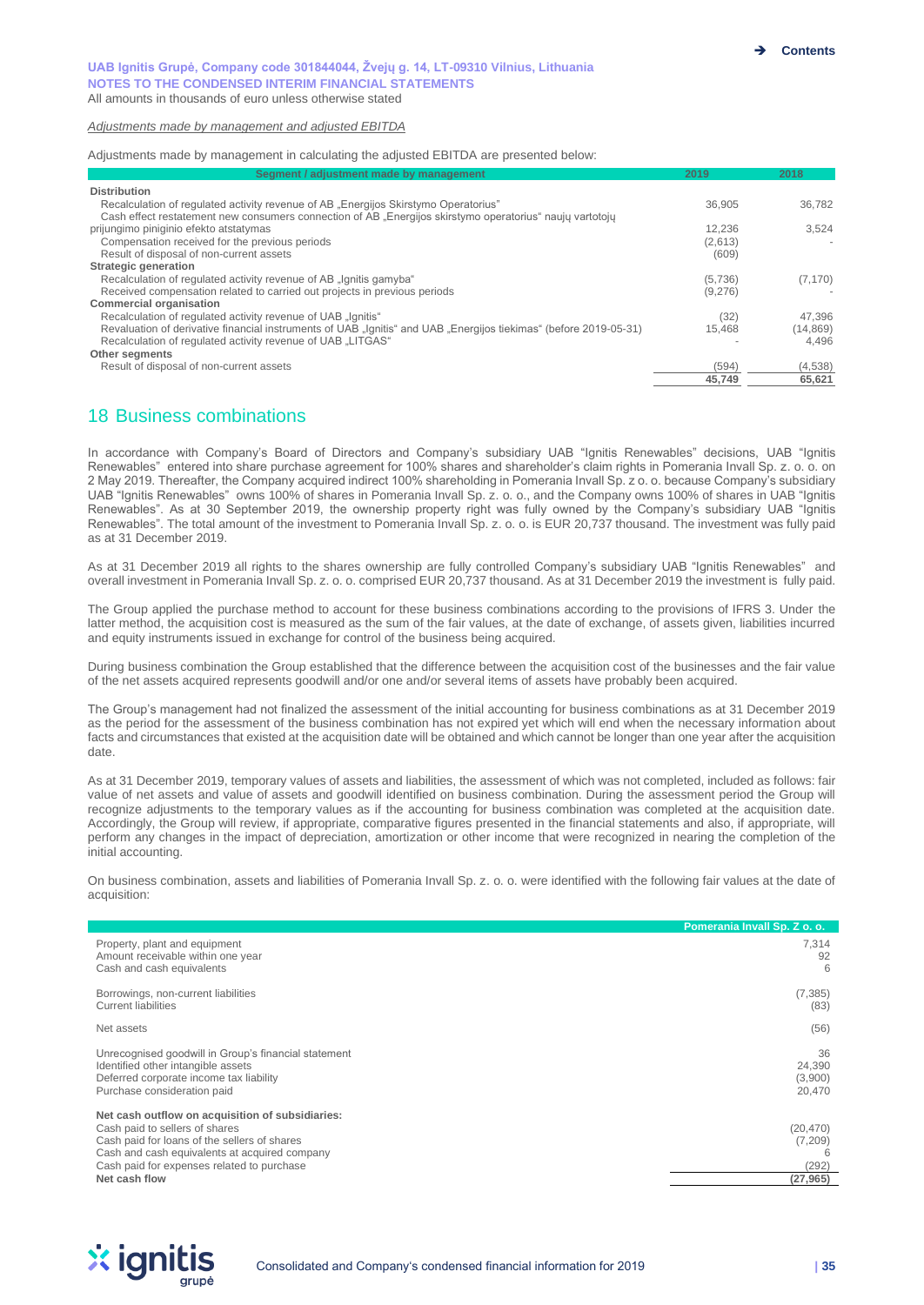As at 10 October 2018 Competition Council of the Republic of Lithuania issued the permission to execute the concentration by acquiring 100% shares in UAB "Vėjo vatas" and 100% shares in UAB "Vėjo gūsis" and taking the control of the mentioned companies in accordance with the application of the concentration. As at 5 November 2018 the Company entered into share purchase agreement for acquisition of 100% of shares in UAB "Vėjo vatas" and UAB "Vėjo gūsis" and shareholder claim rights. Company's investment in UAB "Vėjo vatas" comprised EUR 6,132 thousand, and investment in UAB "Vėjo gūsis" comprised EUR 12,919 thousand. Both investments were fully paid as at 31 December 2018.

The Group had 12 month period after purchase of UAB "Vėjo vatas", UAB "Vėjo gūsis" ir UAB "VVP investment" for review and recognition the fair value of assets and liabilities. The fair value of assets and liabilities were recognized during the business combination and disclosed below:

|                                                      | <b>UAB "Vėjo vatas"</b> | UAB "Vėjo gūsis" | <b>UAB "VVP</b><br>Investment" | <b>Total</b> |
|------------------------------------------------------|-------------------------|------------------|--------------------------------|--------------|
| Property, plant and equipment                        | 16,488                  | 20,117           |                                | 36,612       |
| Other non-current assets                             | 267                     | 389              |                                | 658          |
| Inventories and prepayments                          | 53                      | 22               | 48                             | 123          |
| Amounts receivable within one year                   | 259                     | 373              |                                | 632          |
| Cash and cash equivalents                            | 172                     | 357              |                                | 529          |
| Non-current liabilities                              | (10, 130)               | (9,258)          | (157)                          | (19, 545)    |
| <b>Current liabilities</b>                           | (2,744)                 | (589)            | (88)                           | (3, 421)     |
| Net assets                                           | 4,365                   | 11,411           | (188)                          | 15,588       |
| Recognised goodwill in Group's financial statement   |                         |                  | 2,150                          | 2,150        |
| Unrecognised goodwill in Group's financial statement | 42                      | 244              |                                | 286          |
| Identified other intangible assets                   | 1,990                   | 1,490            |                                | 3,480        |
| Deferred corporate income tax liability              | (265)                   | (226)            |                                | (491)        |
| Liabilities for shares purchase                      |                         |                  | (725)                          | (725)        |
| Purchase consideration paid                          | 6,132                   | 12,919           | 1,237                          | 20,288       |
| Net cash outflow on acquisition of subsidiaries:     |                         |                  |                                |              |
| Cash paid to sellers of shares                       | (6, 132)                | (12, 919)        | (1, 237)                       | (20, 288)    |
| Cash paid for loans of the sellers of shares         | (2, 547)                |                  |                                | (2, 547)     |
| Cash and cash equivalents at acquired company        | 172                     | 357              |                                | 734          |
| Net cash flow                                        | (8, 507)                | (12, 562)        | (1, 237)                       | (22,101)     |

UAB "Vėjo vatas", UAB "Vėjo gūsis" ir UAB "VVP investment" net result and income less inter-company transactions with Group companies are accounted in Group's financial statement in 2019:

|                                                            | UAB "Vėjo vatas" UAB "Vėjo gūsis" |                                     | <b>UAB "VVP</b><br>Investment" | <b>Total'</b> |
|------------------------------------------------------------|-----------------------------------|-------------------------------------|--------------------------------|---------------|
| Revenue from contracts with customers<br>Net profit (loss) | (2.097)                           | $\overline{\phantom{a}}$<br>(2,658) | $\sim$                         | (4, 755)      |

# 19 Events after the reporting period

On 31 December 2020, was completed the reorganisation of the Group companies UAB Verslo aptarnavimo centras and UAB "Ignitis grupės paslaugų centras"- UAB Verslo aptarnavimo centras was merged with UAB "Ignitis grupės paslaugų centras". On 2 January 2020 UAB Verslo aptarnavimo centras was de-registered from the Register of Legal Entities. Along with the reorganization, a part of UAB Verslo aptarnavimo centras customer service activities was transferred to AB "Energijos skirstymo operatorius" and UAB "Ignitis".

On 16 January 2020 UAB "Ignitis grupė" paid the remaining EUR 11,313,819 of the unpaid share capital of UAB Vilniaus kogeneracinė jėgainė.

On 23 January 2020 occurred the real estate auction of UAB NT Valdos, a subsidiary of the Company, during which the last three properties were sold for a total of 180 thousand EUR, price excluding VAT. It was the 21st and the last auction completing the public sale of real estate since 2016 beginning, during which more than 100 real estate objects not used in the company's main activities were sold for 86 million EUR excluding VAT.

On 28 of January 2020 the National Energy Regulatory Council has approved the Company's 2019 investment projects in the electricity sector submitted for a commonly agreed list of investments, with a total value of up to EUR 91.3 million. In 2019 most of the investments in the electricity sector were for the renovation and / or modernization of the 35-6 kV power grid and 0.4 kV power grid, communication and control systems, software.

On 6 of February 2020 was extended the term of implementation of the project of UAB Vilnius kogeneracinė jėgainė with the Environmental Project Management Agency of the Ministry of Environment of the Republic of Lithuania until the 20 of April 2021. It was combined contract with VšI Lietuvos verslo paramos agentūra for the implementation of project activities as well as to extend the deadline to 20 April 2021.

On 19 February 2020 the guarantee agreement of UAB Vilniaus kogeneracinė jėgainė, a subsidiary of the Company, with Swedbank AB was extended till 22 February 2021. The guarantee agreement is intended to ensure the fulfillment of UAB Vilniaus kogeneracinė jėgainė's obligations related to AB Vilniaus šilumos tinklai.

On 25 February 2020 the Company announced, that Pomerania Wind Farm Sp. z.o.o, which is part of the Group, intends to make a deal with the European Investment Bank (hereinafter "EIB") for the loan of PLN 258 million (approx. EUR 60 million) for the implementation of